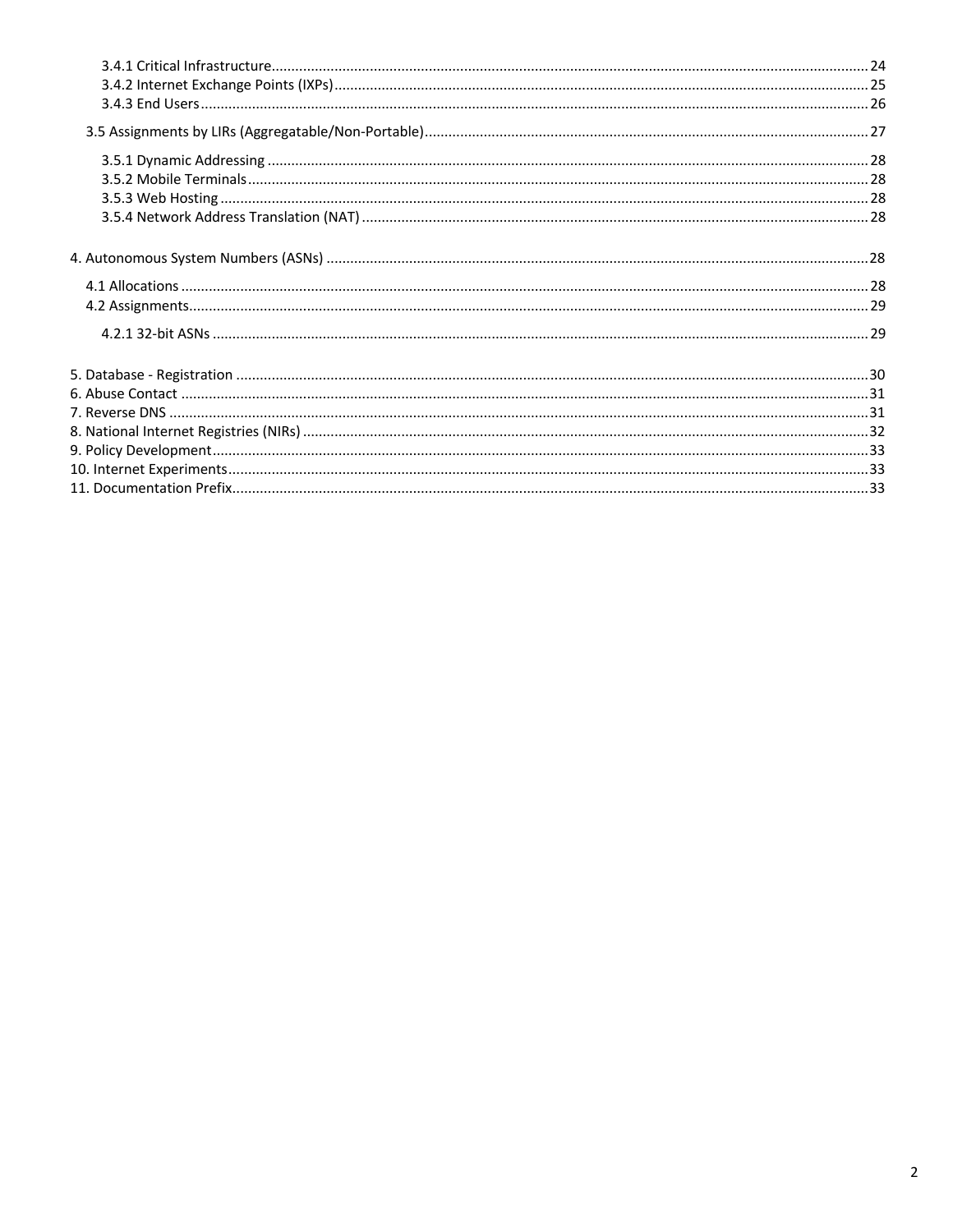## **1. GENERAL**

#### 1.1 GOALS OF THE RIR SYSTEM

| <b>RIR</b>                     | Policy                                                                                                                                                                  |
|--------------------------------|-------------------------------------------------------------------------------------------------------------------------------------------------------------------------|
| <b>AFRINIC</b><br><b>APNIC</b> | All allocations and assignments of Internet resources must be consistent with the goals of the Internet<br>Registry system: aggregation, conservation and registration. |
| <b>ARIN</b>                    |                                                                                                                                                                         |
| <b>LACNIC</b>                  |                                                                                                                                                                         |
| <b>RIPE NCC</b>                |                                                                                                                                                                         |

#### 1.2 MEMBERSHIP

|  | <b>RIR</b>     | Category                                          | Policy                                                                                                                                                                                                                                                                                                                                                                                                                                                                                                                                                                                                                                                                                                           |
|--|----------------|---------------------------------------------------|------------------------------------------------------------------------------------------------------------------------------------------------------------------------------------------------------------------------------------------------------------------------------------------------------------------------------------------------------------------------------------------------------------------------------------------------------------------------------------------------------------------------------------------------------------------------------------------------------------------------------------------------------------------------------------------------------------------|
|  | <b>AFRINIC</b> | Qualification                                     | Membership is open only to organizations or persons legally present and<br>providing services in the AFRINIC service region.                                                                                                                                                                                                                                                                                                                                                                                                                                                                                                                                                                                     |
|  |                | Access to delegation and<br>registration services | Resource registration is available to members only.<br>AFRINIC manages and distributes Internet Number Resources for its service<br>region only.<br>AFRINIC requires organizations/persons to be legally present and the<br>$\bullet$<br>infrastructure from which the services are originating must be located in<br>the AFRINIC service region.<br>The need for IP resources shall also be demonstrated<br>$\bullet$                                                                                                                                                                                                                                                                                           |
|  |                | Fee model                                         | Not-for profit. Fee established to enable cost recovery of operations.                                                                                                                                                                                                                                                                                                                                                                                                                                                                                                                                                                                                                                           |
|  | <b>APNIC</b>   | Qualification                                     | Membership is open to all organizations and individuals.                                                                                                                                                                                                                                                                                                                                                                                                                                                                                                                                                                                                                                                         |
|  |                | Access to delegation and<br>registration services | APNIC delegates resources only to organizations, which are legally present, or<br>have networks located in the APNIC region.<br>Organizations located outside the APNIC service region must use resources<br>delegated by APNIC within the service region.<br>APNIC permits organizations located within the APNIC service region to use<br>APNIC-delegated resources out of region.<br>Members have full access to all services.<br>$\bullet$<br>Non-member account holders have full access to all services, except<br>$\bullet$<br>member's voting activities.<br>Non-member historical maintenance account holders have access to<br>$\bullet$<br>maintenance of their historical resource information only. |
|  |                | Fee model                                         | Not-for-profit. Fee schedule established to enable cost recovery of operations.                                                                                                                                                                                                                                                                                                                                                                                                                                                                                                                                                                                                                                  |
|  | <b>ARIN</b>    | Qualification                                     | Membership is open only to organizations legally present in the ARIN service<br>region.<br>Organizations that receive direct allocations automatically become members.<br>Membership is also open to organizations with direct assignments, or ARIN<br>issued Autonomous System Numbers.                                                                                                                                                                                                                                                                                                                                                                                                                         |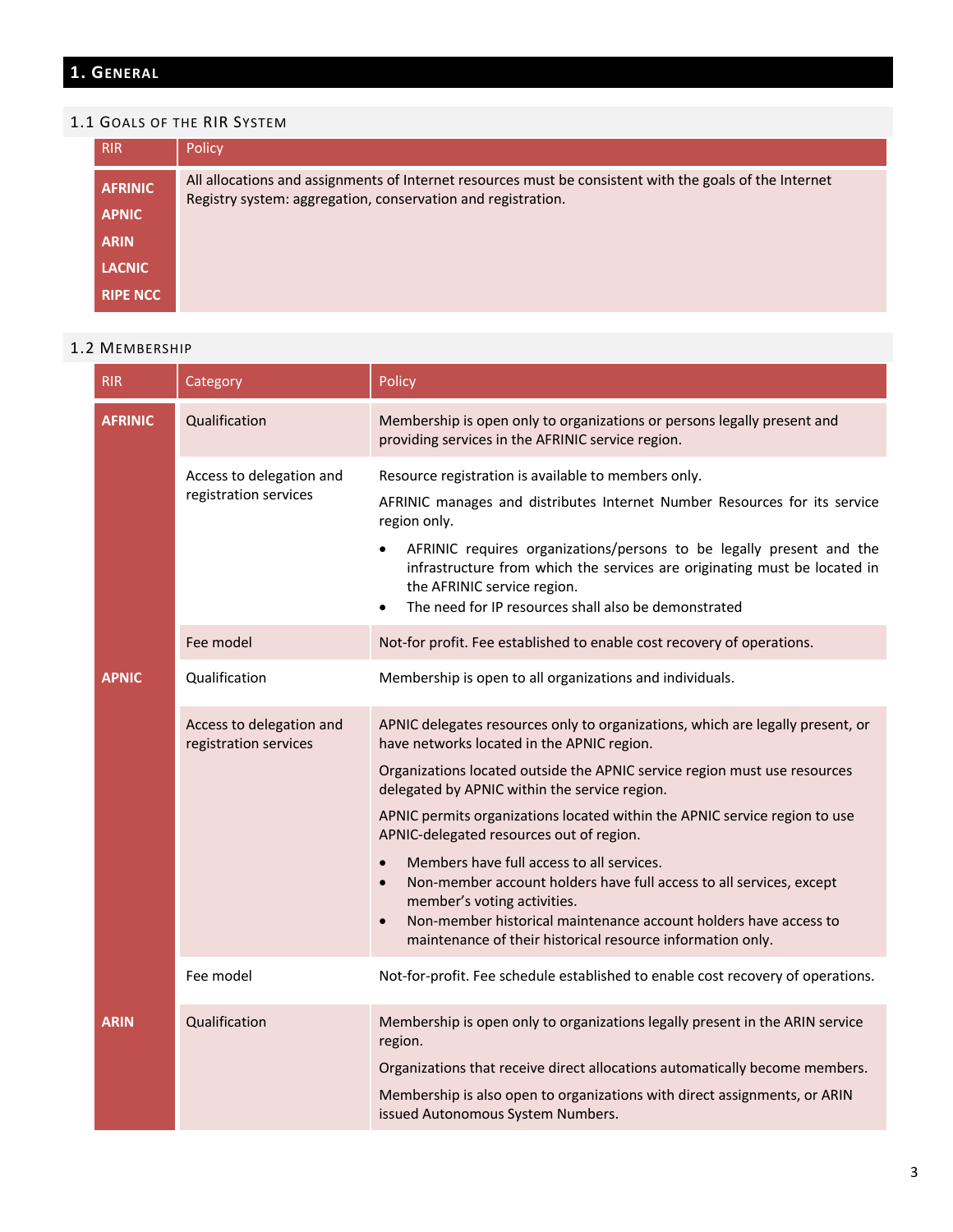| <b>RIR</b>      | Category                                          | Policy                                                                                                                                                                                                                                                                                                                                                                                                                                                                                                                                                                                                                                                                           |  |
|-----------------|---------------------------------------------------|----------------------------------------------------------------------------------------------------------------------------------------------------------------------------------------------------------------------------------------------------------------------------------------------------------------------------------------------------------------------------------------------------------------------------------------------------------------------------------------------------------------------------------------------------------------------------------------------------------------------------------------------------------------------------------|--|
|                 |                                                   | Entities with a signed LRSA / RSA and Internet number resources from ARIN<br>(end users, for example) may become members by filling out the application<br>and paying an annual \$500 membership fee or requesting to enroll in ARIN's<br>Registration Services Plan.                                                                                                                                                                                                                                                                                                                                                                                                            |  |
|                 | Access to delegation and                          | Do not need to be a member to receive registration services.                                                                                                                                                                                                                                                                                                                                                                                                                                                                                                                                                                                                                     |  |
|                 | registration services                             | ARIN manages and distributes Internet number resources within its region. To<br>receive resources, ARIN requests organizations to verify that:                                                                                                                                                                                                                                                                                                                                                                                                                                                                                                                                   |  |
|                 |                                                   | It has a legally recognized business operation within the ARIN region;<br>$\bullet$<br>It plans on using the resources within the ARIN region and, with<br>$\bullet$<br>regard to IPv4 and IPv6, routing the least-specific prefix within the<br>ARIN region; and<br>It has technical infrastructure located within the ARIN region.<br>$\bullet$                                                                                                                                                                                                                                                                                                                                |  |
|                 | Fee model                                         | Not-for-profit. Fee schedule established to enable cost recovery of operations.                                                                                                                                                                                                                                                                                                                                                                                                                                                                                                                                                                                                  |  |
| <b>LACNIC</b>   | Qualification                                     | Membership is open to LACNIC region only, without conditions.                                                                                                                                                                                                                                                                                                                                                                                                                                                                                                                                                                                                                    |  |
|                 | Access to delegation and<br>registration services | Numbering resources under the stewardship of LACNIC must be distributed<br>among organizations legally constituted within its service region and mainly<br>serving networks and services operating in this region.<br>LACNIC requires organizations to be legally present and have network<br>infrastructure in the LACNIC service region to apply for and receive resources.<br>Organizations approved for IP addresses automatically become<br>$\bullet$<br>members. It is not necessary to become a member to obtain some<br>services, like ASN assignments.<br>External clients connected directly to main infrastructure located in<br>$\bullet$<br>the region are allowed. |  |
|                 | Fee model                                         | Not-for-profit. Fee schedule established to enable cost recovery of operations.                                                                                                                                                                                                                                                                                                                                                                                                                                                                                                                                                                                                  |  |
| <b>RIPE NCC</b> | Qualification                                     | Membership is open without conditions.                                                                                                                                                                                                                                                                                                                                                                                                                                                                                                                                                                                                                                           |  |
|                 | Access to delegation and<br>registration services | Access to registration services is available to members only.<br>Legacy resource holders who have a non-member service contract with the<br>RIPE NCC can also access some registration services.<br>The RIPE NCC delegates or registers resources to organizations and individuals<br>that have a need in its service region. The network that will be using the<br>resources must have an active element located in the RIPE NCC service region.                                                                                                                                                                                                                                |  |
|                 | Fee model                                         | Not-for-profit. Fee schedule established to enable cost recovery of operations.                                                                                                                                                                                                                                                                                                                                                                                                                                                                                                                                                                                                  |  |

#### 1.3 ALLOCATION TERMS AND CONDITIONS

## 1.3.1 TYPE OF CUSTODIANSHIP

| <b>RIR</b>     |                                                      |  |
|----------------|------------------------------------------------------|--|
| <b>AFRINIC</b> | Valid as long as original criteria remain satisfied. |  |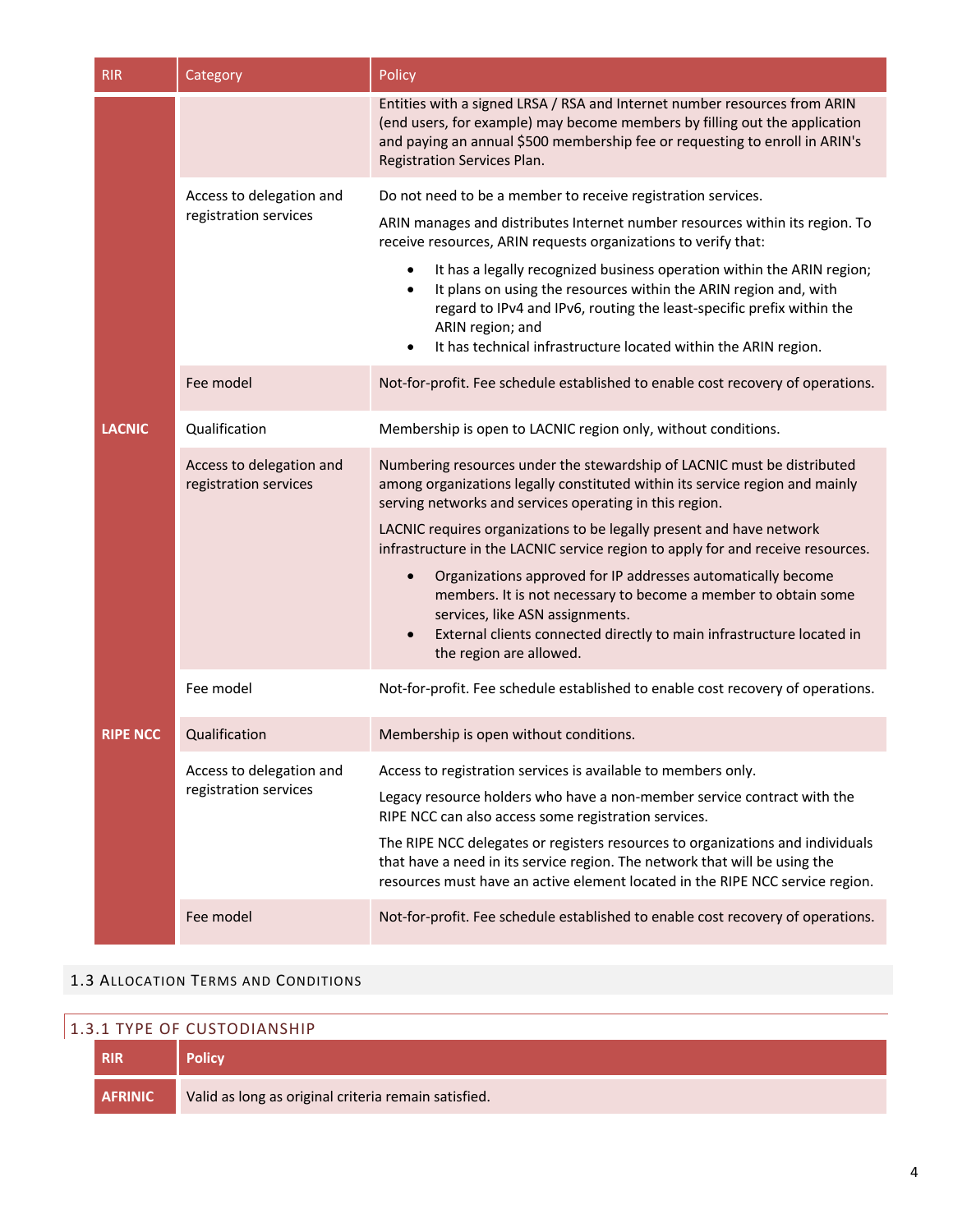| <b>RIR</b>      | <b>Policy</b>                                                                                                                                     |  |
|-----------------|---------------------------------------------------------------------------------------------------------------------------------------------------|--|
| <b>APNIC</b>    | Allocates and assigns on a 'license" basis, to be of specific limited duration (normally 1 year). Licenses are<br>renewable if:                   |  |
|                 | The original basis of the allocation or assignment remains valid, and<br>$\bullet$<br>Requirements have been met at time of renewal.<br>$\bullet$ |  |
| <b>ARIN</b>     | Valid as long as organization remains in compliance with policy and registration fees are kept up to date.                                        |  |
| <b>LACNIC</b>   | Valid as long as original criteria remain satisfied and registration fees are kept up to date.                                                    |  |
| <b>RIPE NCC</b> | Valid as long as original criteria remain satisfied.                                                                                              |  |

## 1.3.2 TRANSFER OF CUSTODIANSHIP

| <b>RIR</b>     | <b>Policy</b>                                                                                                                                                                                                                                                                                                                                                                                                                                                                                                                                                                                                                                                                                                                                                                                                                                                                                                   |  |
|----------------|-----------------------------------------------------------------------------------------------------------------------------------------------------------------------------------------------------------------------------------------------------------------------------------------------------------------------------------------------------------------------------------------------------------------------------------------------------------------------------------------------------------------------------------------------------------------------------------------------------------------------------------------------------------------------------------------------------------------------------------------------------------------------------------------------------------------------------------------------------------------------------------------------------------------|--|
| <b>AFRINIC</b> | Allows transfer of IPv4 addresses within the AFRINIC service region. The IPv4 resources to be transferred<br>must be from an existing AFRINIC member's account or from a Legacy Resource Holder in the AFRINIC service<br>region.                                                                                                                                                                                                                                                                                                                                                                                                                                                                                                                                                                                                                                                                               |  |
|                | Conditions on the source of the transfer:                                                                                                                                                                                                                                                                                                                                                                                                                                                                                                                                                                                                                                                                                                                                                                                                                                                                       |  |
|                | The source must be the current rightful holder of the IPv4 address resources recognized by AFRINIC,<br>$\bullet$<br>and not be involved in any dispute as to the status of those resources.<br>Source entities are not eligible to receive any further IPv4 address allocations or assignments from<br>$\bullet$<br>AFRINIC for a period of 12 months after a transfer approval.<br>Source entities must not have received a transfer, allocation, or assignment of IPv4 number<br>$\bullet$<br>resources from AFRINIC for the 12 months prior to the approval of a transfer request. This<br>restriction excludes transfers due to mergers and acquisitions.                                                                                                                                                                                                                                                   |  |
|                | Conditions on the recipient of the transfer:                                                                                                                                                                                                                                                                                                                                                                                                                                                                                                                                                                                                                                                                                                                                                                                                                                                                    |  |
|                | AFRINIC must approve the recipient's need for the IPv4 number resources. In order for an<br>organization to qualify for receiving a transfer, it must first go through the process of justifying its<br>IPv4 resource needs before AFRINIC. That is to say, the organization must justify before AFRINIC its<br>initial/additional allocation/assignment usage, as applicable, according to the policies in force.<br>The recipient must be an AFRINIC member, subject to current AFRINIC policies and must sign the<br>$\bullet$<br>Registration Services Agreement for resources being received.<br>Transferred IPv4 legacy resources will no longer be regarded as legacy resources.                                                                                                                                                                                                                         |  |
| <b>APNIC</b>   | APNIC recognizes resource transfers under the following conditions:                                                                                                                                                                                                                                                                                                                                                                                                                                                                                                                                                                                                                                                                                                                                                                                                                                             |  |
|                | Historical resources may be transferred to an APNIC Member account. Transfers are purely optional<br>$\bullet$<br>and do not need to meet any technical justifications.<br>APNIC recognizes transfers of AS numbers and IPv4 address blocks of /24 or greater between APNIC<br>$\bullet$<br>account holders. Recipients are required to justify their need for the resources.<br>Transfers of AS numbers and IPv4 address blocks of a /24 or greater are recognized between APNIC<br>$\bullet$<br>account holders and account holders in other regions, only where that region has a suitable Inter-<br>RIR transfer policy. The APNIC account holder must meet the requirements of APNIC policy and the<br>entity in the other region must meet the policy requirements and criteria in its own region. If the<br>recipient is in the APNIC region, they are required to justify their need for the resources. |  |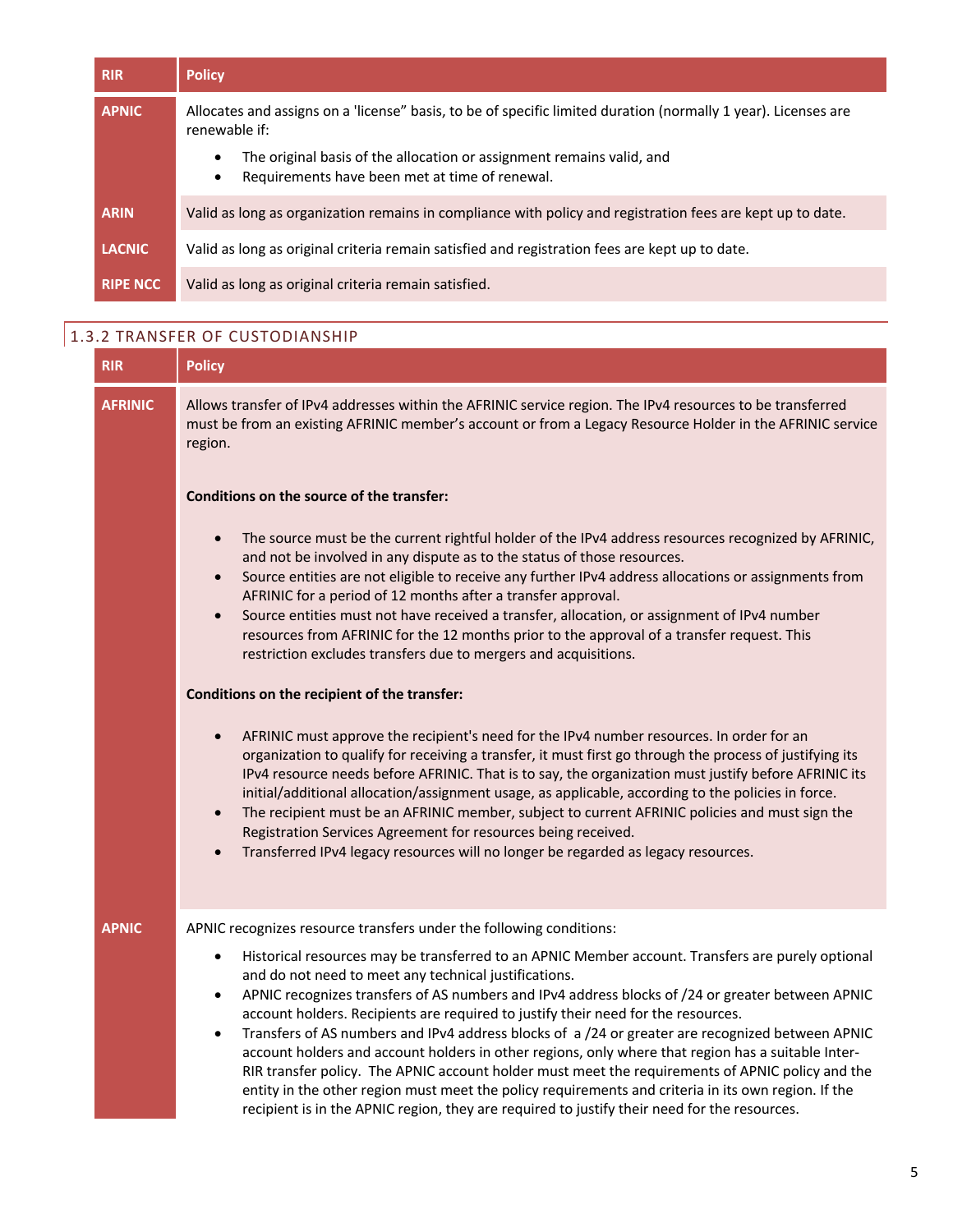| <b>RIR</b>    | <b>Policy</b>                                                                                                                                                                                                                                                                                                                                                                                                                                                                                                                                                                                                                                                                                                                                                                                                                                                                                                                                                                                                                                                |  |  |
|---------------|--------------------------------------------------------------------------------------------------------------------------------------------------------------------------------------------------------------------------------------------------------------------------------------------------------------------------------------------------------------------------------------------------------------------------------------------------------------------------------------------------------------------------------------------------------------------------------------------------------------------------------------------------------------------------------------------------------------------------------------------------------------------------------------------------------------------------------------------------------------------------------------------------------------------------------------------------------------------------------------------------------------------------------------------------------------|--|--|
|               | APNIC recognizes the transfer of any numeric resource resulting from mergers, acquisitions, and<br>$\bullet$<br>takeovers, where the effect of the new ownership is that an LIR changes its name. Supporting legal<br>documentation is required, as is full disclosure of all address space held by all entities involved.<br>Addresses delegated from the 103/8 free pool cannot be transferred for a minimum of five years<br>$\bullet$<br>after the original delegation.                                                                                                                                                                                                                                                                                                                                                                                                                                                                                                                                                                                  |  |  |
| <b>ARIN</b>   | IPv4 number resources and ASNs within the ARIN region may be released to ARIN by the authorized resource<br>holder, in whole or in part, for transfer to another specified organizational recipient. Organizations without<br>direct assignments or allocations from ARIN qualify for transfer of an initial IPv4 block of ARIN's minimum<br>transfer size. Organizations may qualify for the transfer of a larger initial block, or an additional block, by<br>providing documentation to ARIN which details the use of at least 50% of the requested IPv4 block size within<br>24 months. Organizations with direct assignments or allocations from ARIN must have efficiently utilized at<br>least 50% of their cumulative IPv4 address blocks in order to receive additional space. Organizations may also<br>qualify for additional IPv4 address blocks (up to a /16 once every 6 months) by demonstrating 80% utilization<br>of their currently allocated space. An officer of the organization shall attest to the documentation provided<br>to ARIN. |  |  |
|               | The recipient must demonstrate the need for up to a 24-month supply of IP address resources under current<br>ARIN policies and sign an RSA. Reserved pool resources are ineligible.                                                                                                                                                                                                                                                                                                                                                                                                                                                                                                                                                                                                                                                                                                                                                                                                                                                                          |  |  |
|               | Inter-regional transfers of IPv4 number resources may take place only via RIRs who agree to the transfer and<br>share reciprocal, compatible, needs-based policies.                                                                                                                                                                                                                                                                                                                                                                                                                                                                                                                                                                                                                                                                                                                                                                                                                                                                                          |  |  |
|               | ARIN also recognizes name changes and transfers due to mergers, acquisitions and reorganizations. Requires<br>documentation that the assets using the resources or the other organization as a whole has been acquired.<br>These transfers are not subject to additional needs assessments.                                                                                                                                                                                                                                                                                                                                                                                                                                                                                                                                                                                                                                                                                                                                                                  |  |  |
| <b>LACNIC</b> | Internet resources assigned by LACNIC may be the object of transfers within the LACNIC service region. Such<br>transfers will be acknowledged provided that they fall within the following situations:                                                                                                                                                                                                                                                                                                                                                                                                                                                                                                                                                                                                                                                                                                                                                                                                                                                       |  |  |
|               | - Transfer due to merger, acquisition, reorganization or relocation.                                                                                                                                                                                                                                                                                                                                                                                                                                                                                                                                                                                                                                                                                                                                                                                                                                                                                                                                                                                         |  |  |
|               | To initiate this change and proceed with the registration, legal documentation must be submitted which, at<br>the discretion of LACNIC, supports the operation. Examples of such documentation include:                                                                                                                                                                                                                                                                                                                                                                                                                                                                                                                                                                                                                                                                                                                                                                                                                                                      |  |  |
|               | • A copy of the legal document validating the transfer of assets.                                                                                                                                                                                                                                                                                                                                                                                                                                                                                                                                                                                                                                                                                                                                                                                                                                                                                                                                                                                            |  |  |
|               | . A detailed inventory of all the assets used by the applicant for maintaining the resources in use.                                                                                                                                                                                                                                                                                                                                                                                                                                                                                                                                                                                                                                                                                                                                                                                                                                                                                                                                                         |  |  |
|               | • A list of the applicant's clients using the resources.                                                                                                                                                                                                                                                                                                                                                                                                                                                                                                                                                                                                                                                                                                                                                                                                                                                                                                                                                                                                     |  |  |
|               | The need to maintain all the resources must also be justified.                                                                                                                                                                                                                                                                                                                                                                                                                                                                                                                                                                                                                                                                                                                                                                                                                                                                                                                                                                                               |  |  |
|               | More information in section 2.3.2.17 of the Policy Manual.                                                                                                                                                                                                                                                                                                                                                                                                                                                                                                                                                                                                                                                                                                                                                                                                                                                                                                                                                                                                   |  |  |
|               | - Other transfers of IPv4 resources within LACNIC service region                                                                                                                                                                                                                                                                                                                                                                                                                                                                                                                                                                                                                                                                                                                                                                                                                                                                                                                                                                                             |  |  |
|               | This type of transfer occurs when the operation involves IPv4 blocks only, not the merger or acquisition of an<br>entire organization.                                                                                                                                                                                                                                                                                                                                                                                                                                                                                                                                                                                                                                                                                                                                                                                                                                                                                                                       |  |  |
|               | In this situation, in addition to submitting a transfer form, both the offering and the receiving Organizations<br>must meet some requirements and agree with the terms established in the LACNIC policies                                                                                                                                                                                                                                                                                                                                                                                                                                                                                                                                                                                                                                                                                                                                                                                                                                                   |  |  |
|               | More information in section 2.3.2.18 of the Policy Manual.                                                                                                                                                                                                                                                                                                                                                                                                                                                                                                                                                                                                                                                                                                                                                                                                                                                                                                                                                                                                   |  |  |
|               | IPv4 block transfers shall be allowed between LIRs and/or End Users (hereinafter organizations) in<br>accordance with the conditions set forth in this section.<br>This policy applies both to transfers where one of the organizations involved is part of another region (inter-<br>RIR transfers) as well as to transfers within the LACNIC region (intra-RIR transfers)                                                                                                                                                                                                                                                                                                                                                                                                                                                                                                                                                                                                                                                                                  |  |  |
|               | The minimum block size that may be transferred is a /24.                                                                                                                                                                                                                                                                                                                                                                                                                                                                                                                                                                                                                                                                                                                                                                                                                                                                                                                                                                                                     |  |  |

6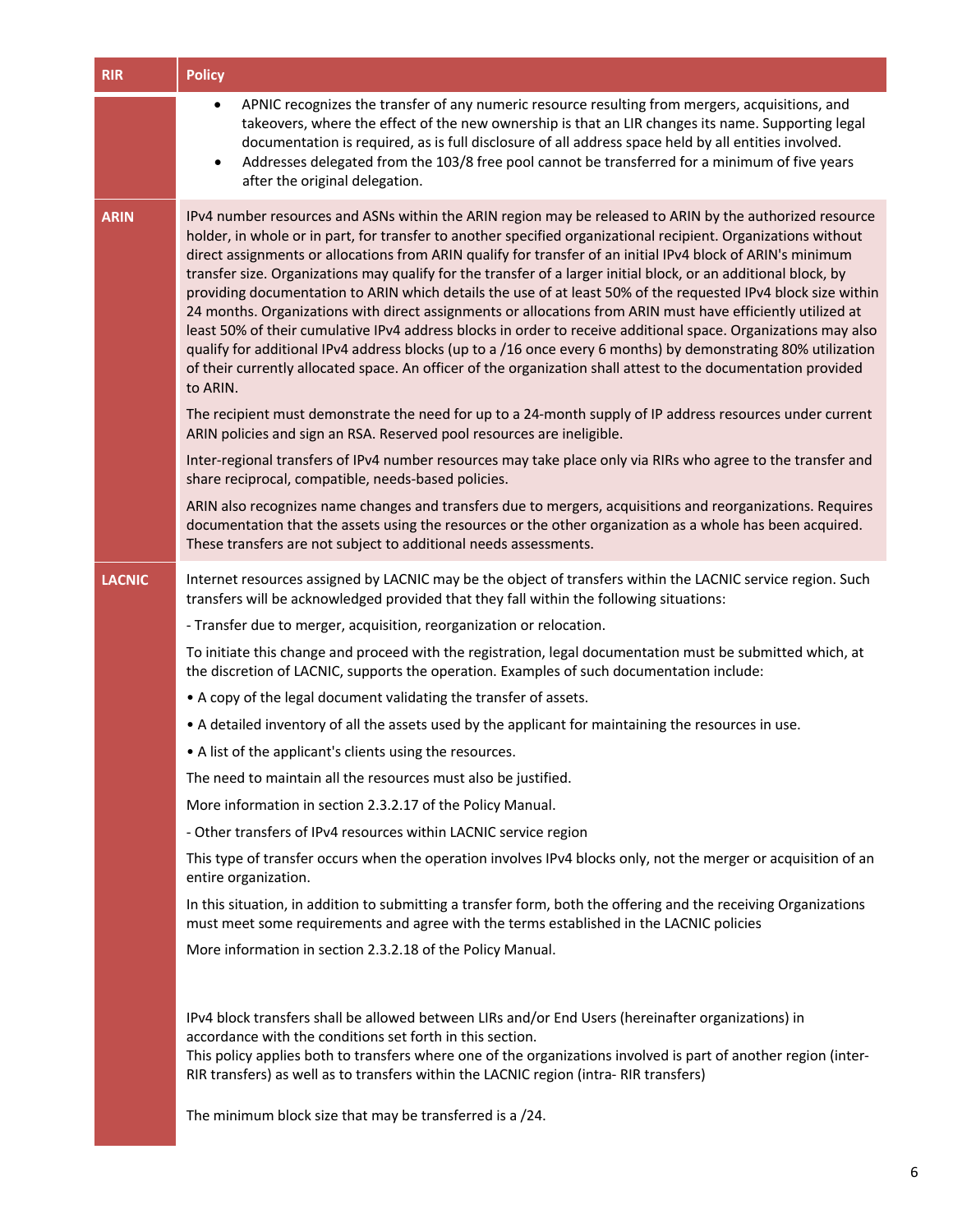| <b>RIR</b>      | <b>Policy</b>                                                                                                                                                                                                                                                                                                                                                                                                                                                                                                                                                                                                                                                                                                                                                                                                                                                                                                                                                                                                                                                                                                                                                                                                                                                                                                                                                                                                                                                                                                                                                                                                                                                                                                                                                                                                                                                                                                                                                                                                                                                                                                                                                                                                                                                                                                                                                                                                                                                                                  |  |  |
|-----------------|------------------------------------------------------------------------------------------------------------------------------------------------------------------------------------------------------------------------------------------------------------------------------------------------------------------------------------------------------------------------------------------------------------------------------------------------------------------------------------------------------------------------------------------------------------------------------------------------------------------------------------------------------------------------------------------------------------------------------------------------------------------------------------------------------------------------------------------------------------------------------------------------------------------------------------------------------------------------------------------------------------------------------------------------------------------------------------------------------------------------------------------------------------------------------------------------------------------------------------------------------------------------------------------------------------------------------------------------------------------------------------------------------------------------------------------------------------------------------------------------------------------------------------------------------------------------------------------------------------------------------------------------------------------------------------------------------------------------------------------------------------------------------------------------------------------------------------------------------------------------------------------------------------------------------------------------------------------------------------------------------------------------------------------------------------------------------------------------------------------------------------------------------------------------------------------------------------------------------------------------------------------------------------------------------------------------------------------------------------------------------------------------------------------------------------------------------------------------------------------------|--|--|
|                 | In order for an organization within the LACNIC region to qualify for receiving a transfer, it must first go<br>through the process of justifying its IPv4 resources before LACNIC. That is to say, the organization must justify<br>before LACNIC the initial/additional allocation/ assignment, as applicable, according to the policies in force.<br>If the receiving organization is part of another region, it will be subject to the criteria, verifications and<br>requirements of the corresponding RIR.<br>LACNIC or the corresponding RIR (depending on whether the transfer is inbound or outbound) will verify the<br>holder of the resources to be transferred and check that they are not involved in any dispute.<br>In the case of intra-RIR transfers, both organizations must submit to LACNIC a signed copy of the legal<br>document supporting the transfer.<br>In the case of inter-RIR transfers, the documentation supporting the operation will be agreed between the<br>two RIRs.<br>LACNIC shall maintain a publicly accessible transfer log of all IPv4 address block transfers registered before<br>LACNIC. This log will be used to record the date on which the transaction took place, the organization that<br>originated the transfer, the receiving organization, the transferred addresses and, in the case of inter-RIR<br>transfers, the source and destination RIRs.<br>The organization that originated the transfer shall automatically be ineligible to receive IPv4 resource<br>allocations and/or assignments from LACNIC for a period of one year as of the transaction date registered in<br>the transfer log.<br>Addresses that have previously been transferred may not subsequently be transferred again (in full or in<br>part) for a period of one year as of the transaction date specified in the transfer log.<br>Once the transfer is complete, LACNIC shall modify the information on the transferred resource in order to<br>reflect the change of holder.<br>Both the transferring and the receiving organizations will be subject to the policies and membership terms<br>and conditions of the corresponding RIR.<br>Addresses from allocations or assignments from LACNIC, whether initial or additional, may not be transferred<br>(in full or in part) for a period of three years as of the allocation or assignment date.<br>Legacy resources transferred into the LACNIC region will no longer be considered legacy resources. |  |  |
| <b>RIPE NCC</b> | Member LIRs can transfer complete or partial blocks of IPv4 and IPv6 address space that was previously<br>allocated to them by either the RIPE NCC or the IANA within the RIPE NCC service region. The receiving LIR<br>must confirm it will make assignment(s) from the allocation.<br>Resource holders of IPv4 Provider Independent (PI) and IPv6 PI space that was previously assigned to them<br>by the RIPE NCC can also transfer complete or partial blocks within the RIPE NCC service region. When<br>transferring PI space, the recipient of the transfer must confirm a specific intended purpose for the resources<br>in order to receive the reassignment.<br>Scarce resources, which are understood as those resources that are allocated or assigned by the RIPE NCC on<br>a restricted basis (such as IPv4 or 16-bit ASNs), cannot be transferred for 24 months from the date the<br>resource was received by the resource holder. This restriction also applies if the resource was received due to<br>a change in the organisation's business (such as a merger or acquisition).<br>This restriction does not prevent the resources from being transferred due to further mergers or acquisitions<br>within the 24-month period.<br>Inter-RIR transfers of any type of Internet number resource are possible if both RIRs have compatible transfer<br>policies. For transfers to the RIPE NCC service region from RIRs that have needs-based policies, recipients<br>must provide the RIPE NCC with a plan for the use of at least 50% of the transferred resources within five<br>years.<br>RIPE NCC also recognizes name changes and transfers of tangible assets associated with addresses. This<br>requires the submission of legal documentation. Utilization is verified. This may also require new agreement.                                                                                                                                                                                                                                                                                                                                                                                                                                                                                                                                                                                                                                                          |  |  |
|                 |                                                                                                                                                                                                                                                                                                                                                                                                                                                                                                                                                                                                                                                                                                                                                                                                                                                                                                                                                                                                                                                                                                                                                                                                                                                                                                                                                                                                                                                                                                                                                                                                                                                                                                                                                                                                                                                                                                                                                                                                                                                                                                                                                                                                                                                                                                                                                                                                                                                                                                |  |  |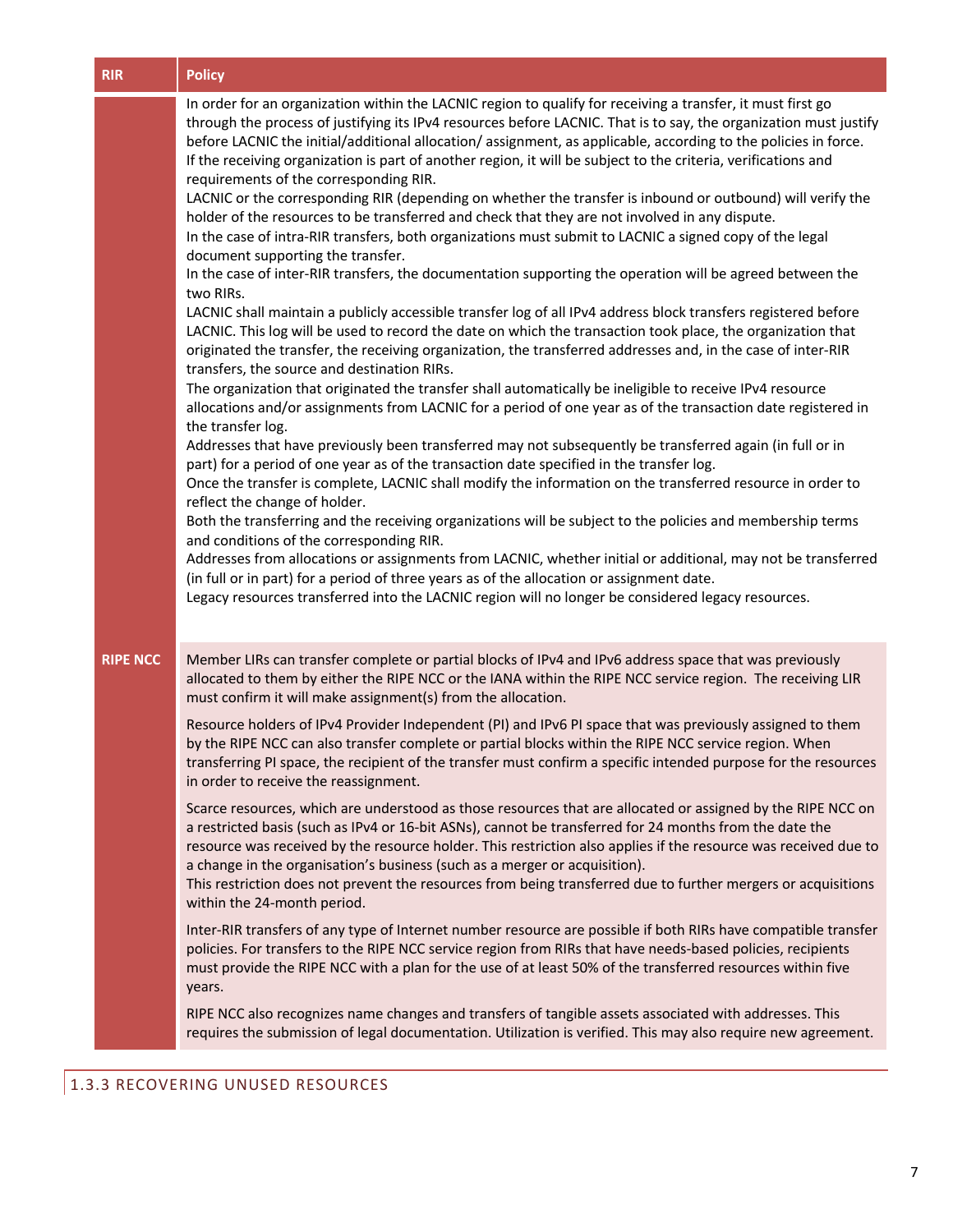| <b>RIR</b>                        | <b>Policy</b>                                                                                                                                                                                                                        | <b>Comment</b>                                                                                                                                                                                                                                                                                                                                                                                                                                                                                                                                                                                                                                                                                                                                                                                                                                                                                                                                               |
|-----------------------------------|--------------------------------------------------------------------------------------------------------------------------------------------------------------------------------------------------------------------------------------|--------------------------------------------------------------------------------------------------------------------------------------------------------------------------------------------------------------------------------------------------------------------------------------------------------------------------------------------------------------------------------------------------------------------------------------------------------------------------------------------------------------------------------------------------------------------------------------------------------------------------------------------------------------------------------------------------------------------------------------------------------------------------------------------------------------------------------------------------------------------------------------------------------------------------------------------------------------|
| <b>AFRINIC</b><br><b>RIPE NCC</b> | Valid as long as original<br>criteria remain satisfied.                                                                                                                                                                              | Do not actively recover unused resources, but if an organization closes, unused<br>resources are returned to the public pool.                                                                                                                                                                                                                                                                                                                                                                                                                                                                                                                                                                                                                                                                                                                                                                                                                                |
| <b>APNIC</b>                      | Valid as long as original<br>criteria remain satisfied.                                                                                                                                                                              | Has policy to actively recover 'unused' networks.<br>If an organization ceases operation, unused resources are returned to the<br>public pool.                                                                                                                                                                                                                                                                                                                                                                                                                                                                                                                                                                                                                                                                                                                                                                                                               |
| <b>LACNIC</b>                     | Resource allocations and<br>assignments will remain<br>valid as long as the<br>objectives of exclusivity,<br>preservation, routability,<br>information, and the rest<br>of the policies in general<br>continue to be met.            | Has policy to resource revocation and return.<br>LACNIC may invalidate any allocation or assignment if it is determined that the<br>requirements no longer exist or that the criteria set forth in the Policy Manual<br>are no longer satisfied.<br>The following may be considered grounds for resource revocation:<br>Unused or unannounced resources (where mandatory)<br>$\bullet$<br>Failure to maintain reverse resolution records for the assigned<br>$\bullet$<br>resources.<br>Failure to update the allocation and assignment information on the<br>$\bullet$<br>whois database managed by LACNIC or the NIRs, as applicable.<br>Unauthorized transfers.<br>$\bullet$<br>Repeated and/or continued policy violations.<br>$\bullet$<br>Failure to comply with contractual obligations towards LACNIC or its<br>$\bullet$<br>NIRs, including non-payment and document fraud.<br>Organizations that have disappeared or fail to respond.<br>$\bullet$ |
| <b>ARIN</b>                       | Organizations found by<br>ARIN to be materially out<br>of compliance with<br>current ARIN policy shall<br>be requested or required<br>to return resources as<br>needed to bring them into<br>(or reasonably close to)<br>compliance. |                                                                                                                                                                                                                                                                                                                                                                                                                                                                                                                                                                                                                                                                                                                                                                                                                                                                                                                                                              |

## 1.3.4 OUT-OF-REGION USE

| <b>RIR</b>     | <b>Policy</b>                                                                                                                                                                                                                                                                                                                                                                                                                                                                                                                                                                                              | Comment                                                                               |
|----------------|------------------------------------------------------------------------------------------------------------------------------------------------------------------------------------------------------------------------------------------------------------------------------------------------------------------------------------------------------------------------------------------------------------------------------------------------------------------------------------------------------------------------------------------------------------------------------------------------------------|---------------------------------------------------------------------------------------|
| <b>ARIN</b>    | Organizations may request resources for use outside the<br>ARIN region provided that the applicant has a real and<br>substantial connection with the ARIN region which applicant<br>must prove (as described below) and is using the same type<br>of resources (with a delegation lineage back to an ARIN<br>allocation or assignment) within the ARIN service region as<br>follows:<br>IPv4: At least a /22 used in region<br>$\bullet$<br>IPv6: At least a /44 used in region<br>$\bullet$<br>ASN: At least one ASn present on one more peering<br>$\bullet$<br>session and/or routers within the region | Details may be found in NRPM Section 9:<br>https://www.arin.net/policy/nrpm.html#nine |
| <b>AFRINIC</b> | Any use outside the region for IPv4 resources issued in the<br>exhaustion Phases should be solely in support of connectivity<br>back to the AFRINIC region.                                                                                                                                                                                                                                                                                                                                                                                                                                                |                                                                                       |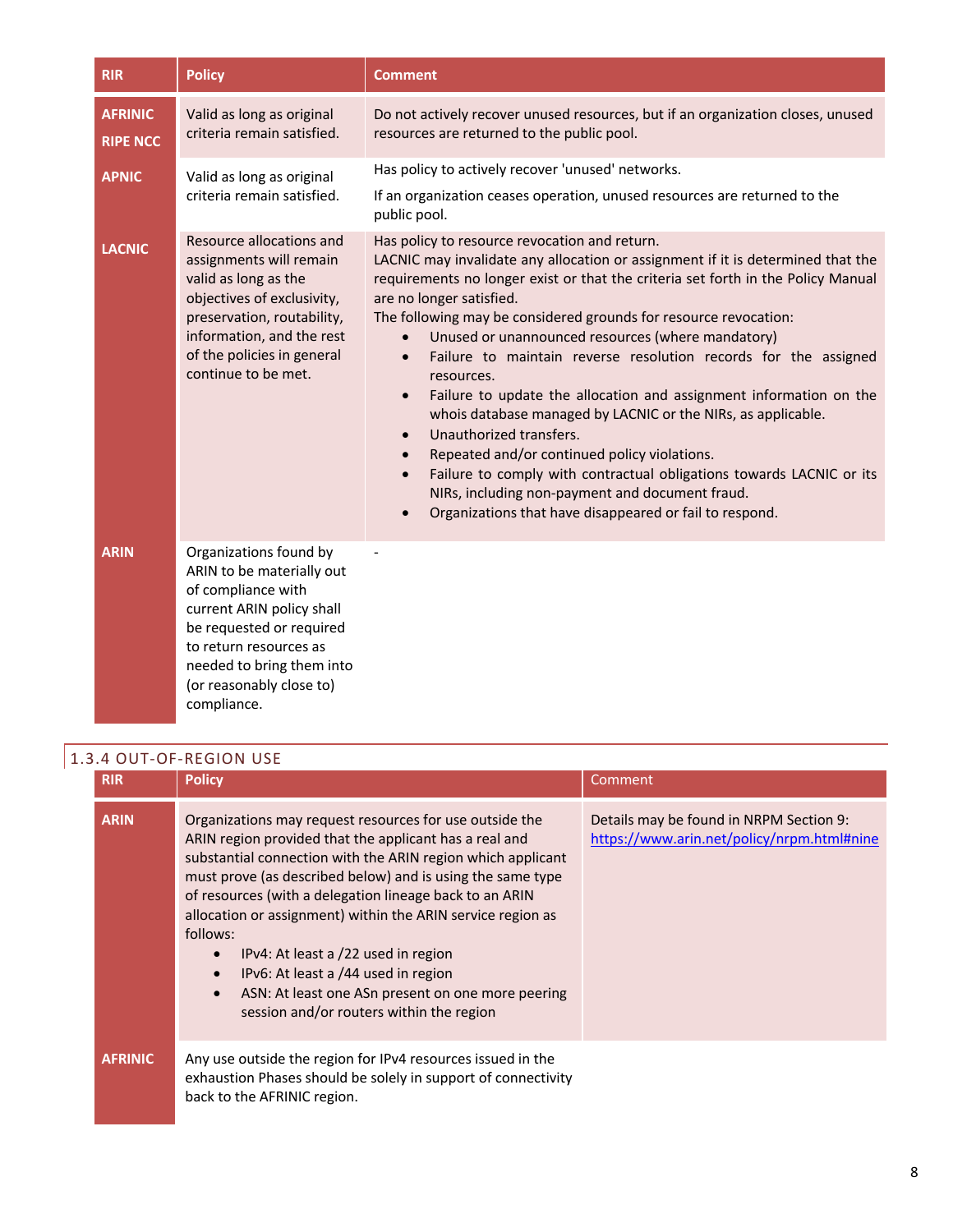| <b>RIR</b>                      | <b>Policy</b>                                                                                                                                        | 'Comment |
|---------------------------------|------------------------------------------------------------------------------------------------------------------------------------------------------|----------|
| <b>APNIC</b><br><b>RIPE NCC</b> | No separate policy. For more information see §1.2<br>Membership                                                                                      |          |
| <b>LACNIC</b>                   | No separate policy. However organizations using any cast can<br>use space out of the region as long as they have a copy<br>within the LACNIC region. |          |

## 1.3.5 RPKI ROUTE ORIGIN AUTHORIZATION (ROA)

| <b>RIR</b>                                                        | <b>Policy</b>                                                                                                                                                                                                                                                                                                                                                                                                              | <b>Comment</b>                                                                                                                                                                                                                                                                                                                                                                                                   |
|-------------------------------------------------------------------|----------------------------------------------------------------------------------------------------------------------------------------------------------------------------------------------------------------------------------------------------------------------------------------------------------------------------------------------------------------------------------------------------------------------------|------------------------------------------------------------------------------------------------------------------------------------------------------------------------------------------------------------------------------------------------------------------------------------------------------------------------------------------------------------------------------------------------------------------|
| <b>ARIN</b><br><b>AFRINIC</b><br><b>LACNIC</b><br><b>RIPE NCC</b> | None<br>LACNIC will create specific Routing Origin Authorizations (ROAs) in<br>the RPKI infrastructure with ASO (AS zero) in the Origin ASN field and<br>the list of unallocated or unassigned Internet Number Resources<br>exclusively under LACNIC administration in the Prefixes list such<br>ROAs. The number of the before mentioned ROAs and any other<br>technical parameter of it will be under LACNIC discretion. | Only LACNIC would have authority to<br>create RPKI ROAs for Internet<br>Number Resources not yet allocated<br>or assigned or either recovered or<br>returned, to which LACNIC is the<br>rightful custodian.<br>Once an Internet Number Resource<br>is allocated or assigned, LACNIC will<br>invalidate ROAs that contain such<br>resources and will issue new ROAs<br>that do not include them, as<br>necessary. |
| <b>APNIC</b>                                                      | Undelegated APNIC Address Space (IPv4 or IPv6) should not be<br>publicly advertised by any Autonomous System. To prevent its use,<br>APNIC will create RPKI ROAs with origin AS0 (AS zero) for all<br>undelegated address space (marked as "Available" and "Reserved" in<br>the delegated-apnic-extended-latest stats file) for which it is the<br>current administrator.                                                  | While any current resource holder<br>can create ASO ROA for the<br>resources they have under their<br>account administration, only APNIC<br>has the authority to create ASO ROAs<br>for APNIC address space not yet<br>delegated to an organization.<br>When APNIC delegates address<br>space to an organization, APNIC will<br>remove the prefix from the ASO<br>ROA.                                           |

# **2. IPV4**

#### 2.1 INITIAL ALLOCATION

| RIR            | <b>Category</b> | Policy                                                                  |
|----------------|-----------------|-------------------------------------------------------------------------|
| <b>AFRINIC</b> | <b>Size</b>     | Minimum issuable size during the current IPv4 Exhaustion phase 2 is /24 |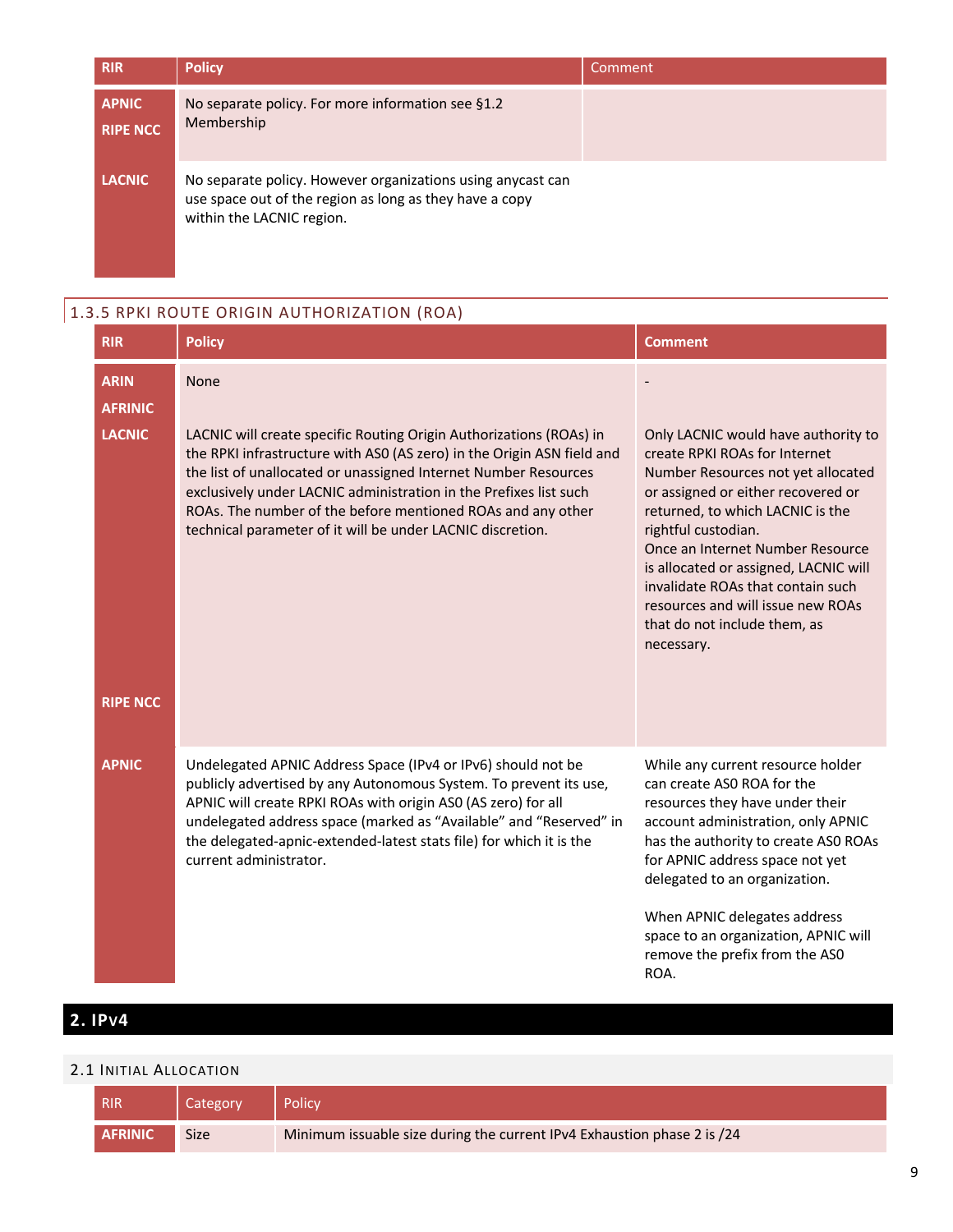| <b>RIR</b>    | Category    | Policy                                                                                                                                                                                                                                                                                                                                                                                                                                                                                                                                                                                                                                                                              |  |  |
|---------------|-------------|-------------------------------------------------------------------------------------------------------------------------------------------------------------------------------------------------------------------------------------------------------------------------------------------------------------------------------------------------------------------------------------------------------------------------------------------------------------------------------------------------------------------------------------------------------------------------------------------------------------------------------------------------------------------------------------|--|--|
|               |             | Maximum issuable size during the current IPv4 Exhaustion phase 2 is /22.                                                                                                                                                                                                                                                                                                                                                                                                                                                                                                                                                                                                            |  |  |
|               | Eligibility | Detailed IP addressing plan demonstrating the need for 8 months<br>Must show an existing efficient utilization of IP addresses from their upstream<br>provider.<br>Immediate need of 50% of requested IPv4 address space for End Users                                                                                                                                                                                                                                                                                                                                                                                                                                              |  |  |
|               | Period      | 8 months                                                                                                                                                                                                                                                                                                                                                                                                                                                                                                                                                                                                                                                                            |  |  |
| <b>APNIC</b>  | Size        | New APNIC account holders are eligible to receive a maximum /23 worth of address space<br>from the remaining IPv4 address pool.                                                                                                                                                                                                                                                                                                                                                                                                                                                                                                                                                     |  |  |
|               | Eligibility | Membership or pay non-member fee;<br>$\bullet$<br>Have previously used or can demonstrate immediate need for /24;<br>Complied with policies in managing all previous address space;<br>Detailed plan for use of a /23 within a year;                                                                                                                                                                                                                                                                                                                                                                                                                                                |  |  |
|               | Period      | 1 year.                                                                                                                                                                                                                                                                                                                                                                                                                                                                                                                                                                                                                                                                             |  |  |
| <b>ARIN</b>   | <b>Size</b> | ARIN will only issue future IPv4 assignments/allocations (excluding 4.4 and 4.10 space) from<br>the ARIN Waitlist. All ISP organizations without direct assignments or allocations from ARIN<br>qualify for an initial allocation of up to a /22, subject to ARIN's minimum allocation size. All<br>ISP organizations without direct allocations, direct assignments, re-allocations or<br>reassignments automatically qualify for a /24. These organizations are exempt from<br>requirements of showing the efficient utilization of previously held IPv4 space.                                                                                                                   |  |  |
|               | Eligibility | Organizations may qualify for a larger than a /24 by documenting how the requested<br>allocation will be utilized within the request size.                                                                                                                                                                                                                                                                                                                                                                                                                                                                                                                                          |  |  |
|               | Period      | 24 months.                                                                                                                                                                                                                                                                                                                                                                                                                                                                                                                                                                                                                                                                          |  |  |
| <b>LACNIC</b> | Size        | Slow start: /22, otherwise /21 (can be exceeded when documented immediate need exceeds<br>(21).                                                                                                                                                                                                                                                                                                                                                                                                                                                                                                                                                                                     |  |  |
|               | Eligibility | For a /22: Current use or documented need of a /24; submit a detailed one-year utilization<br>plan for a /23; agree to renumber out of the previously assigned block and return those IPv4<br>addresses to their ISPs no later than 12 months after the allocation of the /22; if the applicant<br>does not already have an IPv6 block assigned by LACNIC, simultaneously request an IPv6 block<br>in accordance with the corresponding applicable policy.<br>or                                                                                                                                                                                                                    |  |  |
|               |             | For a $/21$ :                                                                                                                                                                                                                                                                                                                                                                                                                                                                                                                                                                                                                                                                       |  |  |
|               |             | Provide information on assignments with prefixes equal to or shorter than /29 (more<br>than 8 IPv4 addresses) on LACNIC's WHOIS database<br>Provide documentation that justifies the initial address space allocation (This must<br>$\bullet$<br>include detailed information showing how this resource will be used within a period of<br>three, six and twelve months<br>If a block has already been assigned by a provider and the user wishes to keep this block<br>$\bullet$<br>to avoid renumbering, such a block may be handed over (changing the resource holder in<br>the LACNIC whois database) provided that both parties agree.                                         |  |  |
|               |             | If additional address space has been justified and its distribution is possible, the recipient may<br>decide whether they prefer to receive the block that is handed over plus an additional block<br>to complete the total required space, or whether they prefer to receive a single block for the<br>total space and proceed to renumber their network. Should they choose to renumber, the<br>block that had previously been assigned must be returned within 12 months. Exceptionally,<br>this period may be extended by an additional 6 months if it can be justified that there was not<br>enough time to obtain the required resources and complete the renumbering process |  |  |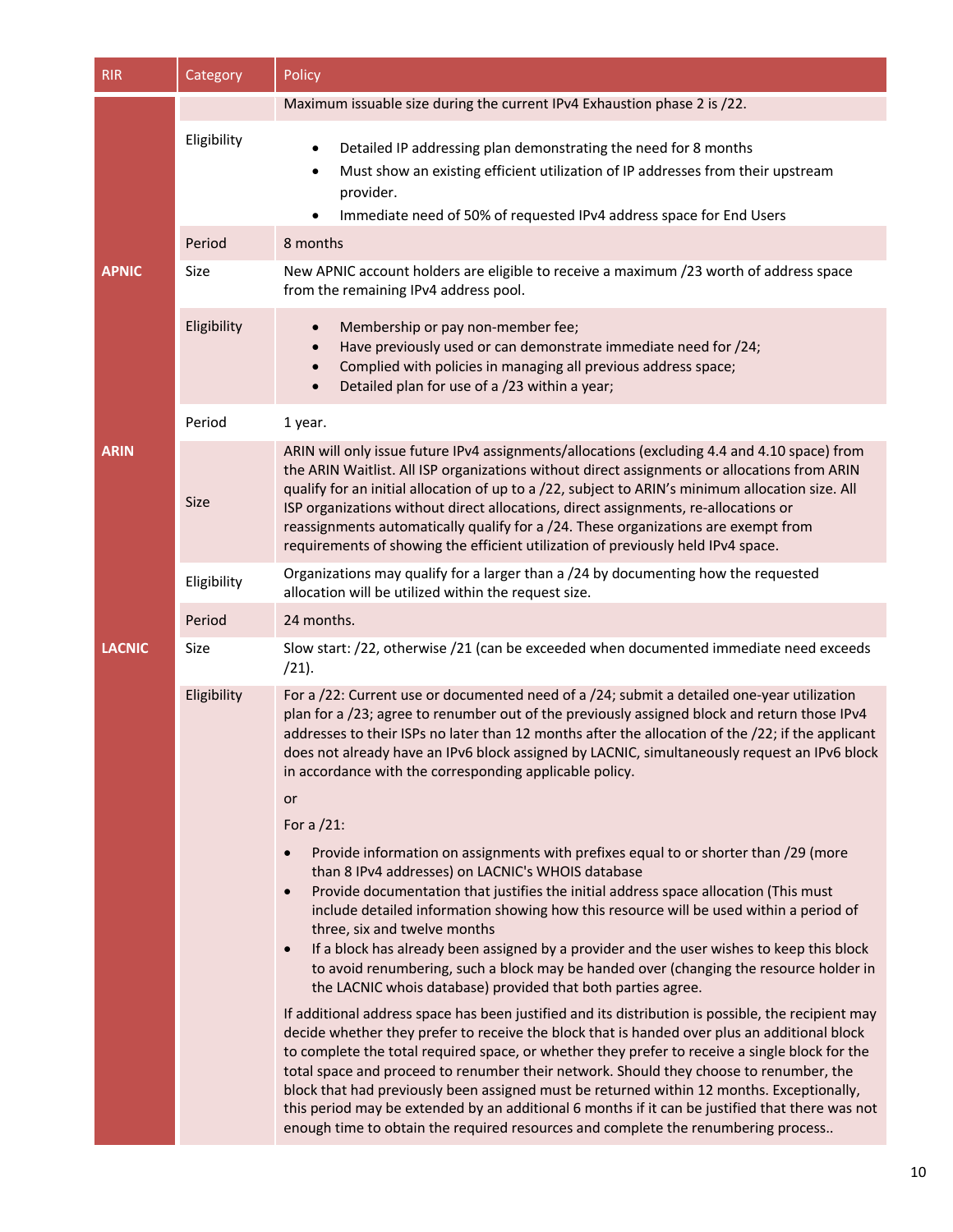| <b>RIR</b>      | Category    | Policy                                                                                                                                                                                                                                    |
|-----------------|-------------|-------------------------------------------------------------------------------------------------------------------------------------------------------------------------------------------------------------------------------------------|
|                 |             | If the applicant does not already have an IPv6 block assigned by LACNIC,<br>$\bullet$<br>simultaneously request an IPv6 block in accordance with the corresponding<br>applicable policy.                                                  |
|                 |             | In addition, depending of the multihomed or non-multihomed status of the applying ISP, the<br>following requirements shall be considered:                                                                                                 |
|                 |             | If the applicant is a multihomed ISP, is planning to become one, or has interconnection needs:                                                                                                                                            |
|                 |             | Efficient utilization of at least 25% of the requested address space (contiguous or<br>not).                                                                                                                                              |
|                 |             | If the applicant is multihomed, specify the names and autonomous system numbers<br>of its providers.                                                                                                                                      |
|                 |             | If the applicant is planning to become multihomed or needs to interconnect with<br>other autonomous systems, describe in detail the corresponding plan and timeline<br>(presenting signed contracts or letters of intent is recommended). |
|                 |             | If the applicant is a non-multihomed ISP:                                                                                                                                                                                                 |
|                 |             | Efficient utilization of at least 50% of the requested address space (contiguous or<br>not).                                                                                                                                              |
|                 | Period      | 12 months.                                                                                                                                                                                                                                |
| <b>RIPE NCC</b> | <b>Size</b> | From Wednesday, 25 November 2019, only RIPE NCC members who have never received an<br>IPv4 allocation from the RIPE NCC are eligible to receive one /24 via a waiting list.                                                               |
|                 | Eligibility | Membership;<br>$\bullet$<br>LIR confirms it will make assignment(s) from the allocation.<br>$\bullet$                                                                                                                                     |
|                 | Period      | No limit.                                                                                                                                                                                                                                 |

## 2.2 SUBSEQUENT ALLOCATIONS

| <b>RIR</b>     | Category    | Policy                                                                                                                                                                | Comment |
|----------------|-------------|-----------------------------------------------------------------------------------------------------------------------------------------------------------------------|---------|
| <b>AFRINIC</b> | <b>Size</b> | Minimum /24, Maximum issuable size during the current IPv4<br>Exhaustion phase 2 is /22.                                                                              |         |
|                | Eligibility | Demonstrate 90% efficient utilisation of all previous allocations or<br>assignments (including those made during both the Current Phase<br>and the Exhaustion Phase). |         |
|                | Period      | 8 months.                                                                                                                                                             |         |
| <b>APNIC</b>   | Size        | With the implementation of abolish waiting list policy, subsequent<br>allocations are no longer available in APNIC region.                                            |         |
|                | Eligibility |                                                                                                                                                                       |         |
|                | Period      |                                                                                                                                                                       |         |
| <b>ARIN</b>    | <b>Size</b> | /24.                                                                                                                                                                  |         |
|                | Eligibility | Demonstrate efficient utilization of all allocations, in aggregate, to<br>at least 80% and at least 50% of every allocation in order to<br>receive additional space.  |         |
|                | Period      | 24 months.                                                                                                                                                            |         |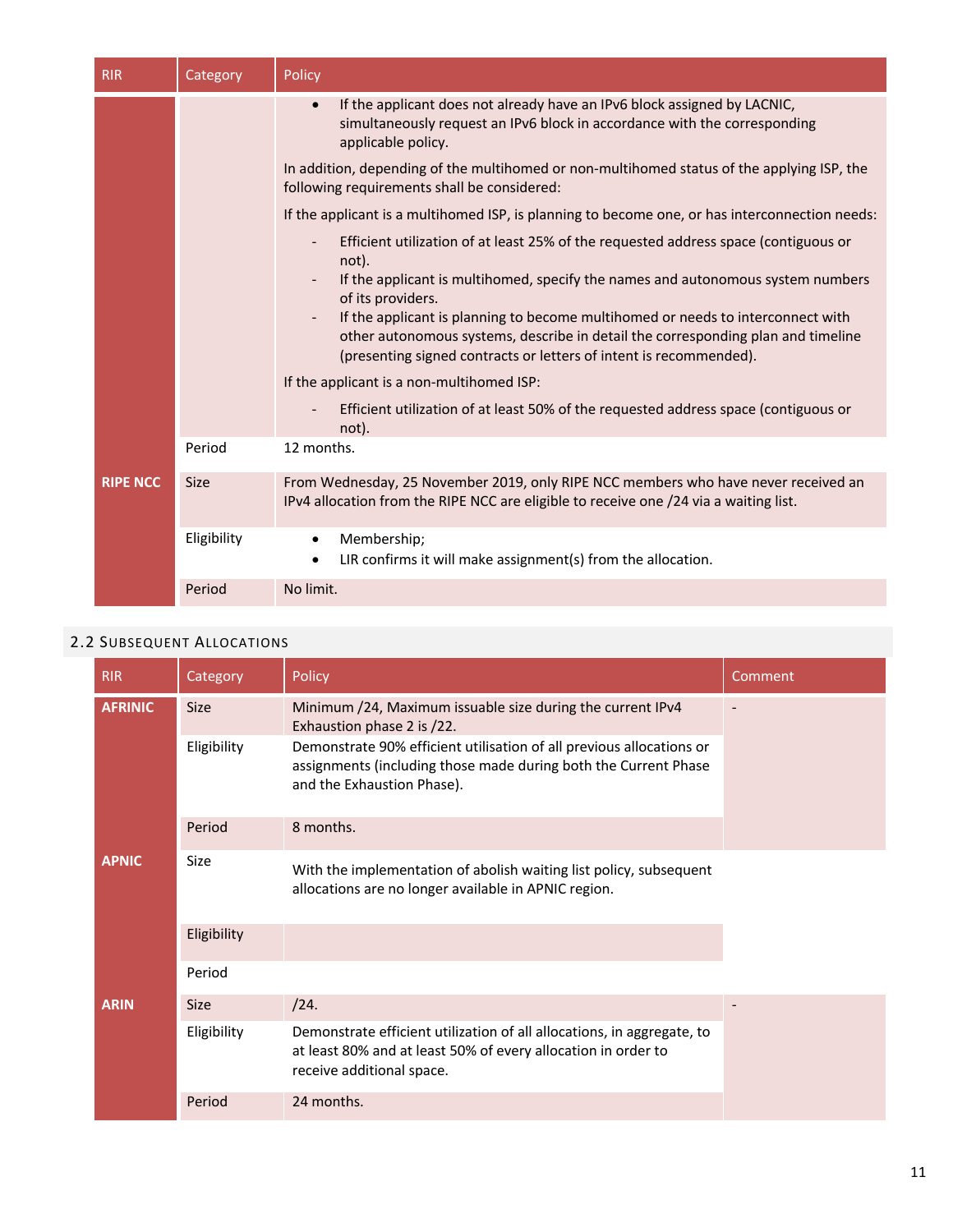| <b>RIR</b>      | Category    | Policy                                                                                                                                                                                                                                                                                                                                                                                                                                                | Comment                                                                                                                                         |
|-----------------|-------------|-------------------------------------------------------------------------------------------------------------------------------------------------------------------------------------------------------------------------------------------------------------------------------------------------------------------------------------------------------------------------------------------------------------------------------------------------------|-------------------------------------------------------------------------------------------------------------------------------------------------|
| <b>LACNIC</b>   | Size        | The policy for determining the size of additional allocations is<br>based on the efficient utilization of space within a time frame of<br>12 months.                                                                                                                                                                                                                                                                                                  |                                                                                                                                                 |
|                 | Eligibility | Demonstrate 80% efficient utilization of all prior allocated space.<br>The applicant must already have at least one IPv6 block assigned<br>by LACNIC or, if not, must simultaneously request an initial IPv6<br>block in accordance with the corresponding applicable policy.<br>If an applicant has already been assigned an IPv6 block, they shall<br>submit to LACNIC a brief document describing their progress in the<br>implementation of IPv6. |                                                                                                                                                 |
|                 | Period      | 12 months.                                                                                                                                                                                                                                                                                                                                                                                                                                            |                                                                                                                                                 |
| <b>RIPE NCC</b> | <b>Size</b> | 0                                                                                                                                                                                                                                                                                                                                                                                                                                                     | -Since the IPv4 Pool                                                                                                                            |
|                 | Eligibility | Subsequent IPv4 allocations are no longer available in the RIPE<br>NCC service region.                                                                                                                                                                                                                                                                                                                                                                | run out on 25<br>November 2019, only<br>members who have<br>never requested an<br>IPv4 allocation are<br>eligible for a /24 IPv4<br>allocation. |
|                 | Period      |                                                                                                                                                                                                                                                                                                                                                                                                                                                       |                                                                                                                                                 |

## 2.3 SUB-ALLOCATIONS

| <b>RIR</b>      | <b>Policy</b>                                                                                                                                                                                                                                                                                         | <b>Comment</b> |
|-----------------|-------------------------------------------------------------------------------------------------------------------------------------------------------------------------------------------------------------------------------------------------------------------------------------------------------|----------------|
| <b>AFRINIC</b>  | LIRs may sub-allocate addresses to other organizations, which further assign<br>addresses to End Users. LIRs also can assign address space. Sub-allocations are<br>subject to the 'Sub-Allocation Window' procedure.                                                                                  |                |
| <b>APNIC</b>    | LIRs may sub-allocate addresses to other organizations, which further assign<br>addresses to end-users. LIRs also assign addresses.                                                                                                                                                                   |                |
| <b>ARIN</b>     | ISPs may sub-allocate addresses to other organizations, which further assign<br>addresses to End Users.                                                                                                                                                                                               |                |
| <b>LACNIC</b>   | RIR allocates and assigns IP blocks to organizations that can be ISPs, End Users or<br>National Internet Registries, (NIRs - see section 7). NIRs allocate and assign IP<br>blocks to organizations in their countries. ISPs may sub-allocate IP blocks to other<br>ISPs or assign them to End Users. |                |
| <b>RIPE NCC</b> | LIRs may sub-allocate addresses to other organizations, which further assign<br>addresses to End Users.                                                                                                                                                                                               |                |

## 2.4 ASSIGNMENTS BY RIRS (INDEPENDENT/PORTABLE)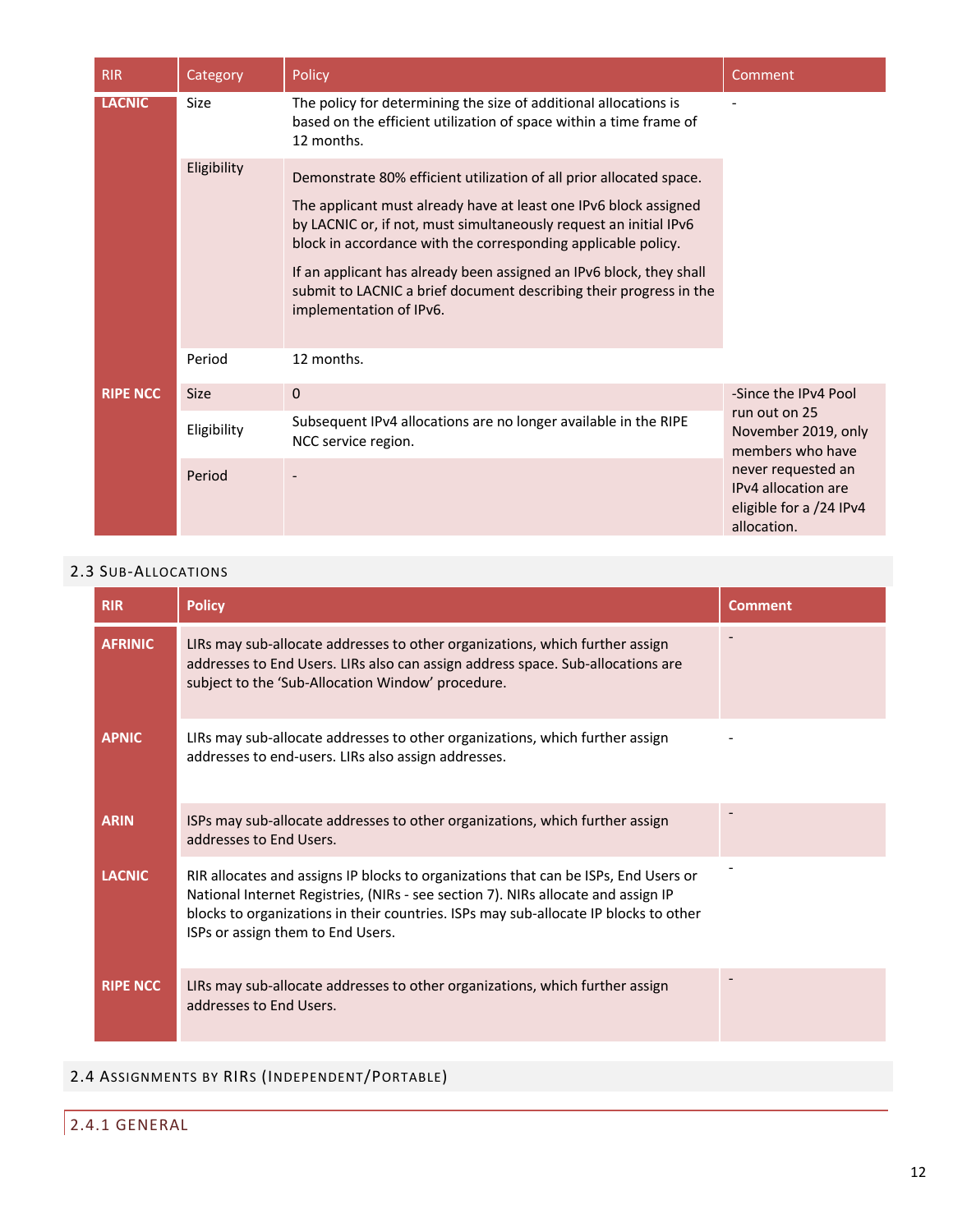| <b>RIR</b>     | <b>Category</b> | <b>Policy</b>                                                                                                                                                                                                                                                                                                                                                                                                                                                                                          | Comment                                                                                                                                                                                                                                                                                                                                                                                                         |
|----------------|-----------------|--------------------------------------------------------------------------------------------------------------------------------------------------------------------------------------------------------------------------------------------------------------------------------------------------------------------------------------------------------------------------------------------------------------------------------------------------------------------------------------------------------|-----------------------------------------------------------------------------------------------------------------------------------------------------------------------------------------------------------------------------------------------------------------------------------------------------------------------------------------------------------------------------------------------------------------|
| <b>AFRINIC</b> | <b>Size</b>     | /24 minimum, Maximum issuable size during the current IPv4<br>Exhaustion phase 2 is /22.                                                                                                                                                                                                                                                                                                                                                                                                               |                                                                                                                                                                                                                                                                                                                                                                                                                 |
|                | Eligibility     | Must be an AFRINIC member<br>٠<br>Must EITHER show an existing utilization of /25 from<br>$\bullet$<br>their upstream/ISP, OR<br>Justify that at least 50% of the total 8 months<br>$\bullet$<br>requirement is needed immediately.                                                                                                                                                                                                                                                                    |                                                                                                                                                                                                                                                                                                                                                                                                                 |
| <b>APNIC</b>   | <b>Size</b>     | Minimum /24, maximum /23 from the final /8 pool.                                                                                                                                                                                                                                                                                                                                                                                                                                                       | In APNIC IPv4 policy<br>there is no distinction<br>between allocation or<br>assignment. Both are<br>designated as                                                                                                                                                                                                                                                                                               |
|                | Eligibility     | An organization is eligible to receive an IPv4 delegation if:<br>it is currently multihomed, or<br>$\bullet$<br>it is currently using at least a /24 from its upstream<br>$\bullet$<br>provider and intends to be multihomed, or<br>it intends to be multihomed, and advertise the prefixes<br>$\bullet$<br>within 6 months<br>Organizations requesting a delegation under these terms must<br>demonstrate they are able to use 25% of the requested<br>addresses immediately and 50% within one year. | delegations.                                                                                                                                                                                                                                                                                                                                                                                                    |
| <b>ARIN</b>    | <b>Size</b>     | /24, no maximum.                                                                                                                                                                                                                                                                                                                                                                                                                                                                                       | Known as 'end-user'                                                                                                                                                                                                                                                                                                                                                                                             |
|                | Eligibility     | Assignments will be made according to the following criterion:<br>50% utilization rate within 24 months.<br>Organizations may qualify for a larger initial allocation by<br>providing appropriate details to verify their 24-month growth<br>projection.                                                                                                                                                                                                                                               | assignments.                                                                                                                                                                                                                                                                                                                                                                                                    |
| <b>LACNIC</b>  | <b>Size</b>     | The minimum size of an IPv4 assignment to an end user is a /24<br>block; the maximum size is a /20, which must be justified<br>according to the utilization rate (section 2.3.3.4.2).                                                                                                                                                                                                                                                                                                                  | If a block had already<br>been assigned by a<br>provider and the user<br>wishes to keep this block<br>to avoid renumbering,                                                                                                                                                                                                                                                                                     |
|                | Eligibility     | End Users may receive a minimum of /24 based on:<br>25% immediate utilization rate of the requested block.<br>50% utilization rate of the requested block within one year.<br>The applicant must justify that the assigned space will be<br>announced from the applicant's own autonomous system to at<br>least one other autonomous system.                                                                                                                                                           | such block may be<br>handed over (changing<br>the resource holder in<br>the LACNIC whois<br>database) provided that<br>both parties agree. If<br>additional address space<br>has been justified and its<br>assignment is possible,<br>the recipient may decide<br>whether they prefer to<br>receive the block that is<br>handed over plus an<br>additional block to<br>complete the total<br>required space, or |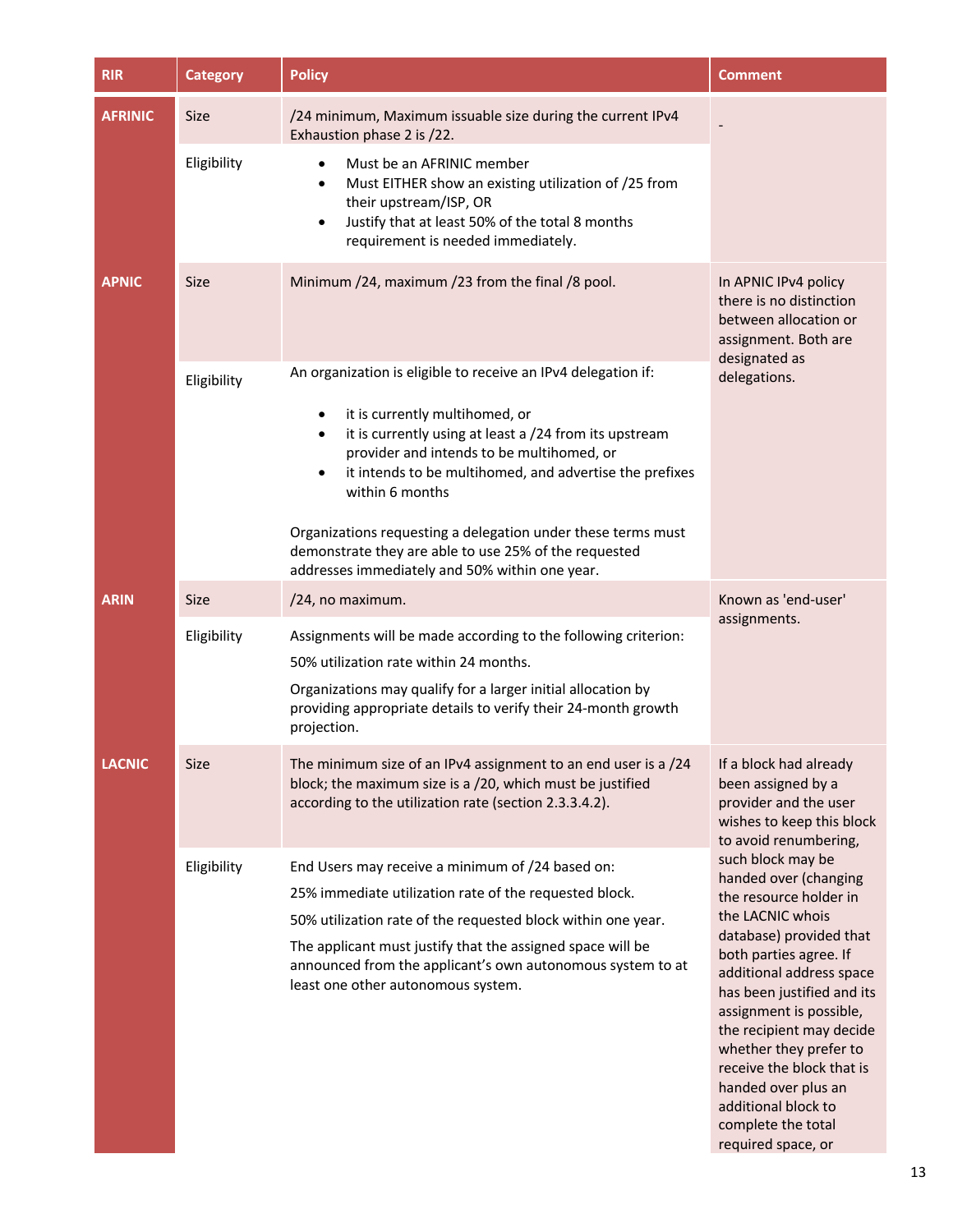| <b>RIR</b>      | <b>Category</b>            | <b>Policy</b>   | <b>Comment</b>                                                                                                                                                                                                                      |
|-----------------|----------------------------|-----------------|-------------------------------------------------------------------------------------------------------------------------------------------------------------------------------------------------------------------------------------|
|                 |                            |                 | whether they prefer to<br>receive a single block for<br>the total space and<br>proceed to renumber.<br>Should they choose to<br>renumber, the block that<br>had been previously<br>assigned must be<br>returned within 6<br>months. |
| <b>RIPE NCC</b> | <b>Size</b><br>Eligibility | Not applicable. | From Friday, 14<br>September 2012 the<br>RIPE NCC no longer<br>allocates or assigns PI<br>address space, except for<br>assignments to Internet<br><b>Exchange Points</b>                                                            |

# 2.4.2 CRITICAL INFRASTRUCTURE

| <b>RIR</b>     | <b>Category</b> | <b>Policy</b>                                                                                                                                    | <b>Comment</b>                                                                       |
|----------------|-----------------|--------------------------------------------------------------------------------------------------------------------------------------------------|--------------------------------------------------------------------------------------|
| <b>AFRINIC</b> | Definition      | Public IXPs and root DNS service providers.                                                                                                      | Portable space can be<br>obtained by submitting a<br>request directly to<br>AFRINIC. |
|                | Size            | /24 minimum, more if justified.                                                                                                                  |                                                                                      |
|                | Eligibility     | No specific criteria defined.                                                                                                                    |                                                                                      |
| <b>APNIC</b>   | Definition      | Root DNS, ccTLD, gTLD, IANA, RIRs, NIRs.                                                                                                         |                                                                                      |
|                | <b>Size</b>     | /24 minimum.                                                                                                                                     |                                                                                      |
|                | Eligibility     | Delegations to critical infrastructure are available only to the<br>actual operators of the network infrastructure performing such<br>functions. |                                                                                      |
| <b>ARIN</b>    | Definition      | Public IXPs, Root DNS and ccTLD providers, IANA, RIRs.                                                                                           |                                                                                      |
|                | Size            | /24 minimum.                                                                                                                                     |                                                                                      |
|                | Eligibility     | Assignments to critical infrastructure are available only to the<br>actual operators of the network infrastructure performing such<br>functions. |                                                                                      |
| <b>LACNIC</b>  | Definition      | Root DNS, ccTLD, gTLD, IANA, RIRs.                                                                                                               |                                                                                      |
|                | <b>Size</b>     | /24 minimum, /22 maximum.                                                                                                                        |                                                                                      |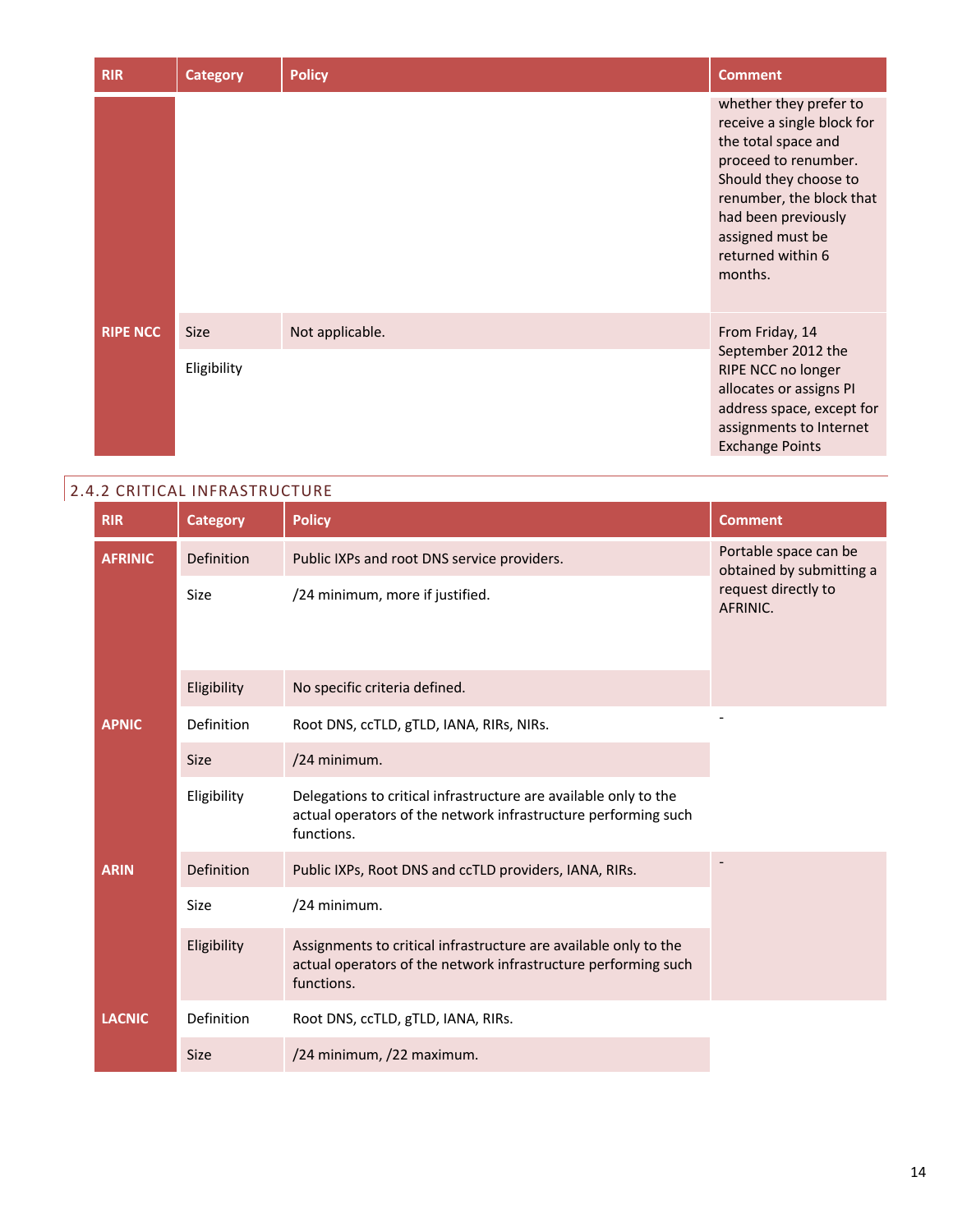| <b>RIR</b>      | <b>Category</b> | <b>Policy</b>                                                                                                                                                                                                                                                                                                                | <b>Comment</b>                                        |
|-----------------|-----------------|------------------------------------------------------------------------------------------------------------------------------------------------------------------------------------------------------------------------------------------------------------------------------------------------------------------------------|-------------------------------------------------------|
|                 | Eligibility     | Assignments to critical infrastructure are available only to the<br>actual operators of the network infrastructure performing such<br>functions. If the applicant does not already have an IPv6 block<br>assigned by LACNIC, simultaneously request an IPv6 block in<br>accordance with the corresponding applicable policy. | Requested via the<br>'micro-allocations'<br>policy.   |
|                 |                 | LACNIC will create an IPv4 reserve equivalent to a /15 that will<br>be used once the address space for Phase 3 of the regional IPv4<br>Exhaustion Plan runs out. This will be to facilitate the<br>deployment of infrastructure considered to be critical or<br>essential for the operation of the Internet in the region.   |                                                       |
| <b>RIPE NCC</b> | Definition      | Not applicable.                                                                                                                                                                                                                                                                                                              | From Friday, 14<br>September 2012 the                 |
|                 | Size            |                                                                                                                                                                                                                                                                                                                              | RIPE NCC no longer<br>allocates or assigns            |
|                 | Eligibility     |                                                                                                                                                                                                                                                                                                                              | address space for<br>Anycasting ccTLD, gTLD,<br>ENUM. |

# 2.4.3 INTERNET EXCHANGE POINTS (IXPS)

| <b>RIR</b>     | Category    | Policy                                                                                                                                                                                                                                                                                                                                                                                                                                                                                                                          | Comment                                                                                       |
|----------------|-------------|---------------------------------------------------------------------------------------------------------------------------------------------------------------------------------------------------------------------------------------------------------------------------------------------------------------------------------------------------------------------------------------------------------------------------------------------------------------------------------------------------------------------------------|-----------------------------------------------------------------------------------------------|
| <b>AFRINIC</b> | <b>Size</b> | /24.                                                                                                                                                                                                                                                                                                                                                                                                                                                                                                                            | Portable space can be<br>obtained by submitting a<br>request directly to<br>AFRINIC.          |
|                | Eligibility | Minimum number of three peers connected.<br>Open policy for anyone to connect/peer.<br>A /16 block is reserved for IXP peering LANs.                                                                                                                                                                                                                                                                                                                                                                                            |                                                                                               |
| <b>APNIC</b>   | <b>Size</b> | /24 minimum assignment.                                                                                                                                                                                                                                                                                                                                                                                                                                                                                                         | There is no restriction on<br>routing prefixes assigned                                       |
|                | Eligibility | Must be an IXP.<br>The number of ISPs connected should be at least three and there<br>must be a clear and open policy for others to join.                                                                                                                                                                                                                                                                                                                                                                                       | under this policy.                                                                            |
| <b>ARIN</b>    | <b>Size</b> | /24 minimum assignment.                                                                                                                                                                                                                                                                                                                                                                                                                                                                                                         | Requested via the<br>'micro-allocations' policy.                                              |
|                | Eligibility | Exchange point operators must provide justification for the<br>allocation, including: connection policy, location, other<br>participants (minimum of three total), ASN, and contact<br>information.                                                                                                                                                                                                                                                                                                                             |                                                                                               |
| <b>LACNIC</b>  | <b>Size</b> | /24 minimum, /22 maximum.                                                                                                                                                                                                                                                                                                                                                                                                                                                                                                       | Requested via the<br>'micro-allocations' policy.                                              |
|                | Eligibility | Exchange point operators must provide documentation showing<br>that it is an IXP, list of participants, structure diagram and<br>numbering plan. The organization shall have at least three<br>members and an open policy for the association of new<br>members. It must also provide a utilization plan for the following<br>three and six months. If the applicant does not already have an<br>IPv6 block assigned by LACNIC, simultaneously request an IPv6<br>block in accordance with the corresponding applicable policy. | Organizations receiving<br>micro-assignments shall<br>not sub-assign these IPv4<br>addresses. |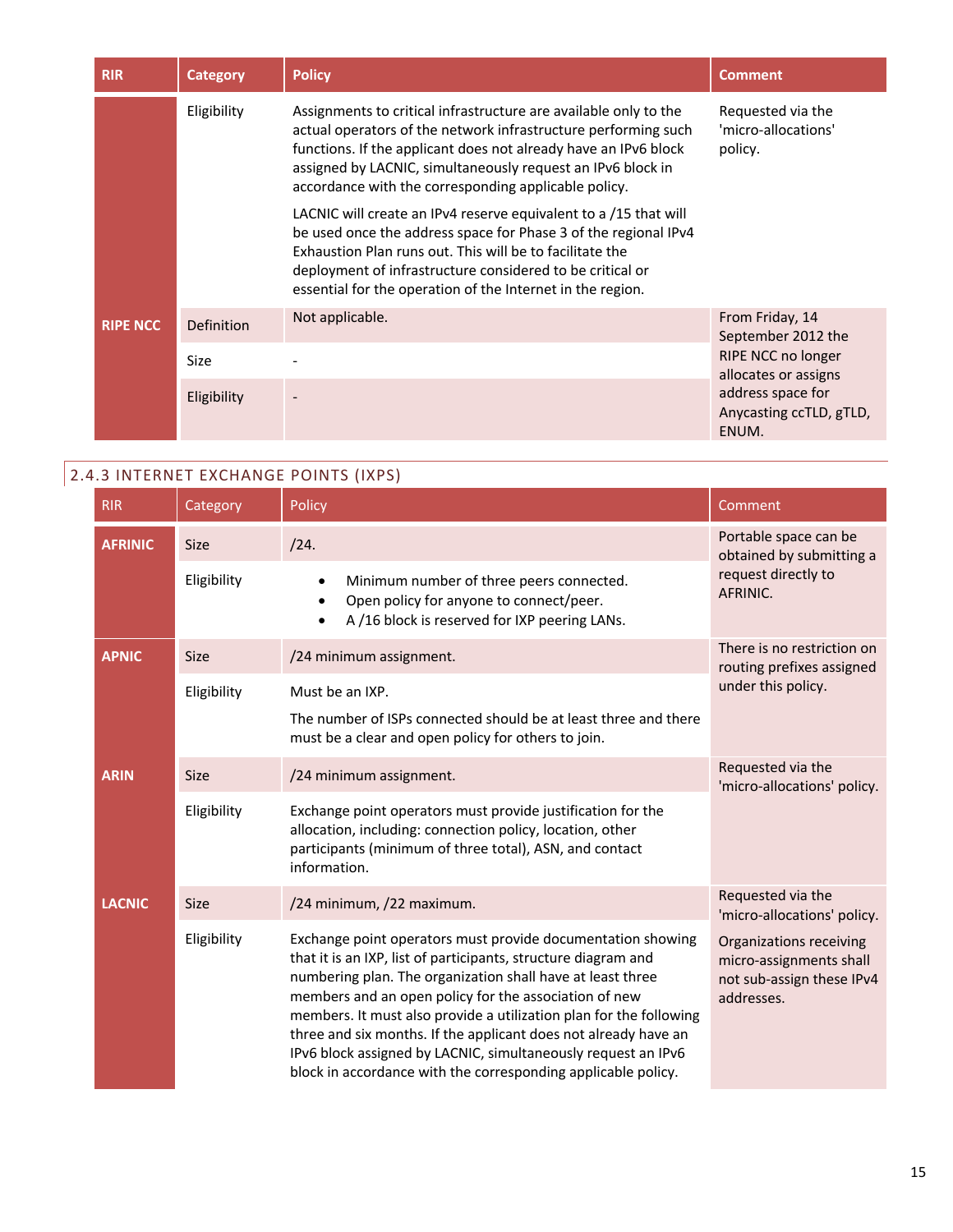| <b>RIR</b>      | Category    | Policy                                                                                                                                                                                                                                                                                                                                                                                                                                                                                                                                                                                             | Comment                                                                                     |
|-----------------|-------------|----------------------------------------------------------------------------------------------------------------------------------------------------------------------------------------------------------------------------------------------------------------------------------------------------------------------------------------------------------------------------------------------------------------------------------------------------------------------------------------------------------------------------------------------------------------------------------------------------|---------------------------------------------------------------------------------------------|
| <b>RIPE NCC</b> | <b>Size</b> | /27 minimum (on request),/24 default, /22 maximum.                                                                                                                                                                                                                                                                                                                                                                                                                                                                                                                                                 | A/15 will be held in<br>reserve for exclusive use<br>by Internet Exchange<br>Points (IXPs). |
|                 | Eligibility | Organizations receiving space under this policy must be IXPs.<br>Assignments will only be made to IXPs who have already applied<br>for, or received an IPv6 assignment for their peering LAN. New<br>IXPs will be assigned a /24. Should they require a larger<br>assignment, they must return their current assignment (or<br>existing PI used as an IXP peering LAN) and receive a<br>replacement /23 or /22. After one year the utilization of the new<br>assignment must be at least 50%, unless special circumstances<br>are defined. On request IXPs can receive assignments down to<br>/27. |                                                                                             |

## 2.5 ASSIGNMENTS BY LIRS (AGGREGATABLE/NON-PORTABLE)

| <b>RIR</b>                    | <b>Policy</b>                                                                                                                                                                                                                                                                                   | <b>Comment</b>                                                                                                                                                                                                           |
|-------------------------------|-------------------------------------------------------------------------------------------------------------------------------------------------------------------------------------------------------------------------------------------------------------------------------------------------|--------------------------------------------------------------------------------------------------------------------------------------------------------------------------------------------------------------------------|
| <b>AFRINIC</b><br><b>ARIN</b> | Not applicable.                                                                                                                                                                                                                                                                                 | Assignment practices are<br>audited by RIR staff at<br>time of request for<br>additional resources.                                                                                                                      |
| <b>APNIC</b>                  | Not applicable.                                                                                                                                                                                                                                                                                 |                                                                                                                                                                                                                          |
| <b>LACNIC</b>                 | LIRs/ISPs need approval from the RIR when making assignments larger than their<br>Assignment Window. This is the number of addresses an LIR/ISP can assign<br>without prior approval. The RIR sets the assignment window according to the<br>LIR's/ISP's level of experience with the policies. |                                                                                                                                                                                                                          |
| <b>RIPE NCC</b>               | Not applicable.                                                                                                                                                                                                                                                                                 | LIRs can set their own<br>rules on assignment<br>period and utilization.<br>They are not required to<br>complete a forecast-<br>based documentation of<br>need when requesting<br>IPv4 allocations from the<br>RIPE NCC. |

## 2.5.2 DYNAMIC ADDRESSING

| <b>RIR</b>     | <b>Policy</b>                                                                                                |
|----------------|--------------------------------------------------------------------------------------------------------------|
| <b>AFRINIC</b> | In general, dynamic assignment of IP addresses is expected on transient connections such as analogue dialup. |
| <b>APNIC</b>   |                                                                                                              |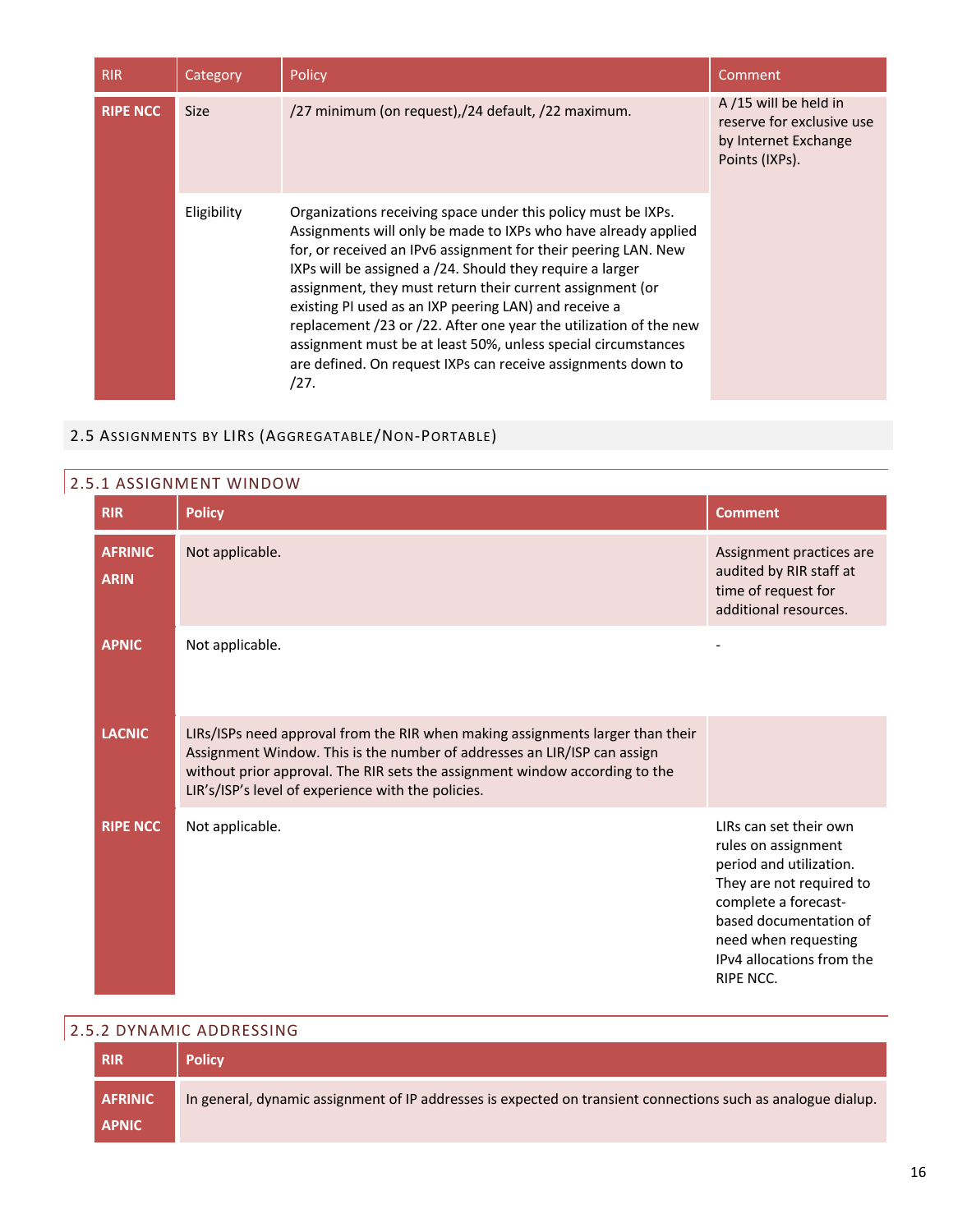| <b>RIR</b>      | <b>Policy</b> |
|-----------------|---------------|
| <b>ARIN</b>     |               |
| LACNIC          |               |
| <b>RIPE NCC</b> |               |

### 2.5.3 MOBILE TERMINALS

| <b>RIR</b>      | <b>Policy</b>                                                           |
|-----------------|-------------------------------------------------------------------------|
| <b>AFRINIC</b>  | There is no special assignment policy with respect to mobile terminals. |
| <b>APNIC</b>    |                                                                         |
| <b>ARIN</b>     |                                                                         |
| <b>LACNIC</b>   |                                                                         |
| <b>RIPE NCC</b> |                                                                         |

#### 2.5.4 WEB HOSTING

| <b>RIR</b>      | <b>Policy</b>                                                 |
|-----------------|---------------------------------------------------------------|
| <b>AFRINIC</b>  | Name based web hosting is strongly encouraged where feasible. |
| <b>APNIC</b>    |                                                               |
| <b>ARIN</b>     |                                                               |
| <b>LACNIC</b>   |                                                               |
| <b>RIPE NCC</b> |                                                               |

## 2.5.5 NETWORK ADDRESS TRANSLATION (NAT)

| <b>RIR</b>      | <b>Policy</b>                                                                  |
|-----------------|--------------------------------------------------------------------------------|
| <b>AFRINIC</b>  | The use of NAT is neither encouraged nor discussed during the request process. |
| <b>APNIC</b>    |                                                                                |
| <b>ARIN</b>     |                                                                                |
| <b>LACNIC</b>   |                                                                                |
| <b>RIPE NCC</b> |                                                                                |

## 2.5.6 RFC1918 PRIVATE ADDRESS SPACE

| <b>RIR</b>      | <b>Policy</b>                                                                                              |
|-----------------|------------------------------------------------------------------------------------------------------------|
| <b>AFRINIC</b>  | For private networks that will never be connected to the Internet, the requestor is made aware of the IPv4 |
| <b>APNIC</b>    | address space reserved for use in RFC1918.                                                                 |
| <b>ARIN</b>     |                                                                                                            |
| <b>LACNIC</b>   |                                                                                                            |
| <b>RIPE NCC</b> |                                                                                                            |

#### 2.6. USE OF FINAL UNALLOCATED IPV4 ADDRESS SPACE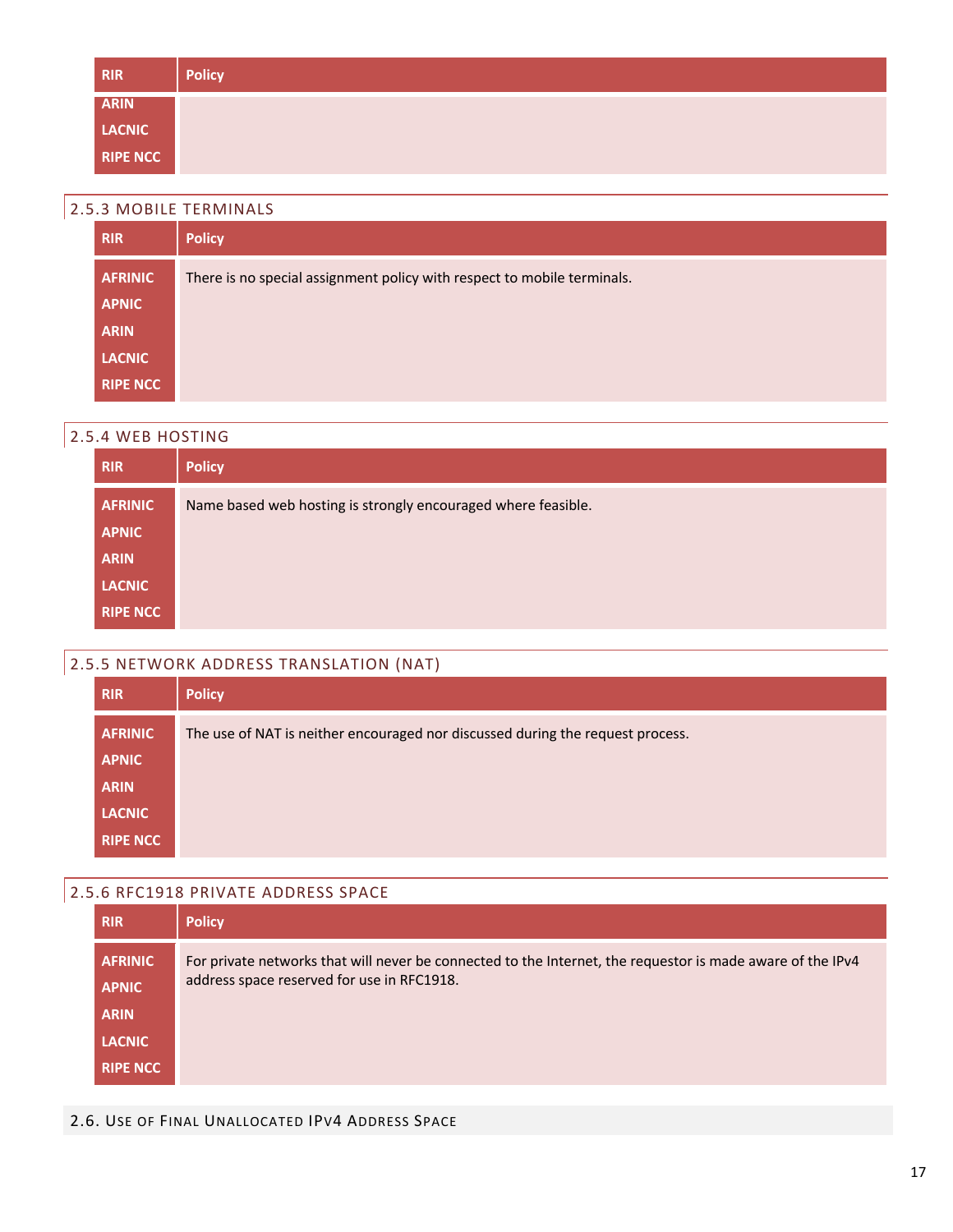| <b>RIR</b>     | <b>Category</b> | <b>Policy</b>                                                                                                                                                                                                                                                                                                                                                                                                                                                                                                                                                                                                                                                                                                                                                                                                                                                                                                                                                                                                                                                                                                                                                                                                                       |
|----------------|-----------------|-------------------------------------------------------------------------------------------------------------------------------------------------------------------------------------------------------------------------------------------------------------------------------------------------------------------------------------------------------------------------------------------------------------------------------------------------------------------------------------------------------------------------------------------------------------------------------------------------------------------------------------------------------------------------------------------------------------------------------------------------------------------------------------------------------------------------------------------------------------------------------------------------------------------------------------------------------------------------------------------------------------------------------------------------------------------------------------------------------------------------------------------------------------------------------------------------------------------------------------|
| <b>AFRINIC</b> | <b>Size</b>     | See below.                                                                                                                                                                                                                                                                                                                                                                                                                                                                                                                                                                                                                                                                                                                                                                                                                                                                                                                                                                                                                                                                                                                                                                                                                          |
|                | Eligibility     | <b>EXHAUSTION PHASE 1</b>                                                                                                                                                                                                                                                                                                                                                                                                                                                                                                                                                                                                                                                                                                                                                                                                                                                                                                                                                                                                                                                                                                                                                                                                           |
|                |                 | The maximum allocation size will change from /10 to /13.                                                                                                                                                                                                                                                                                                                                                                                                                                                                                                                                                                                                                                                                                                                                                                                                                                                                                                                                                                                                                                                                                                                                                                            |
|                |                 | Allocations and assignments will be made from the final /8 until no more than a /11 of<br>non-reserved space is available in the final /8. At this point the Exhaustion Phase 2 will<br>begin.                                                                                                                                                                                                                                                                                                                                                                                                                                                                                                                                                                                                                                                                                                                                                                                                                                                                                                                                                                                                                                      |
|                |                 | <b>EXHAUSTION PHASE 2</b>                                                                                                                                                                                                                                                                                                                                                                                                                                                                                                                                                                                                                                                                                                                                                                                                                                                                                                                                                                                                                                                                                                                                                                                                           |
|                |                 | The minimum allocation/assignment size will be /24, and the maximum will be<br>$\bullet$<br>/22 per allocation/assignment.<br>There is no explicit limit on the number of times an organization may request<br>٠<br>additional IPv4 address space during the Exhaustion Phase<br>The current allocation and assignment period of 12 months shall be changed to<br>$\bullet$<br>8 months.                                                                                                                                                                                                                                                                                                                                                                                                                                                                                                                                                                                                                                                                                                                                                                                                                                            |
| <b>APNIC</b>   | Size            | /24 minimum up to a maximum of /23 in total.                                                                                                                                                                                                                                                                                                                                                                                                                                                                                                                                                                                                                                                                                                                                                                                                                                                                                                                                                                                                                                                                                                                                                                                        |
|                | Eligibility     | Since APNIC reached an equivalent of a /8 remaining in the APNIC pool on 14 April 2011:<br>Each account holder (current and future) will be eligible to request and receive<br>٠<br>delegations up to a maximum of /23 from the remaining space, providing the<br>account holder meets the following criteria for receiving an initial delegation.<br>Have used a /24 from their upstream provider or demonstrate an<br>$\circ$<br>immediate need for a /24,<br>Have complied with applicable policies in managing all address space<br>$\circ$<br>previously delegated to it (including Historical delegations), and<br>Demonstrate a detailed plan for use of at least a /23 within a year<br>$\circ$<br>A /16 will be held in reserve for future uses, as yet unforeseen. If the reserved<br>$\bullet$<br>/16 remains unused by the time the rest of the remaining /8 worth of space has<br>been allocated, the /16 will be returned to the APNIC pool for distribution under<br>the policy described in the point above.<br>After 4 August 2017, all returned address space from the 103/8 (Final /8) block will<br>be returned to the 103/8 pool (not the Recovered IPv4 pool), for redistribution<br>under Final /8 policies. |
| AKIN           | Size            | /28 minimum, /24 maximum.                                                                                                                                                                                                                                                                                                                                                                                                                                                                                                                                                                                                                                                                                                                                                                                                                                                                                                                                                                                                                                                                                                                                                                                                           |
|                | Eligibility     | Allocations and assignments are from a reserved /10 and must be justified by immediate<br>IPv6 requirements.                                                                                                                                                                                                                                                                                                                                                                                                                                                                                                                                                                                                                                                                                                                                                                                                                                                                                                                                                                                                                                                                                                                        |
| <b>LACNIC</b>  | <b>Size</b>     | /24 up to a maximum of $/22$ .                                                                                                                                                                                                                                                                                                                                                                                                                                                                                                                                                                                                                                                                                                                                                                                                                                                                                                                                                                                                                                                                                                                                                                                                      |
|                | Eligibility     | LACNIC will create a reserve of the last available space which will consist of IPv4 block<br>post exhaustion allocated by IANA plus recovered and returned IPv4 blocks. Allocations<br>and assignments from this pool will ONLY be done to NEW MEMBERS. IPv4 address<br>requests classified as critical infrastructure according to the LACNIC policies in force may<br>receive addresses, even if they have already been assigned IPv4 resources by<br>LACNIC.LACNIC may only make IPv4 allocations or assignments greater than or equal to a<br>/24 and smaller than or equal to /22, IPv4 address blocks larger than a /22 pending<br>approval may only receive a /22, when this reserve is reached. No further allocations or<br>assignments will be possible after receiving resources under this policy.<br>Blocks or sub-blocks received under this policy may not be transferred for a period of one<br>year. If the applicant does not already have an IPv6 address block assigned by LACNIC, it<br>must also request an IPv6 address block in accordance with the corresponding applicable<br>policy. The reserve created under section 11.2 is independent from the reserve created<br>under this policy.                |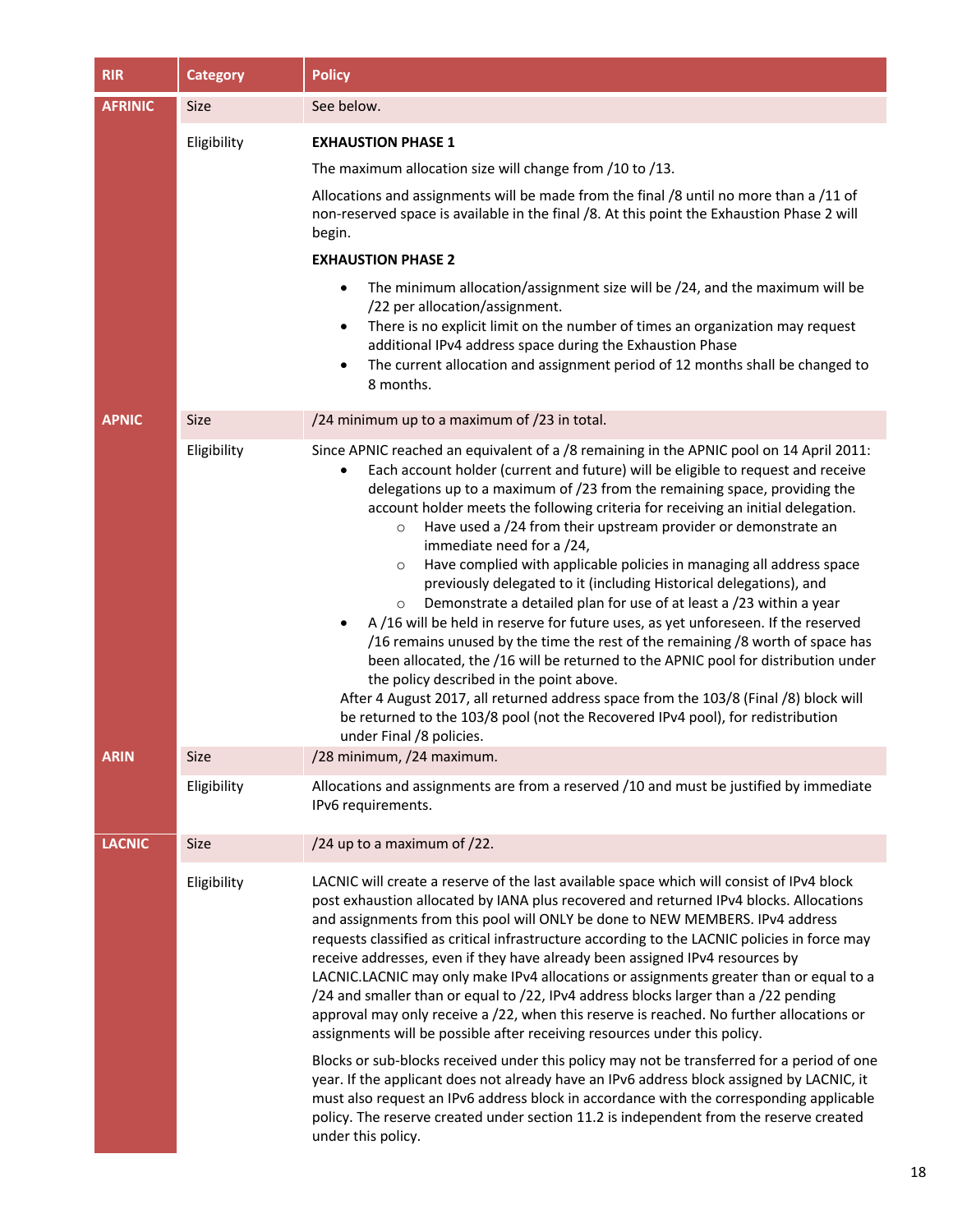| <b>RIR</b>      | <b>Category</b> | <b>Policy</b>                                                                                                                                                                                                                                                                                                                                                                                                                                                                                                                                                                                                                                                                                                                                                                                                                                                                                                                                                                                                                                                                                                                                                                                                                                                                                                                                                                                                                                                                                                                                                                                                                                                                                                                                                                                                                                                                                                                                                                                                                                                                                                                                                                                                                                                                                                                        |
|-----------------|-----------------|--------------------------------------------------------------------------------------------------------------------------------------------------------------------------------------------------------------------------------------------------------------------------------------------------------------------------------------------------------------------------------------------------------------------------------------------------------------------------------------------------------------------------------------------------------------------------------------------------------------------------------------------------------------------------------------------------------------------------------------------------------------------------------------------------------------------------------------------------------------------------------------------------------------------------------------------------------------------------------------------------------------------------------------------------------------------------------------------------------------------------------------------------------------------------------------------------------------------------------------------------------------------------------------------------------------------------------------------------------------------------------------------------------------------------------------------------------------------------------------------------------------------------------------------------------------------------------------------------------------------------------------------------------------------------------------------------------------------------------------------------------------------------------------------------------------------------------------------------------------------------------------------------------------------------------------------------------------------------------------------------------------------------------------------------------------------------------------------------------------------------------------------------------------------------------------------------------------------------------------------------------------------------------------------------------------------------------------|
|                 |                 | LACNIC will reserve an equivalent to another /10 block of IPv4 addresses for the purpose<br>of achieving gradual exhaustion of IPv4 resources within the LACNIC region. LACNIC may<br>only make IPv4 allocations or assignments greater than or equal to a /24 and smaller<br>than or equal to /22 from this reserve pool. Organizations that receive IPv4 resources<br>under the terms set forth in the following policy may receive additional IPv4 resources<br>from LACNIC six months later. IPv4 address requests classified as critical infrastructure<br>according to the LACNIC policies in force may receive addresses, even if they have<br>already been assigned IPv4 resources by LACNIC.<br>Blocks received under this policy may not be transferred as specified in paragraph<br>2.3.2.18 of the policy manual for a period of one year. Resources allocated by IANA to<br>LACNIC after achieving the final /11 block for gradual exhaustion (section 11.2 of the<br>Policy Manual), will only be allocated / assigned under the guidelines set forth on item<br>11.1 of the Policy Manual.                                                                                                                                                                                                                                                                                                                                                                                                                                                                                                                                                                                                                                                                                                                                                                                                                                                                                                                                                                                                                                                                                                                                                                                                                            |
| <b>RIPE NCC</b> | <b>Size</b>     | /24                                                                                                                                                                                                                                                                                                                                                                                                                                                                                                                                                                                                                                                                                                                                                                                                                                                                                                                                                                                                                                                                                                                                                                                                                                                                                                                                                                                                                                                                                                                                                                                                                                                                                                                                                                                                                                                                                                                                                                                                                                                                                                                                                                                                                                                                                                                                  |
|                 | Eligibility     | 1. Allocations made from the RIPE NCC to LIRs<br>The RIPE NCC IPv4 pool is composed of recycled address space.<br>On application for IPv4 resources LIRs will receive IPv4 addresses according to the<br>following:<br>All allocation requests are placed on a first-come-first-served waiting list.<br>$\bullet$<br>No guarantees are given about the waiting time.<br>The size of the allocation made will be exactly one /24.<br>$\bullet$<br>The sum of all allocations made to a single LIR by the RIPE NCC is limited to a<br>$\bullet$<br>maximum of 256 IPv4 addresses (a single /24). If this allocation limit has been<br>reached or exceeded, an LIR cannot request an IPv4 allocation under this policy.<br>2. Assignments to Internet Exchange Point:<br>A /15 will be held in reserve for exclusive use by Internet Exchange Points (IXPs). On<br>application for IPv4 resources, an IXP will receive a single number resource block<br>according to the following:<br>This space will be used to run an Internet Exchange Point peering LAN; other<br>uses are forbidden.<br>Organizations receiving space under this policy must be Internet Exchange<br>$\bullet$<br>Points and must meet the definition as described in section two of the RIPE<br>document "IPv6 Address Space for Internet Exchange Points".<br>IXPs holding other PI IPv4 space for their peering LAN (i.e. they are seeking a<br>$\bullet$<br>larger assignment), must return their old peering LAN resources back to this<br>pool within 180 days of assignment.<br>New IXPs will be assigned a /24 by default. Once they require a larger<br>$\bullet$<br>assignment, they must return their current one (or existing PI used as an IXP<br>peering LAN) and receive a replacement up to maximum of a /22. After one<br>year, utilisation of the new assignment must be at least 50%, unless special<br>circumstances are defined. On request or once there are no more assignments<br>of /24 (or larger) available, assignments can be made down to /27.<br>IP space returned by Internet Exchange Points will be added to the reserved<br>$\bullet$<br>pool maintained for Internet Exchange Point use.<br>Assignments will only be made to IXPs who have already applied for, or received<br>٠<br>an IPv6 assignment for their peering LAN |
|                 |                 | 3. Post-depletion Address Recycling:                                                                                                                                                                                                                                                                                                                                                                                                                                                                                                                                                                                                                                                                                                                                                                                                                                                                                                                                                                                                                                                                                                                                                                                                                                                                                                                                                                                                                                                                                                                                                                                                                                                                                                                                                                                                                                                                                                                                                                                                                                                                                                                                                                                                                                                                                                 |

3. Post-depletion Address Recycling: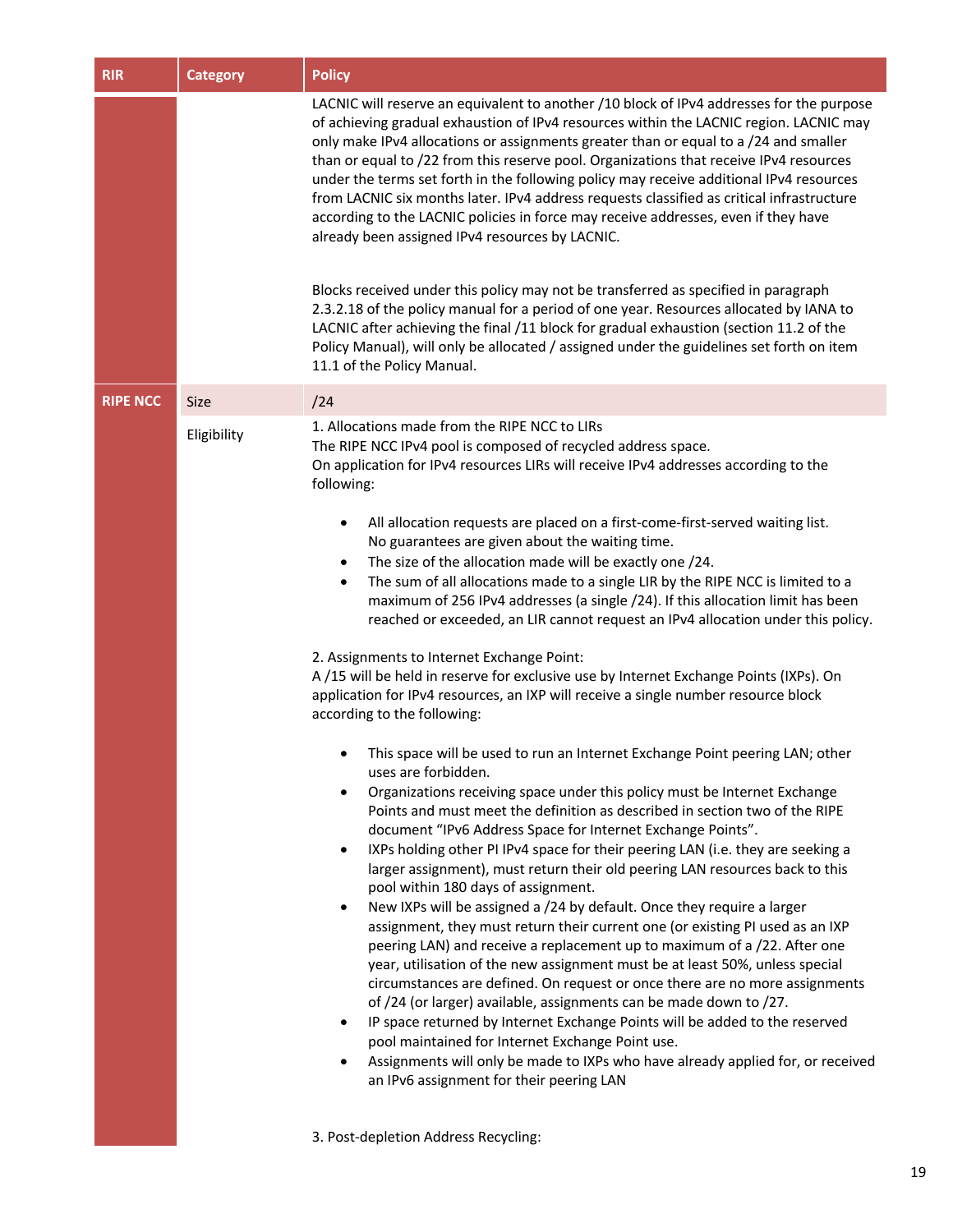| <b>RIR</b> | Category | <b>Policy</b>                                                                                                                                                  |
|------------|----------|----------------------------------------------------------------------------------------------------------------------------------------------------------------|
|            |          | This section only applies to address space that is returned to the RIPE NCC and that will<br>not be returned to the IANA but re-issued by the RIPE NCC itself. |
|            |          | Any address space that is returned to the RIPE NCC will be covered by the same rules as<br>the address space intended in clause 1.                             |

#### 2.7 USE OF IANA IPV4 RECOVERED ADDRESS SPACE

| <b>RIR</b>      | <b>Policy</b>                                                                                                                                                                                                                                                                                                                         |
|-----------------|---------------------------------------------------------------------------------------------------------------------------------------------------------------------------------------------------------------------------------------------------------------------------------------------------------------------------------------|
| <b>AFRINIC</b>  | The IANA IPv4 recovered addressed space was put in the AFRINIC inventory and delegated according to<br>existing policies                                                                                                                                                                                                              |
| <b>APNIC</b>    | From 02 July 2019, all allocations to APNIC of additional IPv4 addresses from the IANA IPv4 Recovered<br>Address Space pool, will be put into the final /8 pool.                                                                                                                                                                      |
|                 | The application criteria for receiving IPv4 delegation from this pool is the same as that for delegations under<br>the 'final $/8'$ ( $/103$ ) pool.                                                                                                                                                                                  |
| <b>ARIN</b>     |                                                                                                                                                                                                                                                                                                                                       |
| <b>LACNIC</b>   | Resources allocated by IANA to LACNIC once item 11.2 of the Policy Manual (Allocations/Assignments for<br>Gradual IPv4 Resource Exhaustion) becomes effective will only be allocated/assigned under the guidelines<br>set forth on item 11.1 of the Policy Manual (Special IPv4 Allocations/Assignments Reserved for New<br>Members). |
| <b>RIPE NCC</b> |                                                                                                                                                                                                                                                                                                                                       |

# **3. IPV6**

#### 3.1 INITIAL ALLOCATION

| <b>RIR</b>     | <b>Category</b>            | <b>Policy</b>                                                                                                                                                                                                                                                                                                                                                                                                                                                                                                                                                                                                                                                                          | <b>Comment</b>                                                                                                                                          |
|----------------|----------------------------|----------------------------------------------------------------------------------------------------------------------------------------------------------------------------------------------------------------------------------------------------------------------------------------------------------------------------------------------------------------------------------------------------------------------------------------------------------------------------------------------------------------------------------------------------------------------------------------------------------------------------------------------------------------------------------------|---------------------------------------------------------------------------------------------------------------------------------------------------------|
| <b>AFRINIC</b> | <b>Size</b><br>Eligibility | /32.<br>Be an LIR;<br>$\bullet$<br>Show a detailed plan to provide IPv6<br>$\bullet$<br>connectivity/services to other organizations/end-<br>users or self-owned/related<br>departments/entities/sites in the AFRINIC region.<br>Show a reasonable plan for making /48 IPv6<br>$\bullet$<br>assignments to end sites in the AFRINIC region within<br>twelve months<br>The addressing space issued must be announced<br>$\bullet$<br>within twelve (12) months, and to the extent<br>practicable, as a single aggregated prefix, so as to<br>minimize global routing table growth. In some very<br>special cases, the space may not be announced,<br>however it must be duly justified. | Organisations may request<br>for a rectification of their<br>IPv6 prefix size, backed by<br>an IPv6 addressing plan.<br>This is a one-time<br>occasion. |
|                |                            | Organizations may qualify for an initial allocation larger than<br>/32 by submitting documentation that justifies the request. In<br>this case, the initial allocation shall be based on the space<br>needed to serve the organization's clients, number of users,<br>the extent of its infrastructure, hierarchical and/or geographic                                                                                                                                                                                                                                                                                                                                                 |                                                                                                                                                         |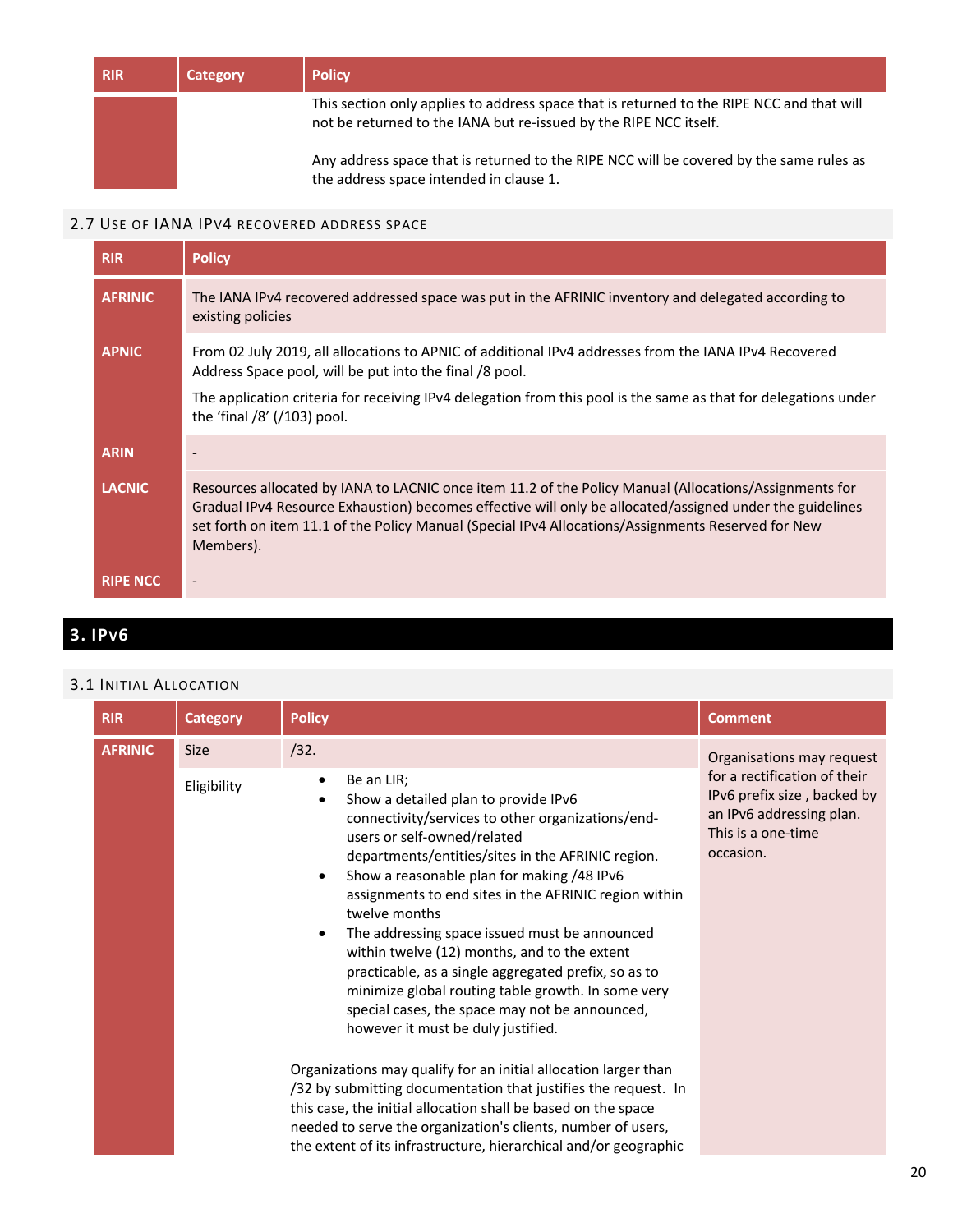| <b>RIR</b>    | <b>Category</b> | <b>Policy</b>                                                                                                                                                                                                                                                                                                                                                                                                                                                                                                                                                                                                                                                                                                                                                                                                                        | <b>Comment</b>                                                                                                                                                                                                                                                                                                                                             |
|---------------|-----------------|--------------------------------------------------------------------------------------------------------------------------------------------------------------------------------------------------------------------------------------------------------------------------------------------------------------------------------------------------------------------------------------------------------------------------------------------------------------------------------------------------------------------------------------------------------------------------------------------------------------------------------------------------------------------------------------------------------------------------------------------------------------------------------------------------------------------------------------|------------------------------------------------------------------------------------------------------------------------------------------------------------------------------------------------------------------------------------------------------------------------------------------------------------------------------------------------------------|
|               |                 | structure, infrastructure segmentation for security or other<br>reasons, and the longevity anticipated for the initial allocation.                                                                                                                                                                                                                                                                                                                                                                                                                                                                                                                                                                                                                                                                                                   |                                                                                                                                                                                                                                                                                                                                                            |
|               | Period          | Up to one year.                                                                                                                                                                                                                                                                                                                                                                                                                                                                                                                                                                                                                                                                                                                                                                                                                      |                                                                                                                                                                                                                                                                                                                                                            |
| <b>APNIC</b>  | Size            | /32.                                                                                                                                                                                                                                                                                                                                                                                                                                                                                                                                                                                                                                                                                                                                                                                                                                 | Allocations consistent with                                                                                                                                                                                                                                                                                                                                |
|               | Eligibility     | APNIC members with IPv4 resources managed by APNIC, but<br>with no IPv6 resources automatically qualify for an<br>appropriately sized IPv6 block.<br>Organizations with no IPv4, or that wish to request more than<br>a /32 should meet the following requirements:<br>Be an LIR;<br>$\bullet$<br>Not be an end site<br>$\bullet$<br>Plan, within two years, to provide IPv6 connectivity to<br>other organizations/end-users to which it will make<br>assignments;<br>The allocation size, in case an address block bigger than the<br>default one is requested, will be based on the number of users,<br>the extent of the organization's infrastructure, the hierarchical<br>and geographical structuring of the organization, the<br>segmentation of infrastructure for security and the planned<br>longevity of the allocation. | the globally coordinated<br>'IPv6 Address Allocation<br>and Assignment Policy'<br>document.<br>Organizations may qualify<br>for an initial allocation<br>greater than /32 by<br>submitting documentation<br>that reasonably justifies<br>the request.<br>Considers IPv4<br>deployment as one of the<br>means of justifying a larger<br>initial allocation. |
|               | Period          | For up to one year.                                                                                                                                                                                                                                                                                                                                                                                                                                                                                                                                                                                                                                                                                                                                                                                                                  |                                                                                                                                                                                                                                                                                                                                                            |
| <b>ARIN</b>   | <b>Size</b>     | /32, unless a /36 or /40 is specifically requested                                                                                                                                                                                                                                                                                                                                                                                                                                                                                                                                                                                                                                                                                                                                                                                   | The maximum allowable<br>allocation shall be the                                                                                                                                                                                                                                                                                                           |
|               | Eligibility     | Organizations must meet any of the following criteria:<br>Already have an IPv4 ISP allocation from ARIN or one<br>of its predecessor registries or can qualify for an IPv4<br>ISP allocation under current criteria.<br>Be multihomed for IPv6 or will immediately become<br>$\bullet$<br>multihomed for IPv6 using a valid assigned global AS<br>number.<br>Provide a reasonable technical justification indicating<br>$\bullet$<br>why an allocation is necessary.                                                                                                                                                                                                                                                                                                                                                                 | smallest nibble-boundary<br>aligned block that can<br>provide an equally sized<br>nibble-boundary aligned<br>block to each of the<br>requesters serving sites<br>large enough to satisfy the<br>needs of the requesters<br>largest single serving site<br>using no more than 75% of<br>the available addresses.                                            |
|               | Period          | For up to five years.                                                                                                                                                                                                                                                                                                                                                                                                                                                                                                                                                                                                                                                                                                                                                                                                                |                                                                                                                                                                                                                                                                                                                                                            |
| <b>LACNIC</b> | Size            | /32.                                                                                                                                                                                                                                                                                                                                                                                                                                                                                                                                                                                                                                                                                                                                                                                                                                 |                                                                                                                                                                                                                                                                                                                                                            |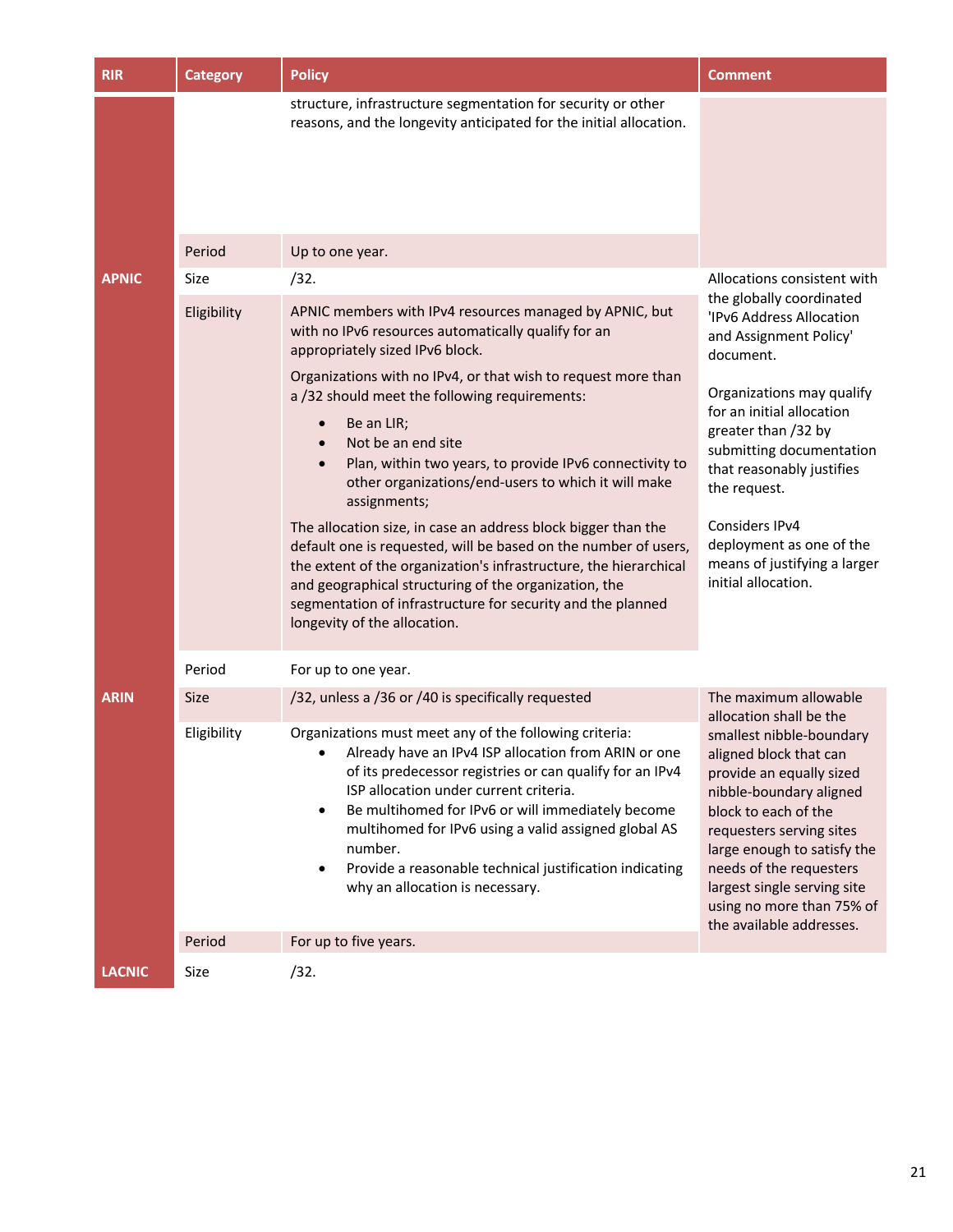| <b>RIR</b>      | <b>Category</b> | <b>Policy</b>                                                                                                                                                                                                                                                                                                                                                                                                                                                                                                                                                                                                                                                                                                                                                                                                                                         | <b>Comment</b>                                                                                                                                                                                                                                                                                                                                                                                                                              |
|-----------------|-----------------|-------------------------------------------------------------------------------------------------------------------------------------------------------------------------------------------------------------------------------------------------------------------------------------------------------------------------------------------------------------------------------------------------------------------------------------------------------------------------------------------------------------------------------------------------------------------------------------------------------------------------------------------------------------------------------------------------------------------------------------------------------------------------------------------------------------------------------------------------------|---------------------------------------------------------------------------------------------------------------------------------------------------------------------------------------------------------------------------------------------------------------------------------------------------------------------------------------------------------------------------------------------------------------------------------------------|
|                 | Eligibility     | Hold an IPv4 allocation from LACNIC and announce the<br>allocated block with the minimum possible level of<br>disaggregation to the one that is publishing the IP blocks, or:<br>Be a LIR or an ISP;<br>$\bullet$<br>Document a detailed plan for the<br>$\bullet$<br>services and IPv6 connectivity to be offered to other<br>$\bullet$<br>organizations;<br>Announce the allocated block in the Internet inter-<br>$\bullet$<br>domain routing system, with the minimum possible<br>level of disaggregation to the one that is publishing<br>the IP blocks, within a period no longer than 12<br>months;<br>Offer IPv6 services to clients or entities<br>$\bullet$<br>owned/related (including departments and/or sites)<br>physically located within the region covered by<br>LACNIC within a period not longer than 24 months<br>than 24 months. | As a special case, LACNIC<br>has a policy for the<br>"Second Allocation" where<br>an Organization that holds<br>only one IPv6 allocation<br>can return it (within the<br>first 6 months of getting it)<br>in order to receive another<br>shorter prefix allocation<br>from LACNIC.<br>For allocations larger than<br>a /32, the Organization<br>must address the<br>considerations specified in<br>section 4.5.1.3 of the<br>Policy Manual. |
|                 | Period          | For up to one year.                                                                                                                                                                                                                                                                                                                                                                                                                                                                                                                                                                                                                                                                                                                                                                                                                                   |                                                                                                                                                                                                                                                                                                                                                                                                                                             |
| <b>RIPE NCC</b> | <b>Size</b>     | /32 minimum                                                                                                                                                                                                                                                                                                                                                                                                                                                                                                                                                                                                                                                                                                                                                                                                                                           | LIRs that meet the initial<br>allocation criteria are                                                                                                                                                                                                                                                                                                                                                                                       |
|                 | Eligibility     | Be an LIR;<br>$\bullet$<br>Have a plan for making sub-allocations to other<br>$\bullet$<br>organizations and/or End Site assignments within two<br>years.                                                                                                                                                                                                                                                                                                                                                                                                                                                                                                                                                                                                                                                                                             | eligible to receive an initial<br>allocation of /32. For<br>allocations up to /29 no<br>additional documentation<br>is necessary.                                                                                                                                                                                                                                                                                                           |
|                 | Period          | For up to two years.                                                                                                                                                                                                                                                                                                                                                                                                                                                                                                                                                                                                                                                                                                                                                                                                                                  | Allocation size larger than<br>/29 will be based on the<br>number of users, the<br>extent of the<br>organisation's<br>infrastructure, the<br>hierarchical and<br>geographical structuring of<br>the organisation, the<br>segmentation of<br>infrastructure for security<br>and the planned longevity<br>of the allocation.                                                                                                                  |

#### 3.2 SUBSEQUENT ALLOCATIONS

| <b>RIR</b>     | Category    | <b>Policy</b>                                                                                                                                                                                                                                                                                                                                                                                                                                                                                                                     | <b>Comment</b>                                                                       |
|----------------|-------------|-----------------------------------------------------------------------------------------------------------------------------------------------------------------------------------------------------------------------------------------------------------------------------------------------------------------------------------------------------------------------------------------------------------------------------------------------------------------------------------------------------------------------------------|--------------------------------------------------------------------------------------|
| <b>AFRINIC</b> | <b>Size</b> | If an organization finds that the size of the initial allocation<br>$\bullet$<br>no longer meets its needs, it may submit a new addressing<br>plan to AFRINIC. A new prefix size will be adjusted according<br>to the new addressing plan.<br>When an organization has achieved an acceptable utilization<br>$\bullet$<br>of its allocated address space (based on HD ratio), it is<br>immediately eligible to obtain an additional allocation that<br>results in a doubling of the address space it was previously<br>allocated. | Contiguous allocation<br>provided if possible.<br>RFC 3194 defines the HD-<br>Ratio. |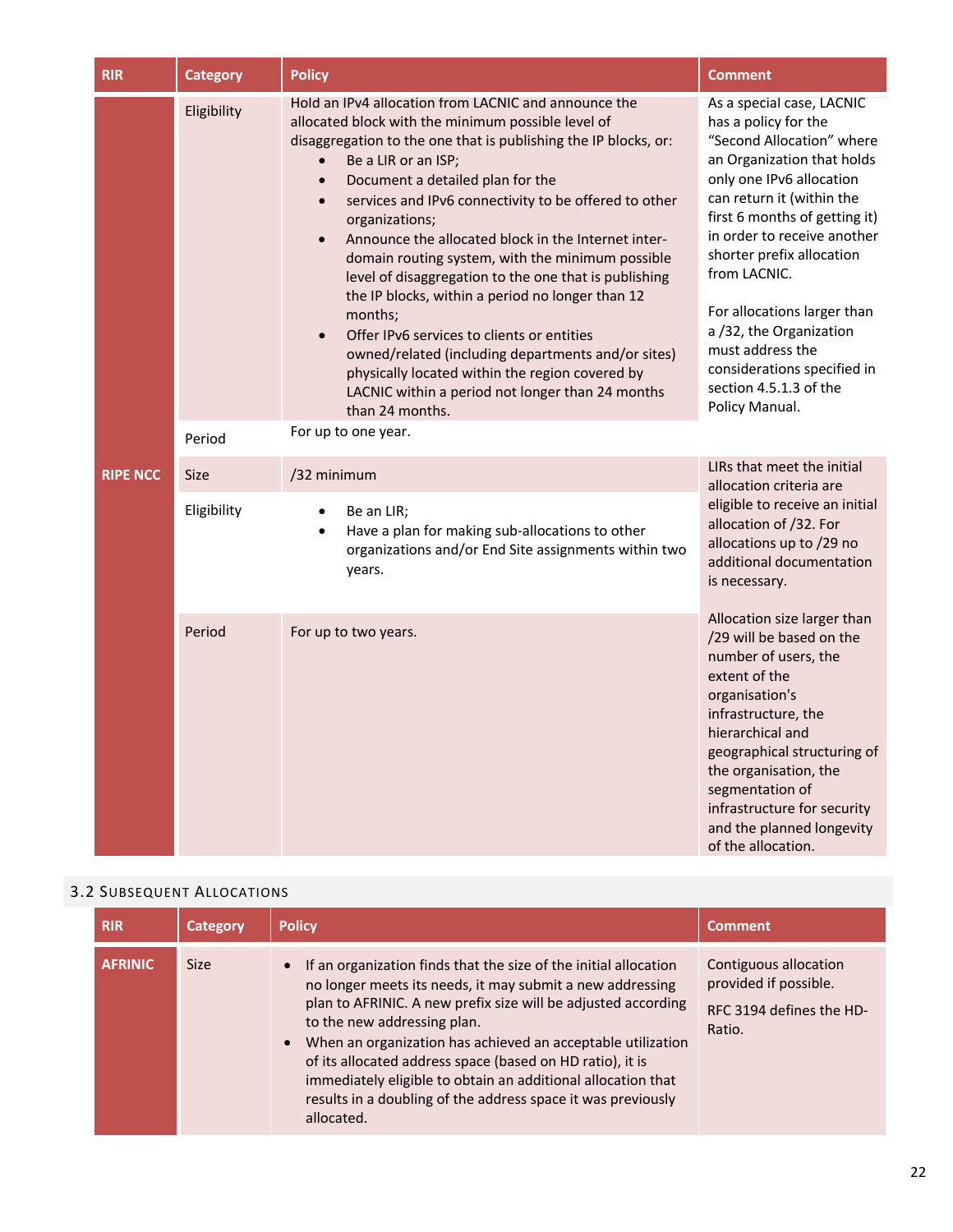| <b>RIR</b>      | <b>Category</b> | <b>Policy</b>                                                                                                                                                                                                                                                                                                                          | <b>Comment</b>                                                                                                                                                |
|-----------------|-----------------|----------------------------------------------------------------------------------------------------------------------------------------------------------------------------------------------------------------------------------------------------------------------------------------------------------------------------------------|---------------------------------------------------------------------------------------------------------------------------------------------------------------|
|                 | Eligibility     | ISP/LIR must satisfy the evaluation threshold of past address<br>utilization in terms of the number of sites in units of /48<br>assignments. The HD-Ratio of 0.94 is used to determine the<br>utilization thresholds that justify the allocation of additional<br>addresses.                                                           |                                                                                                                                                               |
|                 | Period          | Up to one year.                                                                                                                                                                                                                                                                                                                        |                                                                                                                                                               |
| <b>APNIC</b>    | Size            | Minimum size of next allocation will equal the first allocation<br>size. More can be allocated but justification must be supplied.                                                                                                                                                                                                     | Except where separate<br>disaggregated ranges are<br>requested for multiple                                                                                   |
|                 | Eligibility     | ISP/LIR must satisfy the evaluation threshold of past address<br>utilization in terms of the number of sites in units of /56<br>assignments. The HD-Ratio of 0.94 is used to determine the<br>utilization thresholds that justify the allocation of additional                                                                         | discrete networks,<br>contiguous allocation<br>provided if possible.                                                                                          |
|                 |                 | addresses.                                                                                                                                                                                                                                                                                                                             | RFC 3194 defines the HD-<br>Ratio.                                                                                                                            |
|                 |                 | If an organization needs more address space, it must provide<br>documentation justifying its new requirements. The allocation<br>size, will be based on the new needs (the number of users, the<br>extent of the organisation's infrastructure, the hierarchical and<br>geographical structuring of the organisation, the segmentation | Guidelines on what will be<br>considered a valid<br>technical requirement is<br>available at:                                                                 |
|                 |                 | of infrastructure for security and the planned longevity of the<br>allocation).                                                                                                                                                                                                                                                        | http://www.apnic.net/crit<br>eria/ipv6-guidelines                                                                                                             |
|                 | Period          | Up to two years.                                                                                                                                                                                                                                                                                                                       |                                                                                                                                                               |
| <b>RIPE NCC</b> | Size            | Minimum size of next allocation will equal the first allocation<br>size. More can be allocated but justification must be supplied.                                                                                                                                                                                                     | Contiguous allocation<br>provided if possible.                                                                                                                |
|                 | Eligibility     | Subsequent allocation will be provided when an organisation<br>$(i.e.$ ISP/LIR):                                                                                                                                                                                                                                                       | RFC 3194 defines the HD-<br>Ratio.                                                                                                                            |
|                 |                 | a) Satisfies the evaluation threshold of past address utilisation in<br>terms of the number of sites in units of /56. To this end, the HD-<br>Ratio [RFC 3194] is used to determine the utilisation thresholds.                                                                                                                        |                                                                                                                                                               |
|                 |                 | or<br>b) Can justify new needs (which can't be satisfied within the<br>previous allocation), according to the initial allocation size<br>criteria.                                                                                                                                                                                     |                                                                                                                                                               |
|                 | Period          | Up to two years.                                                                                                                                                                                                                                                                                                                       |                                                                                                                                                               |
| <b>ARIN</b>     | Size            | Where possible ARIN will make subsequent allocations by<br>expanding the existing allocation.                                                                                                                                                                                                                                          | Subsequent allocations<br>will also be considered for                                                                                                         |
|                 |                 | If ARIN cannot expand one or more existing allocations, ARIN<br>shall make a new allocation based on the initial<br>allocation criteria above. The LIR is encouraged, but not required<br>to renumber into the new allocation over time and return any<br>allocations no longer in use.                                                | deployments that cannot<br>be accommodated by, nor<br>were accounted for, under<br>the initial allocation.<br>Justification for the<br>subsequent subnet size |
|                 |                 | If an LIR has already reached a /12 or more, ARIN will allocate a<br>single additional /12 rather than continue<br>expanding nibble boundaries.                                                                                                                                                                                        | will be based on the plan<br>and technology provided<br>with a $/24$ being the                                                                                |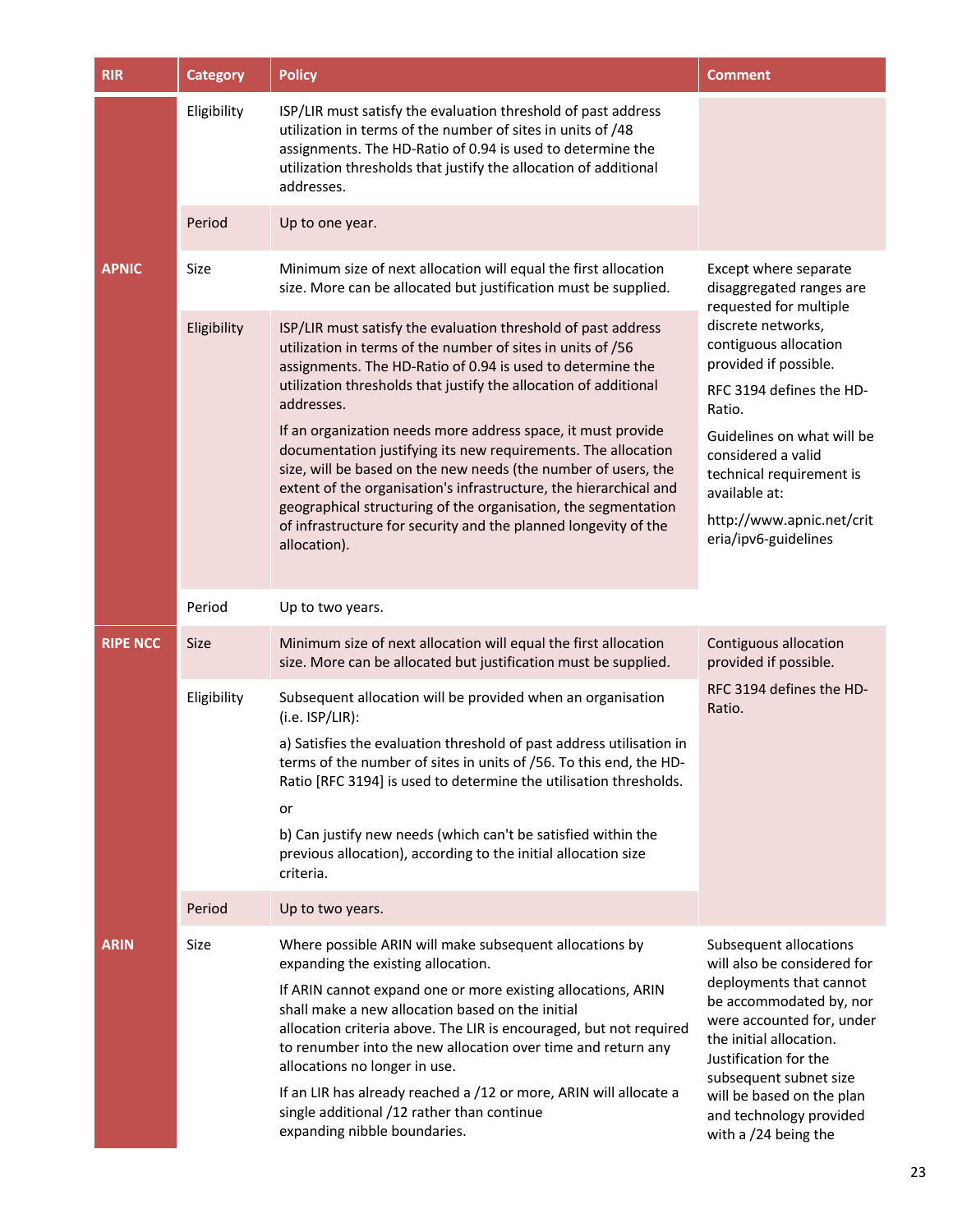| <b>RIR</b>                                                | <b>Category</b>                                                                                                                    | <b>Policy</b>                                                                                                                                                                                                                                                  | <b>Comment</b>                                                                                                                                                        |
|-----------------------------------------------------------|------------------------------------------------------------------------------------------------------------------------------------|----------------------------------------------------------------------------------------------------------------------------------------------------------------------------------------------------------------------------------------------------------------|-----------------------------------------------------------------------------------------------------------------------------------------------------------------------|
|                                                           | Eligibility                                                                                                                        | Demonstrate at least 75% utilization of IPv6 allocations, or<br>Demonstrate at least 90% utilization of any single serving site, or<br>Have allocated more than 90% of total address space to serving<br>sites.                                                | maximum allowed for a<br>transition technology.<br>Justification for<br>transitional allocations will<br>be reviewed every 3 years<br>and reclaimed if they are       |
|                                                           | Period                                                                                                                             | Up to five years.                                                                                                                                                                                                                                              | no longer in use for<br>transitional purposes. All<br>such allocations for<br>transitional technology<br>will be made from a block<br>designated for this<br>purpose. |
| <b>LACNIC</b><br><b>Size</b><br>Eligibility<br>addresses. | Minimum size of next allocation will equal the first allocation<br>size. More can be allocated but justification must be supplied. | Contiguous allocation<br>provided if possible.<br>RFC 3194 defines the HD-                                                                                                                                                                                     |                                                                                                                                                                       |
|                                                           |                                                                                                                                    | ISP/LIR must satisfy the evaluation threshold of past address<br>utilization in terms of the number of sites in units of /48<br>assignments. The HD-Ratio of 0.94 is used to determine the<br>utilization thresholds that justify the allocation of additional | Ratio.                                                                                                                                                                |
|                                                           | Period                                                                                                                             |                                                                                                                                                                                                                                                                |                                                                                                                                                                       |

#### 3.3 OTHER ALLOCATIONS

#### 3.3.1 MICRO-ALLOCATIONS FOR INTERNAL INFRASTRUCTURE

| <b>RIR</b>                       | <b>Category</b> | <b>Policy</b>                                                                                                                                                                                                                                                                                                                        | <b>Comment</b>                                 |
|----------------------------------|-----------------|--------------------------------------------------------------------------------------------------------------------------------------------------------------------------------------------------------------------------------------------------------------------------------------------------------------------------------------|------------------------------------------------|
| <b>AFRINIC</b><br><b>APNIC</b>   | <b>Size</b>     | No policy.                                                                                                                                                                                                                                                                                                                           |                                                |
| <b>LACNIC</b><br><b>RIPE NCC</b> | Eligibility     | Not applicable.                                                                                                                                                                                                                                                                                                                      |                                                |
| <b>ARIN</b>                      | <b>Size</b>     | /48 minimum.                                                                                                                                                                                                                                                                                                                         | These allocations come<br>from specific blocks |
|                                  | Eligibility     | Organizations that currently hold IPv6 allocations may apply for<br>a micro-allocation for internal infrastructure. Applicant must<br>provide technical justification indicating why a separate non-<br>routed block is required. Justification must include why a sub-<br>allocation of currently held IP space cannot be utilized. | reserved only for this<br>purpose.             |

## 3.4 ASSIGNMENTS BY RIRS (INDEPENDENT/PORTABLE)

# 3.4.1 CRITICAL INFRASTRUCTURE

| <b>RIR</b>     | Category    | <b>Policy</b>                  | <b>Comment</b>                            |
|----------------|-------------|--------------------------------|-------------------------------------------|
| <b>AFRINIC</b> | Definition  | Root DNS operators, IXPs, RIRs | Part of the 'Provider<br>Independent (PI) |
|                | <b>Size</b> | /48 minimum.                   |                                           |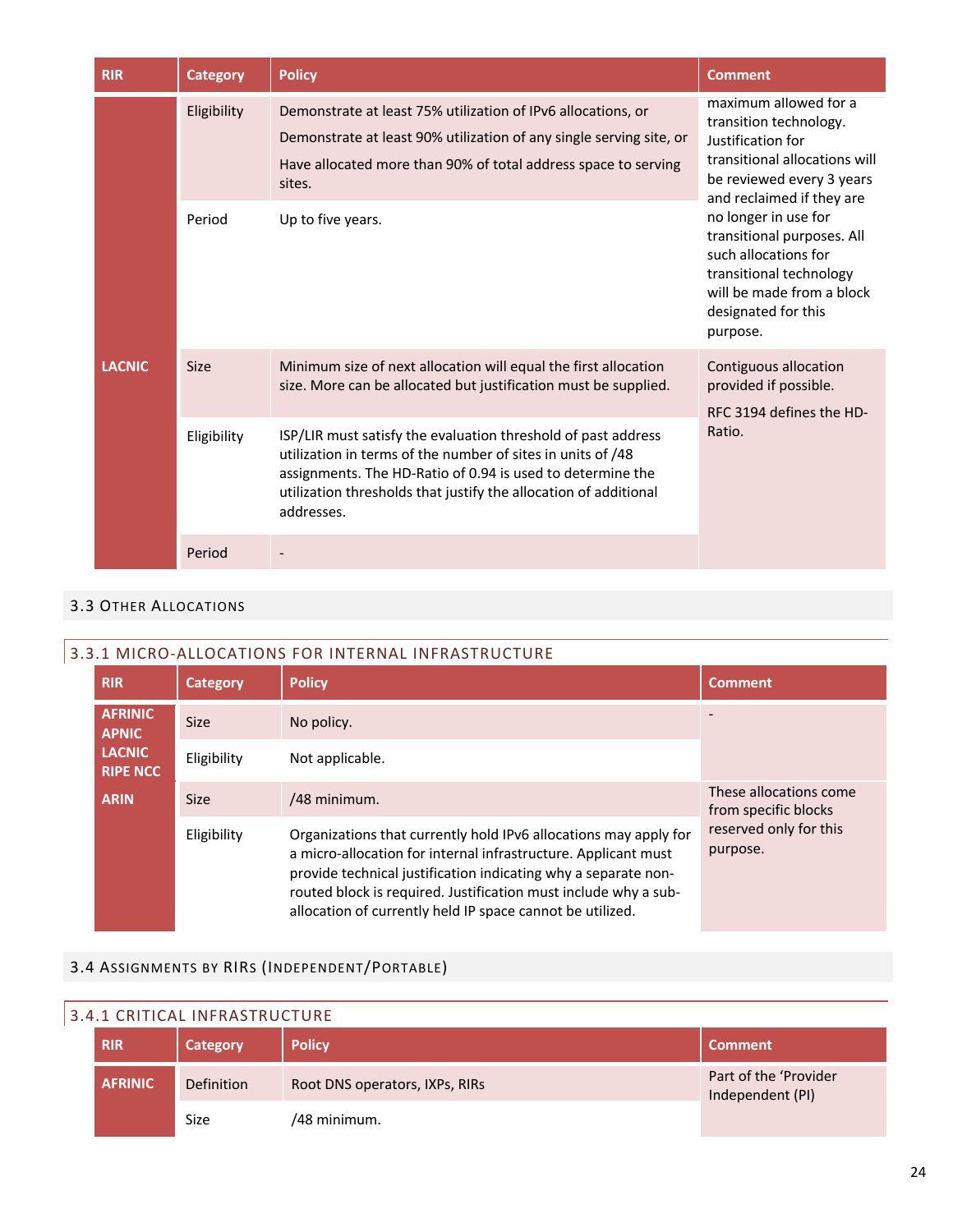| <b>RIR</b>      | <b>Category</b> | <b>Policy</b>                                                                                                                                                                                                                                          | <b>Comment</b>                                                          |
|-----------------|-----------------|--------------------------------------------------------------------------------------------------------------------------------------------------------------------------------------------------------------------------------------------------------|-------------------------------------------------------------------------|
|                 | Eligibility     | Requestor to prove they operate a critical infrastructure<br>network.                                                                                                                                                                                  | Assignment for End-Sites'<br>policy                                     |
|                 | Definition      | Root DNS, ccTLD, gTLD, IANA, RIRs, NIRs.                                                                                                                                                                                                               |                                                                         |
| <b>APNIC</b>    | <b>Size</b>     | /32 maximum.                                                                                                                                                                                                                                           |                                                                         |
|                 | Eligibility     | APNIC members with IPv4 resources assigned under the IPv4<br>critical infrastructure policy, but with no IPv6 resources,<br>automatically qualify for an IPv6 /48.                                                                                     |                                                                         |
|                 |                 | Members that do not hold an IPv4 critical infrastructure<br>assignment from APNIC, that have existing IPv6 resources, or<br>that wish to request more than /48 should meet the following<br>requirement:                                               |                                                                         |
|                 |                 | Assignments to critical infrastructure are available<br>only to the actual operators of the network<br>infrastructure performing such functions.                                                                                                       |                                                                         |
| <b>ARIN</b>     | Definition      | Root DNS, ccTLD, gTLD, IANA, RIRs.                                                                                                                                                                                                                     |                                                                         |
|                 | Size            | /48 minimum.                                                                                                                                                                                                                                           |                                                                         |
|                 | Eligibility     | Assignments to critical infrastructure are available only to the<br>actual operators of the network infrastructure performing such<br>functions.                                                                                                       |                                                                         |
| <b>LACNIC</b>   | Definition      | NAPs, Root DNS, ccTLD, gTLD, IANA, RIRs, NIRs.                                                                                                                                                                                                         |                                                                         |
|                 | <b>Size</b>     | /48 minimum, no maximum.                                                                                                                                                                                                                               |                                                                         |
|                 | Eligibility     | Micro allocation to critical Internet infrastructure operators<br>only.                                                                                                                                                                                |                                                                         |
| <b>RIPE NCC</b> | Definition      | Root DNS, Anycasting ccTLD, gTLD, ENUM.                                                                                                                                                                                                                | For Anycasting<br>assignments for ccTLD,                                |
|                 | Size            | For Root DNS minimum allocation size at time of request. It is<br>up to four /48s per Anycasting ccTLD/gTLD and ENUM                                                                                                                                   | gTLD and ENUM, the<br>organizations are TLD<br>managers, as recorded in |
|                 | Eligibility     | Root DNS:                                                                                                                                                                                                                                              | the IANA's Root Zone<br>Database and ENUM                               |
|                 |                 | Assignments to critical infrastructure are available only to the<br>actual network infrastructure performing such functions.<br>Anycasting ccTLD, gTLD, ENUM:                                                                                          | administrators, as<br>assigned by the ITU.                              |
|                 |                 | An organization may receive up to four /48 prefixes per TLD<br>and four /48 prefixes per ENUM. These prefixes must be used<br>for the sole purpose of anycasting authoritative DNS servers<br>for the stated TLD/ENUM, as described in BCP126/RFC4786. |                                                                         |

r

| <b>RIR</b>     | <b>Category</b> | <b>Policy</b> | Comment' |
|----------------|-----------------|---------------|----------|
| <b>AFRINIC</b> | Size            | /48 minimum.  |          |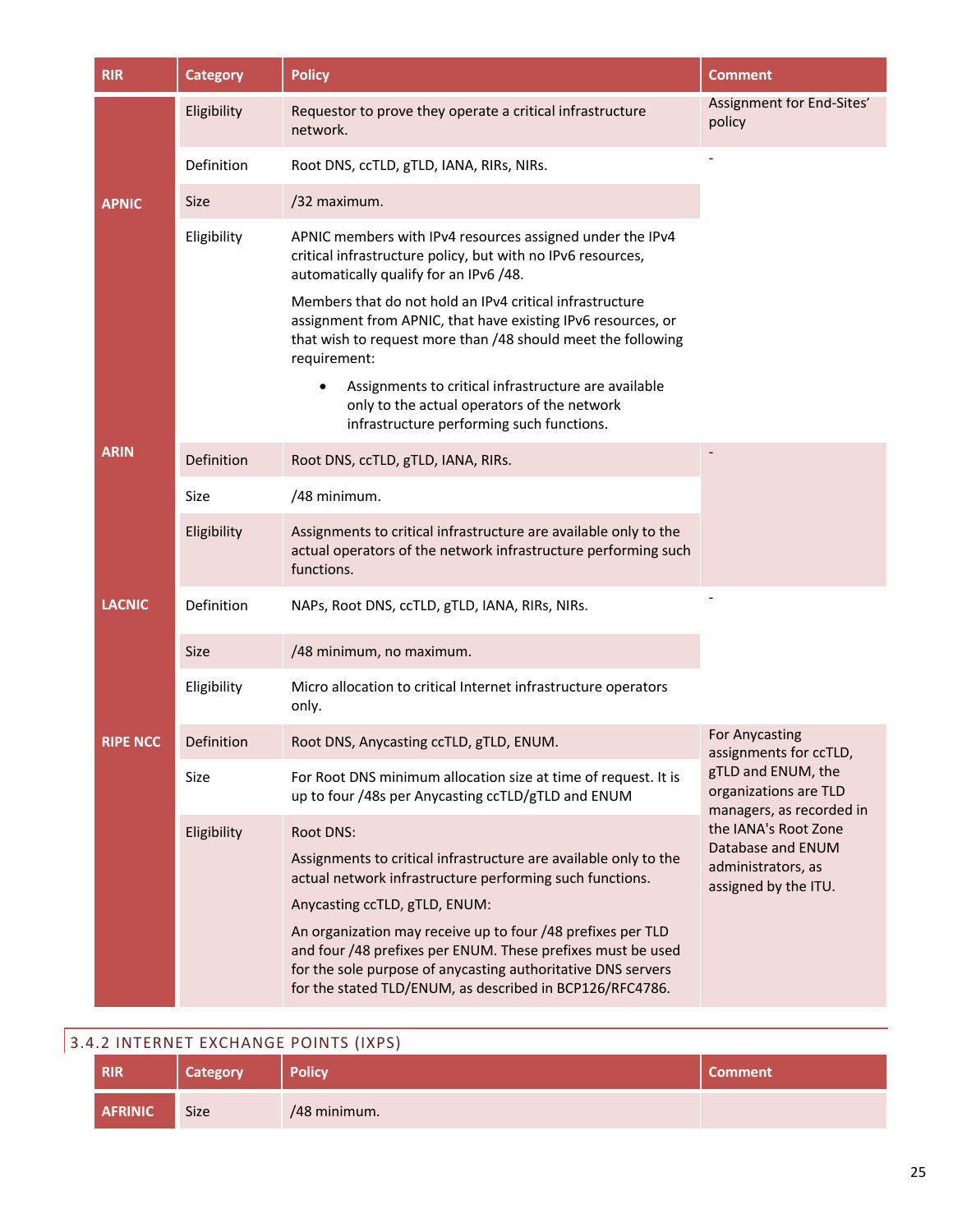| <b>RIR</b>      | <b>Category</b> | <b>Policy</b>                                                                                                                                                                                                                                                                                                                                                                                                                                                                    | <b>Comment</b>                                                                   |
|-----------------|-----------------|----------------------------------------------------------------------------------------------------------------------------------------------------------------------------------------------------------------------------------------------------------------------------------------------------------------------------------------------------------------------------------------------------------------------------------------------------------------------------------|----------------------------------------------------------------------------------|
|                 | Eligibility     | Minimum number of three peers connected<br>Open policy for anyone to connect/peer.                                                                                                                                                                                                                                                                                                                                                                                               | Part of the 'Provider<br>Independent (PI)<br>Assignment for End-Sites'<br>policy |
| <b>APNIC</b>    | <b>Size</b>     | /48 minimum.                                                                                                                                                                                                                                                                                                                                                                                                                                                                     |                                                                                  |
|                 | Eligibility     | APNIC members with IPv4 resources assigned under the IPv4<br>IXP policy, but with no IPv6 resources, automatically qualify for<br>an IPv6 /48.<br>Members that do not hold an IPv4 critical infrastructure<br>assignment from APNIC, that have existing IPv6 resources, or<br>that wish to request more than /48 should meet the following<br>requirement:<br>The IXP must have a clear and open policy for others<br>$\bullet$<br>to join and must have at least three members. |                                                                                  |
| <b>LACNIC</b>   | <b>Size</b>     | /48 minimum, no maximum.                                                                                                                                                                                                                                                                                                                                                                                                                                                         |                                                                                  |
|                 | Eligibility     | The IXP must have a clear and open policy for others to join<br>and must have at least three members. It must also provide<br>documentation showing that it is an IXP, list of participants,<br>structure diagram, numbering plan and a utilization plan for<br>the following three and six months.                                                                                                                                                                              |                                                                                  |
| <b>ARIN</b>     | <b>Size</b>     | /48 minimum.                                                                                                                                                                                                                                                                                                                                                                                                                                                                     |                                                                                  |
|                 | Eligibility     | Exchange point operators must provide justification for the<br>allocation, including: connection policy, location, other<br>participants (minimum of two total), ASN, and contact<br>information.                                                                                                                                                                                                                                                                                |                                                                                  |
| <b>RIPE NCC</b> | <b>Size</b>     | /64 or /48.                                                                                                                                                                                                                                                                                                                                                                                                                                                                      |                                                                                  |
|                 | Eligibility     | The IXP must have a clear and open policy for others to join<br>and must have at least three members.                                                                                                                                                                                                                                                                                                                                                                            |                                                                                  |

# 3.4.3 END USERS

| <b>RIR</b>     | Category    | <b>Policy</b>                                                                                                                                                                                                                                                                                                                                                                                                                                                                                             | <b>Comment</b> |
|----------------|-------------|-----------------------------------------------------------------------------------------------------------------------------------------------------------------------------------------------------------------------------------------------------------------------------------------------------------------------------------------------------------------------------------------------------------------------------------------------------------------------------------------------------------|----------------|
| <b>AFRINIC</b> | <b>Size</b> | /48 minimum                                                                                                                                                                                                                                                                                                                                                                                                                                                                                               |                |
|                | Eligibility | Must not be an LIR.<br>Must justify the number of end-sites and the need for<br>٠<br>the IPv6 PI address space.<br>Must deploy the IPv6 provider independent address<br>$\bullet$<br>space at each of the end-sites, for which addresses are<br>obtained, within twelve (12) months.<br>If the space issued under this policy is to be announced,<br>٠<br>to the extent practicable, the organization should<br>aggregate any announcements of prefixes so as to<br>minimize global routing table growth. |                |
| <b>APNIC</b>   | Size        | /48 minimum.                                                                                                                                                                                                                                                                                                                                                                                                                                                                                              |                |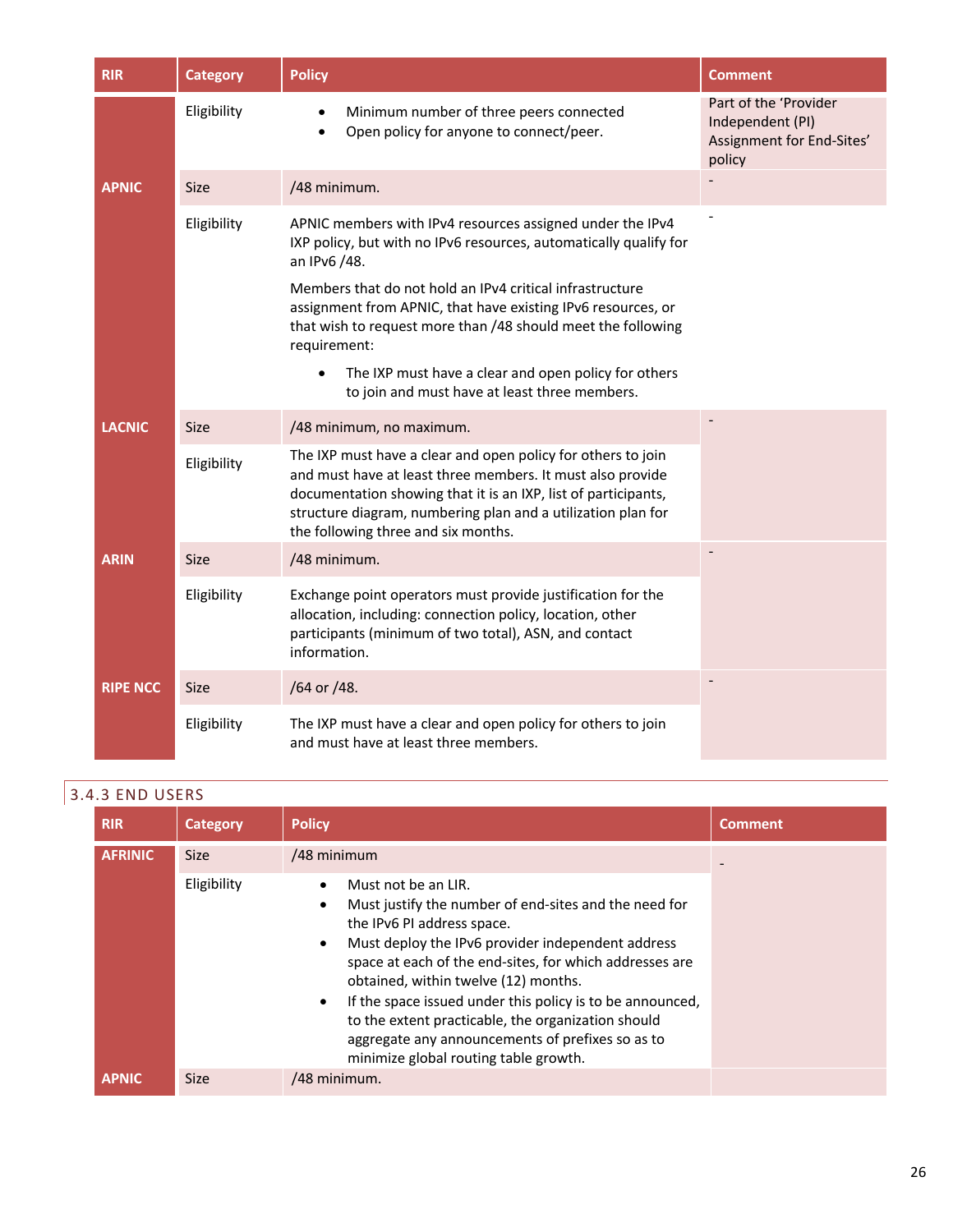| <b>RIR</b>      | <b>Category</b> | <b>Policy</b>                                                                                                                                                                                                                                                                                                                                                                                                                                                                                                                                                                                                                                                                                                                                                                                                                                                                                                                                         | <b>Comment</b>                                                                                 |
|-----------------|-----------------|-------------------------------------------------------------------------------------------------------------------------------------------------------------------------------------------------------------------------------------------------------------------------------------------------------------------------------------------------------------------------------------------------------------------------------------------------------------------------------------------------------------------------------------------------------------------------------------------------------------------------------------------------------------------------------------------------------------------------------------------------------------------------------------------------------------------------------------------------------------------------------------------------------------------------------------------------------|------------------------------------------------------------------------------------------------|
|                 | Eligibility     | APNIC members with IPv4 resources assigned under the IPv4<br>multihoming policy, but with no IPv6 resources, automatically<br>qualify for an IPv6 /48.<br>Members that do not hold an IPv4 multihoming assignment<br>from APNIC, that have existing IPv6 resources, or that wish to<br>request more than /48 should meet the following requirement:<br>An organization is currently multihomed or plans to be<br>multihomed;<br>Organizations are eligible for a Provider Independent<br>$\bullet$<br>delegation if they are able to demonstrate a valid<br>reason that an assignment from their ISP, or LIR, is not<br>suitable.                                                                                                                                                                                                                                                                                                                     | These assignments come<br>from a distinctly<br>identified prefix.                              |
| <b>ARIN</b>     | <b>Size</b>     | /48 minimum.                                                                                                                                                                                                                                                                                                                                                                                                                                                                                                                                                                                                                                                                                                                                                                                                                                                                                                                                          | The initial assignment                                                                         |
|                 | Eligibility     | Meet one of the following requirements:<br>Have a previously justified IPv4 end-user assignment from<br>ARIN or one of its predecessor registries<br>Currently be IPv6 Multihomed or have a plan to<br>$\bullet$<br>immediately become IPv6 Multihomed using an assigned<br>valid global AS number<br>Have a network that will makes active use of a minimum of<br>$\bullet$<br>2000 IPv6 addresses within 12 months<br>Have a network that will make active use of a minimum of<br>$\bullet$<br>200 /64 subnets within 12 months<br>Have a contiguous network that has a minimum of 13 active<br>٠<br>sites within 12 months,<br>Provide a reasonable technical justification indicating why<br>٠<br>IPv6 addresses from an ISP or other LIR are unsuitable.<br>or:<br>Be a Community Network that will immediately have at<br>٠<br>least 100 simultaneous users and a demonstrated plan to<br>have at least 200 simultaneous users within one year. | size is determined by the<br>number of sites. Nibble<br>boundary assignments<br>are available. |
| <b>LACNIC</b>   | <b>Size</b>     | /48 minimum, no maximum                                                                                                                                                                                                                                                                                                                                                                                                                                                                                                                                                                                                                                                                                                                                                                                                                                                                                                                               |                                                                                                |
|                 | Eligibility     | Automatic if requestor has IPv4 assignments, or:<br>Not been an LIR or ISP.<br>In case of announcing the assignment on the Internet inter-<br>domain routing system, the receiving organization shall<br>announce the block maintaining de-aggregation to a<br>minimum in accordance with the announcing organization's<br>needs,<br>Provide detailed information showing how the requested<br>$\bullet$<br>block will be used within the following three, six and twelve<br>months.<br>Submit addressing plans for at least a year.                                                                                                                                                                                                                                                                                                                                                                                                                  |                                                                                                |
| <b>RIPE NCC</b> | <b>Size</b>     | /48 minimum.                                                                                                                                                                                                                                                                                                                                                                                                                                                                                                                                                                                                                                                                                                                                                                                                                                                                                                                                          | Assignments will be                                                                            |
|                 | Eligibility     | Meet the requirements of the policies described in the<br>document entitled "Contractual Requirements for Provider<br>Independent Resources Holders in the RIPE NCC Service Region"                                                                                                                                                                                                                                                                                                                                                                                                                                                                                                                                                                                                                                                                                                                                                                   | made from a separate<br>'designated block' to<br>facilitate filtering<br>practices.            |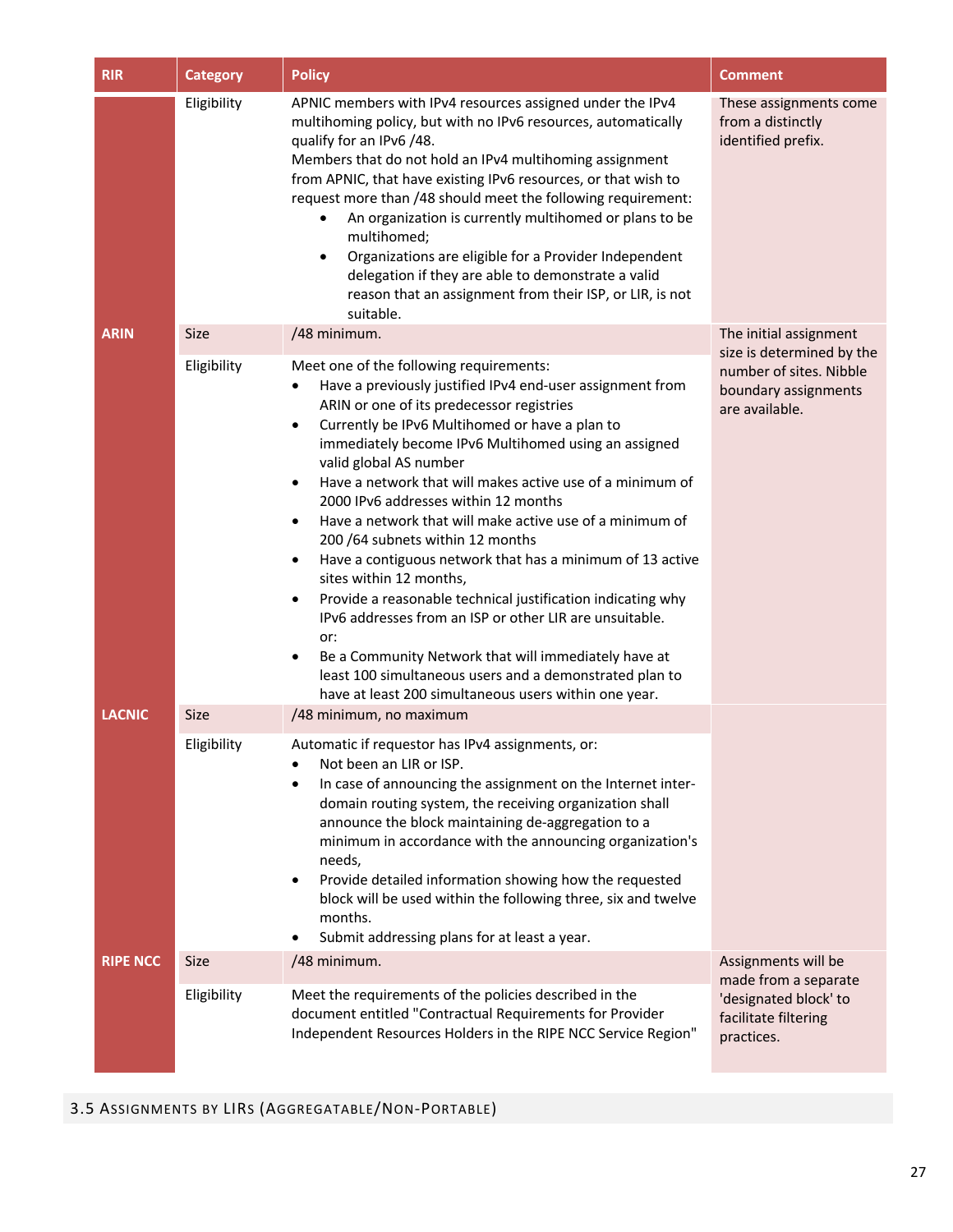## 3.5.1 DYNAMIC ADDRESSING

| <b>RIR</b>      | <b>Policy</b>                                                        | <b>Comment</b> |
|-----------------|----------------------------------------------------------------------|----------------|
| <b>AFRINIC</b>  | There is currently no specific policy related to dynamic addressing. | See RFC3177.   |
| <b>APNIC</b>    |                                                                      |                |
| <b>ARIN</b>     |                                                                      |                |
| <b>LACNIC</b>   |                                                                      |                |
| <b>RIPE NCC</b> |                                                                      |                |

## 3.5.2 MOBILE TERMINALS

| <b>RIR</b>      | <b>Policy</b>                                                           |
|-----------------|-------------------------------------------------------------------------|
| <b>AFRINIC</b>  | There is no special assignment policy with respect to mobile terminals. |
| <b>APNIC</b>    |                                                                         |
| <b>ARIN</b>     |                                                                         |
| <b>LACNIC</b>   |                                                                         |
| <b>RIPE NCC</b> |                                                                         |

#### 3.5.3 WEB HOSTING

| <b>RIR</b>      | <b>Policy</b>                                                                           |
|-----------------|-----------------------------------------------------------------------------------------|
| <b>AFRINIC</b>  | There is no recommendation for IPv6 assignments in support of web hosting at this time. |
| <b>APNIC</b>    |                                                                                         |
| <b>ARIN</b>     |                                                                                         |
| <b>LACNIC</b>   |                                                                                         |
| <b>RIPE NCC</b> |                                                                                         |

## 3.5.4 NETWORK ADDRESS TRANSLATION (NAT)

| <b>RIR</b>      | <b>Policy</b>                                                                  |
|-----------------|--------------------------------------------------------------------------------|
| <b>AFRINIC</b>  | The use of NAT is neither encouraged nor discussed during the request process. |
| <b>APNIC</b>    |                                                                                |
| <b>ARIN</b>     |                                                                                |
| <b>LACNIC</b>   |                                                                                |
| <b>RIPE NCC</b> |                                                                                |

## **4. AUTONOMOUS SYSTEM NUMBERS (ASNS)**

#### 4.1 ALLOCATIONS

| <b>RIR</b>   | <b>Policy</b>                                                                   |
|--------------|---------------------------------------------------------------------------------|
| <b>APNIC</b> | Blocks of ASNs are allocated to NIRs for further distribution to their members. |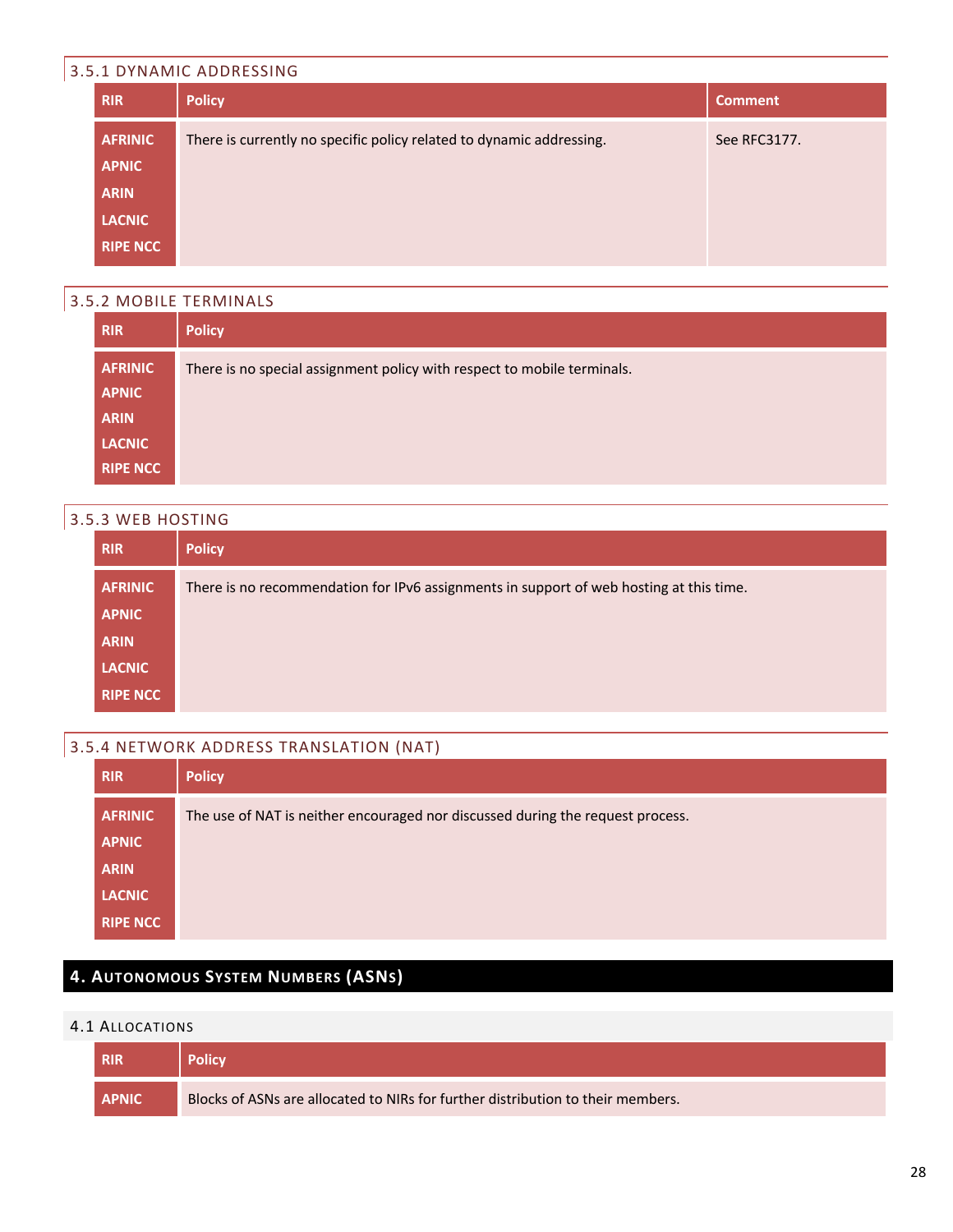| <b>RIR</b>      | <b>Policy</b>   |
|-----------------|-----------------|
| <b>AFRINIC</b>  | Not applicable. |
| <b>ARIN</b>     |                 |
| <b>LACNIC</b>   |                 |
| <b>RIPE NCC</b> |                 |

#### 4.2 ASSIGNMENTS

| <b>RIR</b>                                       | <b>Category</b> | <b>Policy</b>                                                                                                                                                                                                                                                                                                                                                                                                                                                                                                                                                                                                                                                                                                                   |
|--------------------------------------------------|-----------------|---------------------------------------------------------------------------------------------------------------------------------------------------------------------------------------------------------------------------------------------------------------------------------------------------------------------------------------------------------------------------------------------------------------------------------------------------------------------------------------------------------------------------------------------------------------------------------------------------------------------------------------------------------------------------------------------------------------------------------|
| <b>AFRINIC</b><br><b>ARIN</b><br><b>RIPE NCC</b> | Eligibility     | An organization must be an AFRINIC member and fulfill any of these requirements :<br>Interconnect (including peering) with more than one AS.<br>Show a unique routing policy or demonstrate a technical need for a coordinated<br>globally unique ASN.<br>An organization will also be eligible if it can demonstrate that it will meet the above<br>criteria upon receiving an ASN (or within the following six months).                                                                                                                                                                                                                                                                                                       |
| <b>APNIC</b>                                     | Eligibility     | ASNs may be obtained directly from APNIC as a member or non-member account holder. The<br>ASN obtained directly is portable. ASNs may also be obtained indirectly, through a LIR who<br>'sponsors' the request. In this event, the ASN is non-portable.<br>Criteria need to be met in both cases, that is: An organization is eligible if it:<br>it is currently multihomed, or has the need to interconnect with other AS.<br>$\bullet$<br>An organization will also be eligible if it can demonstrate that it will meet the above criteria<br>upon receiving an ASN (or within a reasonably short time thereafter).<br>Requests for ASNs under these criteria will be evaluated using the guidelines described in<br>RFC1930. |
| <b>LACNIC</b>                                    | Eligibility     | LACNIC shall allocate Autonomous System Numbers to those organizations that meet the<br>following requirements:<br>The organization must have the need to interconnect with other independent<br>Autonomous Systems at the time of the application, or be planning to interconnect<br>within a period of no more than six (6) month as of the moment of the application.<br>After this period, LACNIC may revoke the assigned ASN if it has not been used.<br>Detail the applicant's routing policy, specifying the ASNs with which the organization<br>$\bullet$<br>will interconnect and the IP addresses that will be announced through the requested<br>ASN.                                                                |

| 4.2.1 32-BIT ASNS                                |                                                                                                                                                                                                                                                                                                                                                                                                                                                                                                                                                                                                                      |  |
|--------------------------------------------------|----------------------------------------------------------------------------------------------------------------------------------------------------------------------------------------------------------------------------------------------------------------------------------------------------------------------------------------------------------------------------------------------------------------------------------------------------------------------------------------------------------------------------------------------------------------------------------------------------------------------|--|
| <b>RIR</b>                                       | <b>Policy</b>                                                                                                                                                                                                                                                                                                                                                                                                                                                                                                                                                                                                        |  |
| <b>AFRINIC</b><br><b>ARIN</b><br><b>RIPE NCC</b> | From 1 January 2007 the RIR will process applications that specifically request 32-bit only AS Numbers (AS<br>numbers that cannot be represented with 16 bits) and assign such AS Numbers as requested by the<br>applicant. In the absence of any specific request for a 32-bit only AS Number, the RIR will assign a 16-bit AS<br>Number. From 1 January 2009 RIR will process applications that specifically request 16-bit AS Numbers and<br>assign such AS Numbers as requested by the applicant. In the absence of any specific request for a 16-bit AS<br>Number, the RIR will assign a 32-bit only AS Number. |  |
|                                                  | From 1 January 2010 the RIR will cease to make any distinction between 16-bit AS Numbers and 32-bit only<br>AS Numbers, and will operate AS Number assignments from an undifferentiated 32-bit AS Number allocation<br>pool.                                                                                                                                                                                                                                                                                                                                                                                         |  |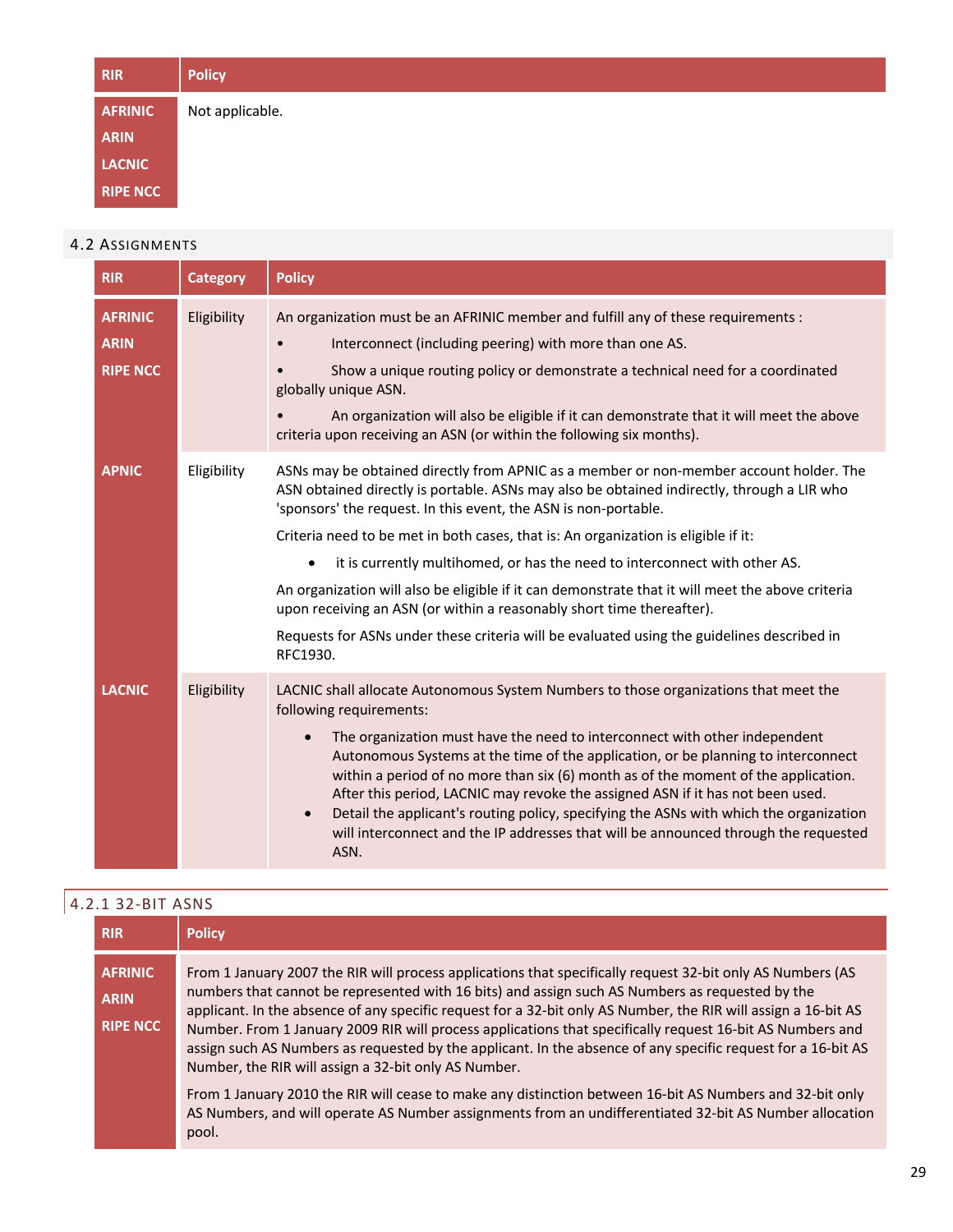| <b>RIR</b>    | <b>Policy</b>                                                                                                                                                                                                                                                                                                                              |
|---------------|--------------------------------------------------------------------------------------------------------------------------------------------------------------------------------------------------------------------------------------------------------------------------------------------------------------------------------------------|
| <b>APNIC</b>  | From 1 January 2010, APNIC ceased to make any distinction between two-byte only AS numbers and four-<br>byte only AS numbers, and operates AS number assignments from an undifferentiated four-byte AS number<br>pool.                                                                                                                     |
| <b>LACNIC</b> | From 1 January 2007 the RIR will process applications that specifically request 32-bit only AS Numbers (AS<br>numbers that cannot be represented with 16 bits) and assign such AS Numbers as requested by the<br>applicant. In the absence of any specific request for a 32-bit only AS Number, the RIR will assign a 16-bit AS<br>Number. |
|               | From 1 January 2009 RIR will process applications that specifically request 16-bit AS Numbers and assign such<br>AS Numbers as requested by the applicant. In the absence of any specific request for a 16-bit AS Number, the<br>RIR will assign a 32-bit only AS Number.                                                                  |
|               | From 1 January 2010, LACNIC shall allocate 32-bit AS numbers by default. 16-bit AS numbers shall be<br>allocated, if available, in response to applications specifically requesting said resource and that duly justify<br>the technical reasons why a 32-bit AS number would not be appropriate for its needs.                            |

## **5. DATABASE - REGISTRATION**

| <b>RIR</b>     | <b>Category</b> | <b>Policy</b>                                                                                                                                                                                                                                               | <b>Comment</b>                                                                                                                                                                                                                                                                                 |
|----------------|-----------------|-------------------------------------------------------------------------------------------------------------------------------------------------------------------------------------------------------------------------------------------------------------|------------------------------------------------------------------------------------------------------------------------------------------------------------------------------------------------------------------------------------------------------------------------------------------------|
| <b>AFRINIC</b> | Modification    | LIRs are required to register all assignments and sub-allocations.                                                                                                                                                                                          |                                                                                                                                                                                                                                                                                                |
|                | Entry           | Can update all assignment and sub-allocation registrations<br>(protection mechanism available). Org object can be created on<br>the whois database with status set to 'Other'.                                                                              |                                                                                                                                                                                                                                                                                                |
| <b>APNIC</b>   | Modification    | LIRs required to register all assignments and sub-allocations.<br>Registrations will be stored privately by APNIC unless the<br>custodian wishes them to be made publicly available in the<br>APNIC Whois Database.                                         | Not required to register<br>infrastructure<br>assignments.<br>From 30 June 2019, all<br><b>IRT</b> contacts must be<br>periodiacally validated.<br>Failure to validate will<br>result in marking that IRT<br>object as invalid and<br>members may have<br>limited access to<br>MyAPNIC portal. |
|                | Entry           | Can update all assignment and sub-allocation registrations<br>(protection mechanism available). Incident Response Team<br>reference mandatory for all IP address and AS number objects in<br>the APNIC Whois Database to assist in reporting network abuse. |                                                                                                                                                                                                                                                                                                |
| <b>ARIN</b>    | Modification    | Downstream reassignments and reallocations are reported,<br>showing hierarchy and End User assignments.<br>Reassignment information for residential customers need not<br>contain the customer's name nor street address.                                   | Not required to register<br>infrastructure<br>assignments.                                                                                                                                                                                                                                     |
|                | Entry           | Can modify all parent data except "org name" and address range.<br>Can modify all child data.                                                                                                                                                               |                                                                                                                                                                                                                                                                                                |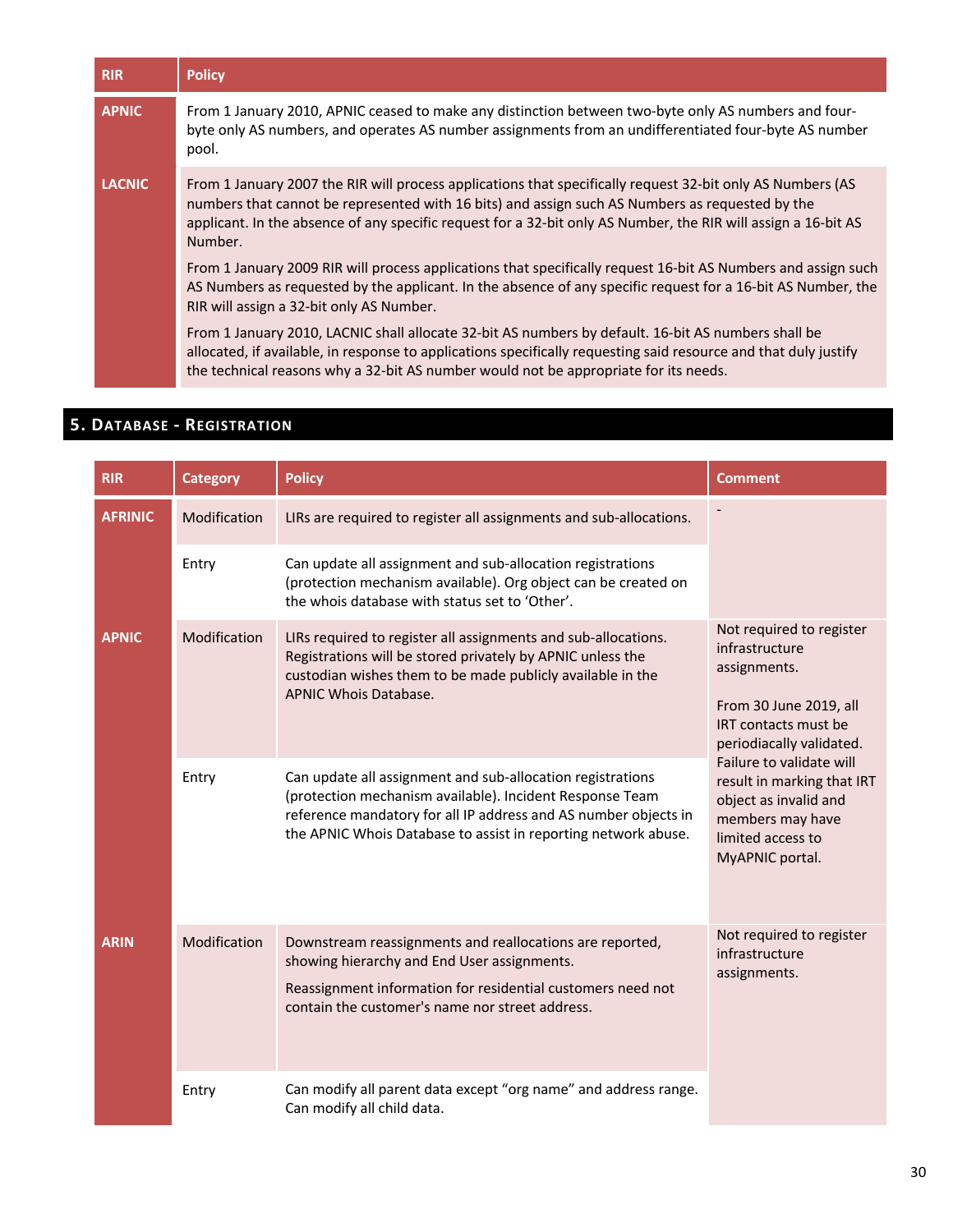| <b>RIR</b>      | <b>Category</b>     | <b>Policy</b>                                                                                                                                                | <b>Comment</b>                                             |
|-----------------|---------------------|--------------------------------------------------------------------------------------------------------------------------------------------------------------|------------------------------------------------------------|
| <b>LACNIC</b>   | <b>Modification</b> | Downstream reassignments and reallocations are reported,<br>showing hierarchy and End User assignments.                                                      | Not required to register<br>infrastructure<br>assignments. |
|                 | Entry               | Can modify all parent data except "org name" and address range.<br>Can modify all child data. Users have to authenticate themselves<br>in LACNIC web system. |                                                            |
| <b>RIPE NCC</b> | <b>Modification</b> | LIRs are required to register all assignments and sub-allocations.                                                                                           |                                                            |
|                 | Entry               | Can update all assignment and sub-allocation registrations<br>(protection mechanism available).                                                              |                                                            |

## **6. ABUSE CONTACT**

| <b>RIR</b>      | <b>Policy</b>                                                                                                                                                                                                                                                                                                                    | Comment                                                                                                                                                                                                               |
|-----------------|----------------------------------------------------------------------------------------------------------------------------------------------------------------------------------------------------------------------------------------------------------------------------------------------------------------------------------|-----------------------------------------------------------------------------------------------------------------------------------------------------------------------------------------------------------------------|
| <b>AFRINIC</b>  |                                                                                                                                                                                                                                                                                                                                  |                                                                                                                                                                                                                       |
| <b>APNIC</b>    |                                                                                                                                                                                                                                                                                                                                  |                                                                                                                                                                                                                       |
| <b>ARIN</b>     | When required, organization Information must include at a<br>minimum: Legal name, street address, city, state, zip code<br>equivalent and at least one valid technical and one valid abuse<br>POC. Each POC shall be designated by the organization and<br>must include at least a verifiable email address and phone<br>number. | ARIN is required to contact each, Admin,<br>Tech, NOC, and Abuse POC annually for<br>verification.                                                                                                                    |
| <b>LACNIC</b>   |                                                                                                                                                                                                                                                                                                                                  |                                                                                                                                                                                                                       |
| <b>RIPE NCC</b> | The abuse mailbox email address must be valid and able to<br>receive manual and automatic messages.                                                                                                                                                                                                                              | The RIPE NCC will validate if the "abuse-<br>mailbox:" at least every six months. If the<br>validation fails the RIPE NCC will follow-up<br>in compliance with the relevant RIPE<br>Policies and RIPE NCC procedures. |

# **7. REVERSE DNS**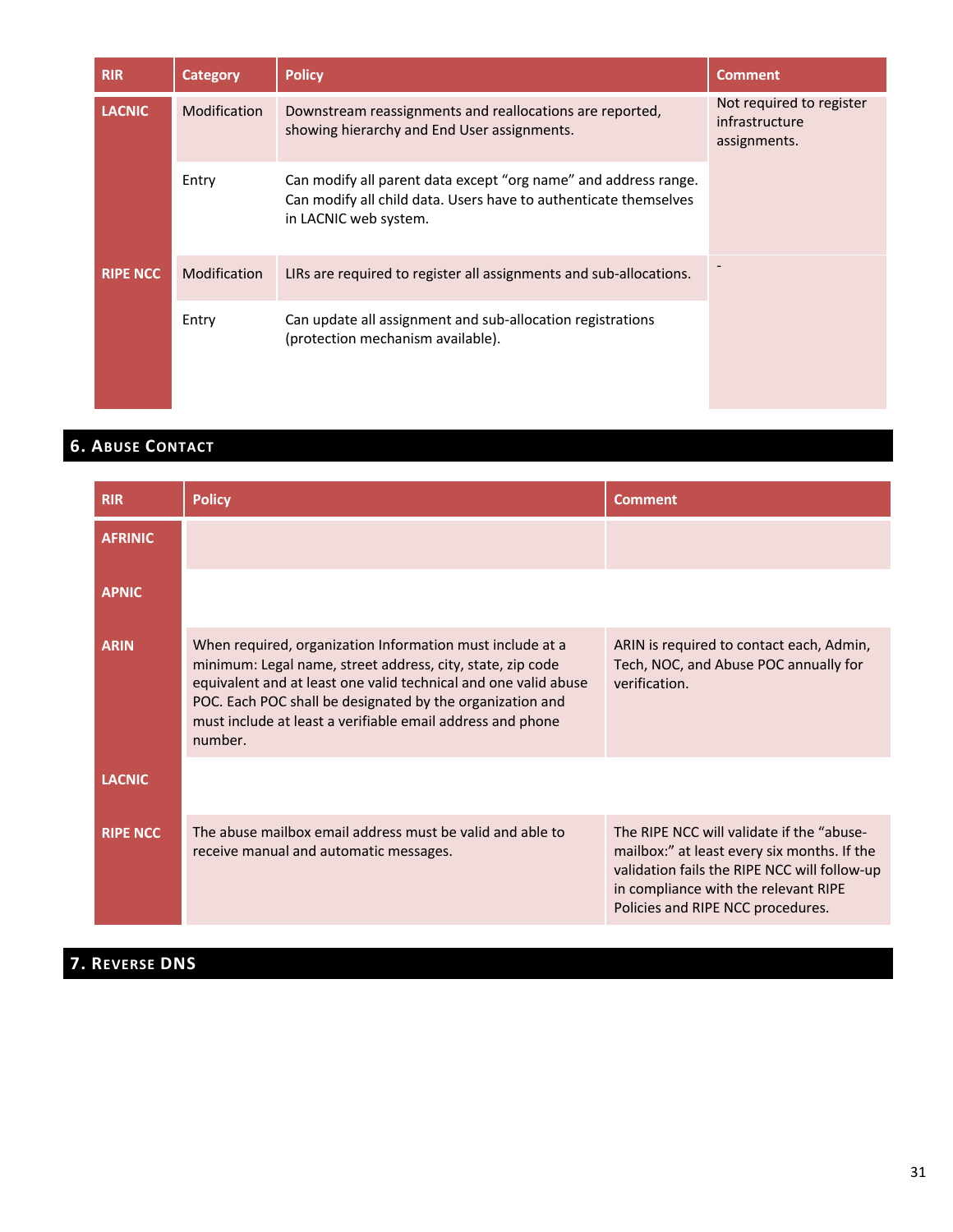| <b>RIR</b>      | <b>Policy</b>                                                                                                                                                                                                                                                                                                                                                                                                                       | <b>Comment</b>                                                                                                                                                                                                                                                                                                            |
|-----------------|-------------------------------------------------------------------------------------------------------------------------------------------------------------------------------------------------------------------------------------------------------------------------------------------------------------------------------------------------------------------------------------------------------------------------------------|---------------------------------------------------------------------------------------------------------------------------------------------------------------------------------------------------------------------------------------------------------------------------------------------------------------------------|
| <b>AFRINIC</b>  | Only make delegations on 8-bit boundaries (/16 or /24).<br>$\bullet$<br>Multiple delegations may be requested to cover CIDR<br>prefixes for blocks bigger than a /24.<br>Reverse DNS services are denied to LIRs that have not<br>$\bullet$<br>registered at least one customer (or LIR use) assignment<br>into the whois database<br>Lame RDNS delegations are not permitted and are subject<br>$\bullet$<br>to a removal process. | Members may only obtain rDNS if<br>address space issued (assigned or sub-<br>allocated) is recorded in the AFRINIC<br>whois Database.                                                                                                                                                                                     |
| <b>APNIC</b>    | Provides reverse DNS based on domain objects in the APNIC<br>database. If the delegation is /16 or larger then the authority for<br>the reverse zone, it is delegated to the custodian of the address<br>space.                                                                                                                                                                                                                     | Policy for "lame delegations" checking<br>established and enforced.                                                                                                                                                                                                                                                       |
| <b>ARIN</b>     | Not applicable.                                                                                                                                                                                                                                                                                                                                                                                                                     | ARIN's delegation management tools<br>enable you to individually manage each<br>reverse delegation within both IPv4 and<br>IPv6 networks. Delegations can be<br>managed in IPv4 on byte boundaries<br>(/8, /16 or /24's), and IPv6 networks<br>can be managed on nibble boundaries<br>(every 4 bits of the IPv6 address). |
| <b>ARIN</b>     | Provides reverse DNS for all allocations and assignments in the<br>database with the following exception: For all /16 or larger blocks<br>ARIN delegates reverse DNS authority to the registrant.                                                                                                                                                                                                                                   |                                                                                                                                                                                                                                                                                                                           |
| <b>LACNIC</b>   | Provides reverse DNS for all parent blocks. Does not provide<br>reverse DNS for reassignments on child blocks if the parent is /16<br>or greater.                                                                                                                                                                                                                                                                                   | Policy for "lame delegations" checking<br>established and enforced                                                                                                                                                                                                                                                        |
| <b>RIPE NCC</b> | Provides reverse DNS delegation on request. Deploys DNSSEC on<br>all the reverse zones.                                                                                                                                                                                                                                                                                                                                             | RIPE NCC verifies RFC1912 compliance.                                                                                                                                                                                                                                                                                     |

# **8. NATIONAL INTERNET REGISTRIES (NIRS)**

| <b>RIR</b>                                       | <b>Policy</b>                                                                                                                                                                                                                                                                |
|--------------------------------------------------|------------------------------------------------------------------------------------------------------------------------------------------------------------------------------------------------------------------------------------------------------------------------------|
| <b>AFRINIC</b><br><b>ARIN</b><br><b>RIPE NCC</b> | Not applicable.                                                                                                                                                                                                                                                              |
| <b>APNIC</b>                                     | NIRs operate in South Korea, China, Japan, Taiwan, Indonesia, India and Vietnam. They are not ISPs. They<br>allocate to their members within their economy following APNIC policies. Organizations within those NIR<br>economies may go to either the relevant NIR or APNIC. |
| <b>LACNIC</b>                                    | NIRs operate in Brazil and Mexico. They are not ISPs. They allocate to their members following LACNIC<br>policies. NIRs are responsible for providing services within their country.                                                                                         |